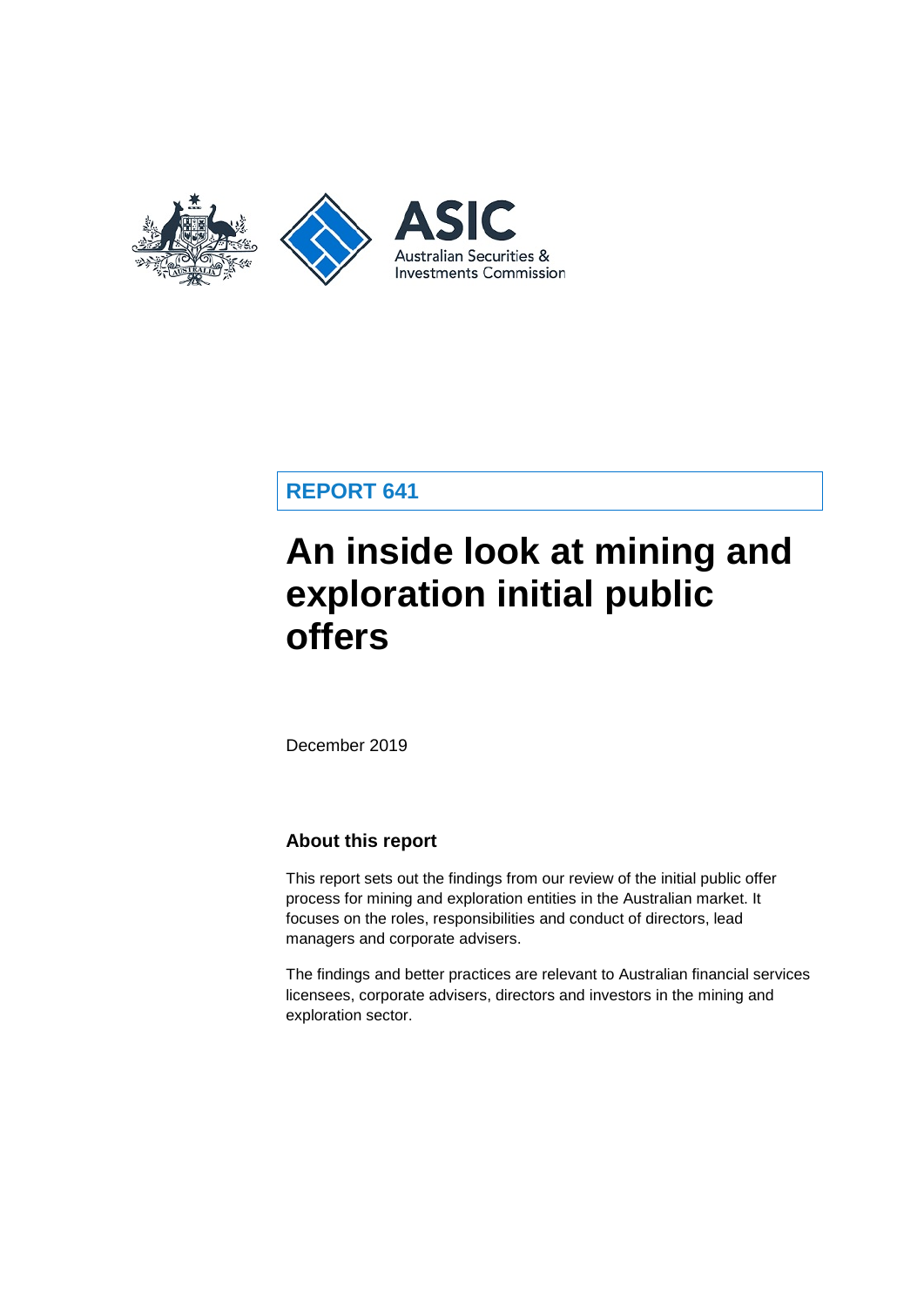#### **About ASIC regulatory documents**

In administering legislation ASIC issues the following types of regulatory documents.

**Consultation papers**: seek feedback from stakeholders on matters ASIC is considering, such as proposed relief or proposed regulatory guidance.

**Regulatory guides**: give guidance to regulated entities by:

- explaining when and how ASIC will exercise specific powers under legislation (primarily the Corporations Act)
- explaining how ASIC interprets the law
- describing the principles underlying ASIC's approach
- giving practical guidance (e.g. describing the steps of a process such as applying for a licence or giving practical examples of how regulated entities may decide to meet their obligations).

**Information sheets**: provide concise guidance on a specific process or compliance issue or an overview of detailed guidance.

**Reports**: describe ASIC compliance or relief activity or the results of a research project.

### **Disclaimer**

This report does not constitute legal advice. We encourage you to seek your own professional advice to find out how the Corporations Act and other applicable laws apply to you, as it is your responsibility to determine your obligations.

Examples in this report are purely for illustration; they are not exhaustive and are not intended to impose or imply particular rules or requirements.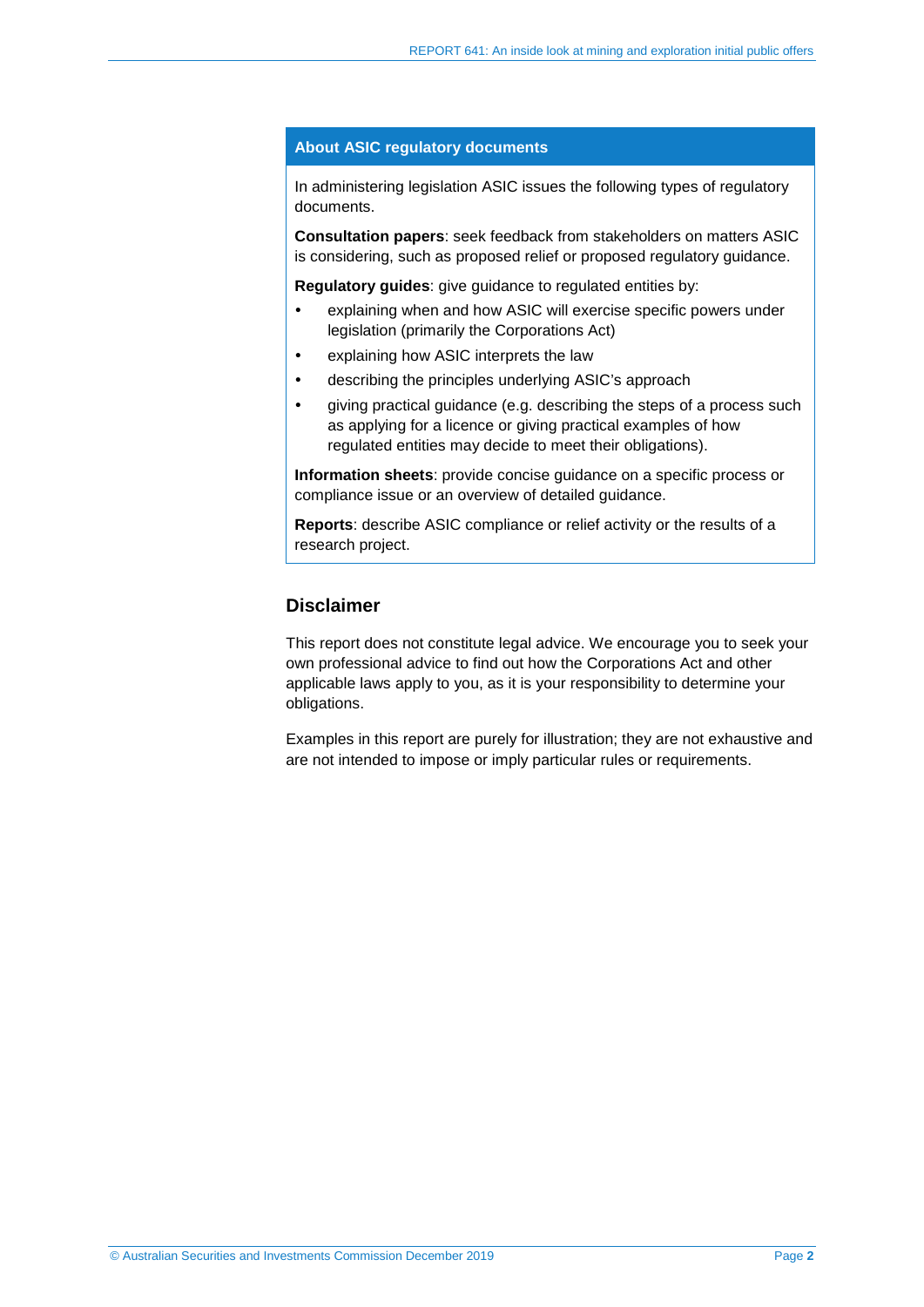## **Contents**

| A                                                              |  |  |  |  |  |
|----------------------------------------------------------------|--|--|--|--|--|
|                                                                |  |  |  |  |  |
|                                                                |  |  |  |  |  |
| в                                                              |  |  |  |  |  |
|                                                                |  |  |  |  |  |
|                                                                |  |  |  |  |  |
| C                                                              |  |  |  |  |  |
|                                                                |  |  |  |  |  |
|                                                                |  |  |  |  |  |
|                                                                |  |  |  |  |  |
| D                                                              |  |  |  |  |  |
|                                                                |  |  |  |  |  |
|                                                                |  |  |  |  |  |
|                                                                |  |  |  |  |  |
| Е                                                              |  |  |  |  |  |
|                                                                |  |  |  |  |  |
| Appendix 1: Methodology and selection of transaction sample 42 |  |  |  |  |  |
|                                                                |  |  |  |  |  |
|                                                                |  |  |  |  |  |
|                                                                |  |  |  |  |  |
|                                                                |  |  |  |  |  |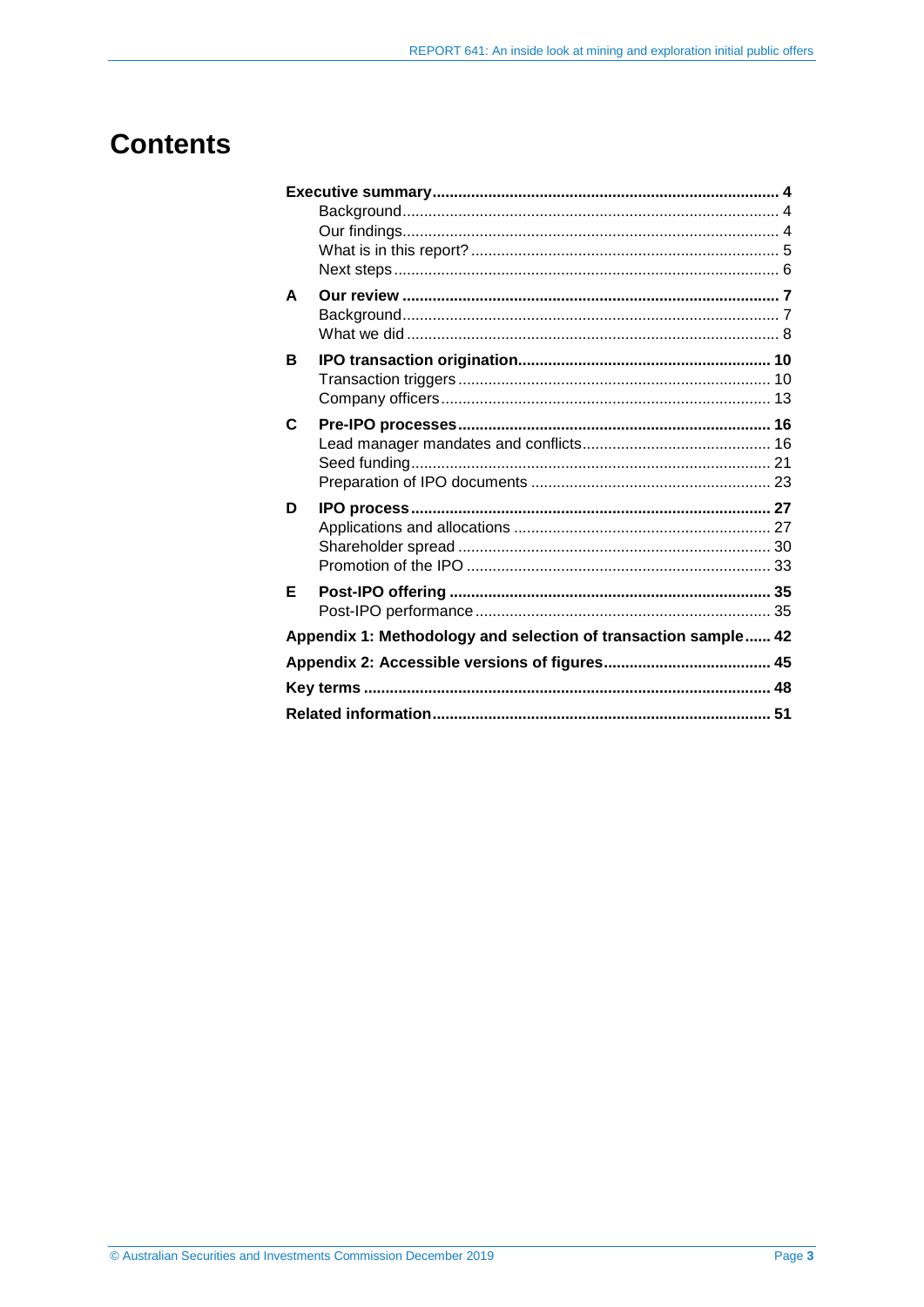## <span id="page-3-0"></span>**Executive summary**

## <span id="page-3-1"></span>**Background**

- 1 The mining and exploration industries—also referred to as 'metals and mining' or simply 'mining'—are a cornerstone of Australian equity markets representing over 25% of all ASX-listed entities with a combined market capitalisation of over \$300 billion on 1 August 2019.
- 2 The industry is also a prolific source of initial public offers (IPOs), accounting for over 25% and 35% of IPO activity in 2017 and 2018 respectively. The majority of these listings—97%—sought to raise \$20 million or less.
- 3 Mining IPOs are distinguishable from most others, as companies are often newly incorporated with limited operating history. Our experience is that these IPO prospectuses tend to be lengthy and contain substantial jargon so they can lack clarity. Large portions of prospectuses are usually compiled by external professional advisers, such as geologists and technical services firms. This creates challenges for investors and regulators alike.
- 4 For this reason, we undertook a detailed review of a sample of mining IPOs occurring between 1 October 2016 and 30 September 2018, focusing on transactions raising less than \$20 million. The review considered IPO processes from transaction origination through to on-market trading after listing and involved the collection and review of over 50,000 documents received under notice and voluntary interviews with 45 individuals.

## <span id="page-3-2"></span>**Our findings**

#### 5 We found that:

- (a) **Lead managers give preference to a select subset of investors**: There was a common design and structure to many mining IPOs that may consistently deliver positive short-term benefits for a small subset of investors—that is, those within lead manager networks who are able to secure IPO allocations. Retail investors not associated with a lead manager or their networks had limited access to IPO investments.
- (b) **Lead managers can initiate the IPO process**: The microcap mining industry can be targeted by professional advisers seeking to secure deal flow by initiating transactions. These professional advisers, including lead managers, are often deeply involved at all stages of the mining IPO process, even during transaction origination and at the inception of the company.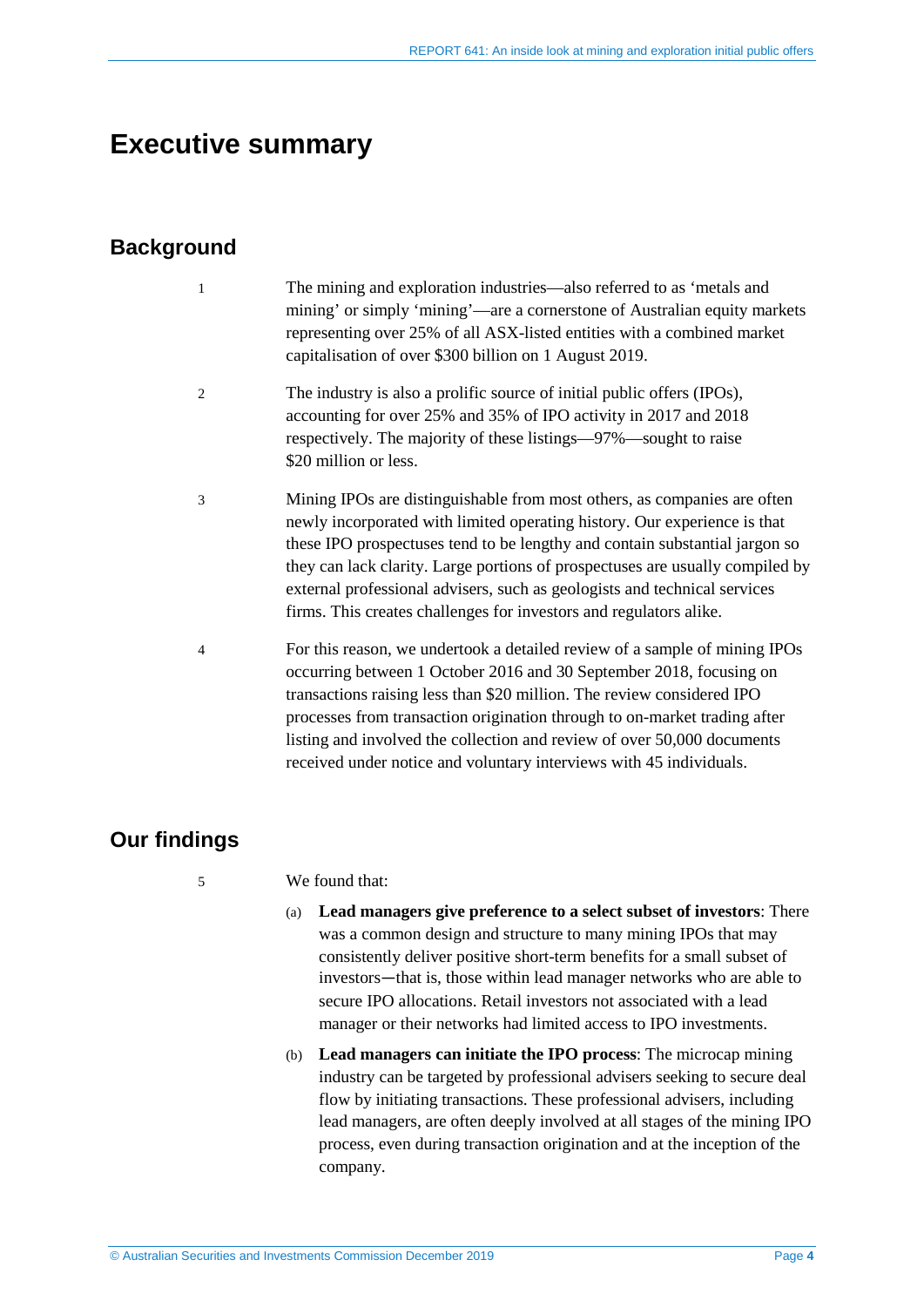- (c) **Lead managers' arrangements often create conflicts of interest**: Common practices by small professional advisory firms and companies lead to increased conflicts of interest. Lead managers often act for both the company and investing clients, hold interests in the company and are often unable to identify whose interest, or what capacity, they are acting in. Company directors may have pre-existing business relationships with professional advisers and may be engaged to provide other services to the company, such as lead management, corporate advisory, or legal services.
- (d) **Lead managers may influence the register**: Preferential allocations to investors within lead manager networks generally lead to a 'tight' register and greater levels of influence or control of the company's register by the lead manager. This may also encourage an environment which promotes short-term, rather than long-term, returns.
- (e) **Promotional materials are often subject to substandard compliance controls**: Promotional materials were not always subject to control or compliance processes equivalent to the risk that these materials could be used to make misleading statements to investors. These materials include terms sheets, investor presentations, email 'blasts' from investor forums and platforms and the use of quasi-news platforms with 'sponsored content'.
- (f) **IPO transaction design and structure may inflate market interest in the company in the short term post-listing:** Promotional activities are often used to increase 'news flow' and interest in a company shortly after listing before it has had an opportunity to deliver the exploration program identified in its prospectus.

## <span id="page-4-0"></span>**What is in this report?**

- 6 This report outlines the findings of our review of mining IPOs. It is divided into sections based on each stage of the mining IPO process: IPO transaction origination, pre-IPO activities, the IPO, and post-IPO activities.
- 7 Set out in each section of this report are:
	- (a) our detailed findings at each stage of the IPO process to inform:
		- (i) companies and lead managers of practices we identified in mining IPOs which are of regulatory concern; and
		- (ii) investors of the risks that may arise at different stages of the process; and
	- (b) a number of better practice recommendations for companies, directors, lead managers and investors to reduce the risks of conflicts of interest, misconduct or regulatory harm.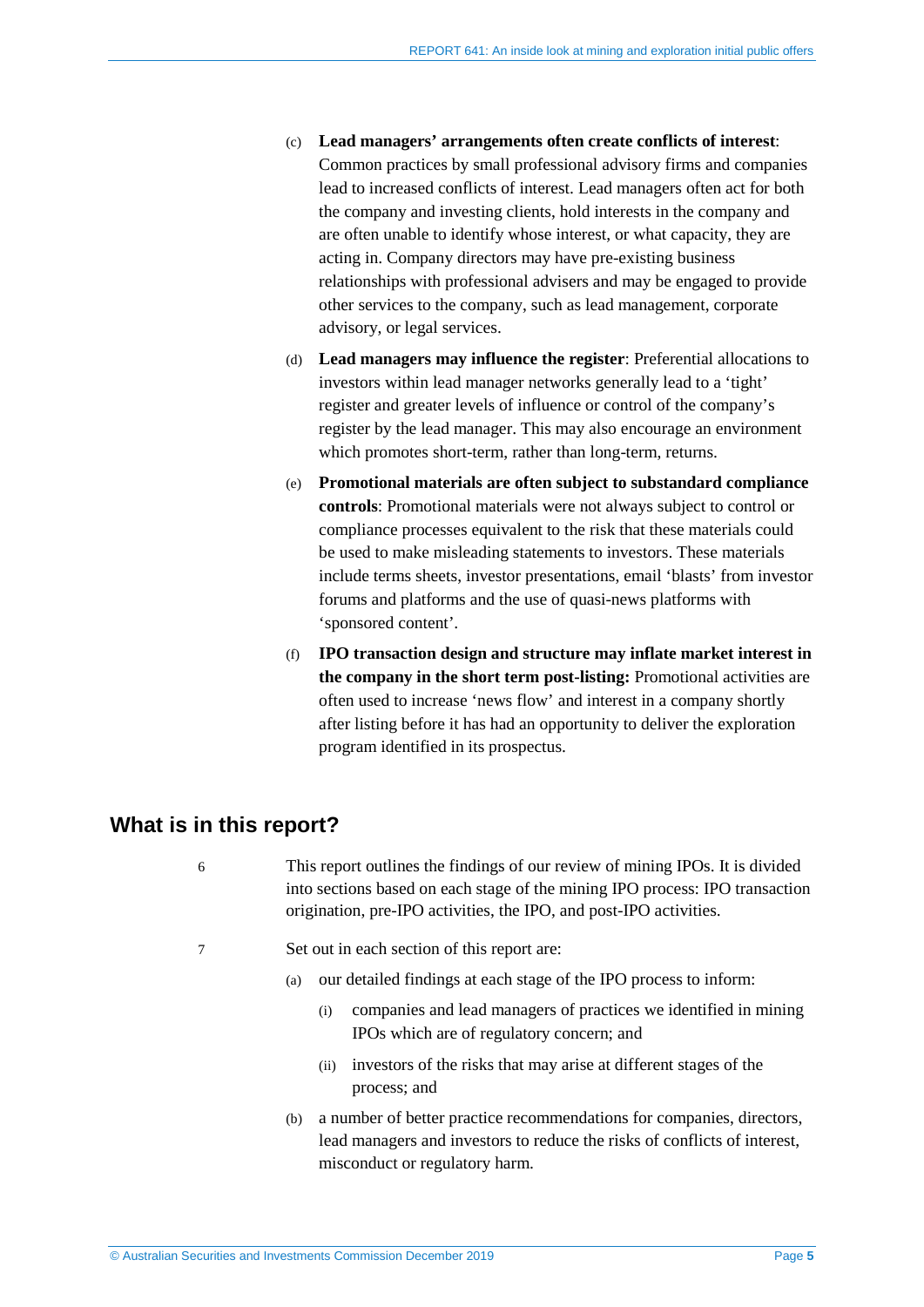## <span id="page-5-0"></span>**Next steps**

- 8 We expect lead managers and companies to review and implement the better practice recommendations outlined in this report. We will continue to monitor lead managers' and companies' conduct in connection with mining transactions.
- 9 We may intervene or take enforcement action where we consider there is conduct that is unlawful or poses risks of harm to investors.
- 10 Our focus will not be limited to the prospectuses lodged by mining companies and we may review practices that occur before, or after, lodgement of a prospectus. In particular, we may focus on activities and conduct by lead managers given the significant roles many have in connection with mining IPOs.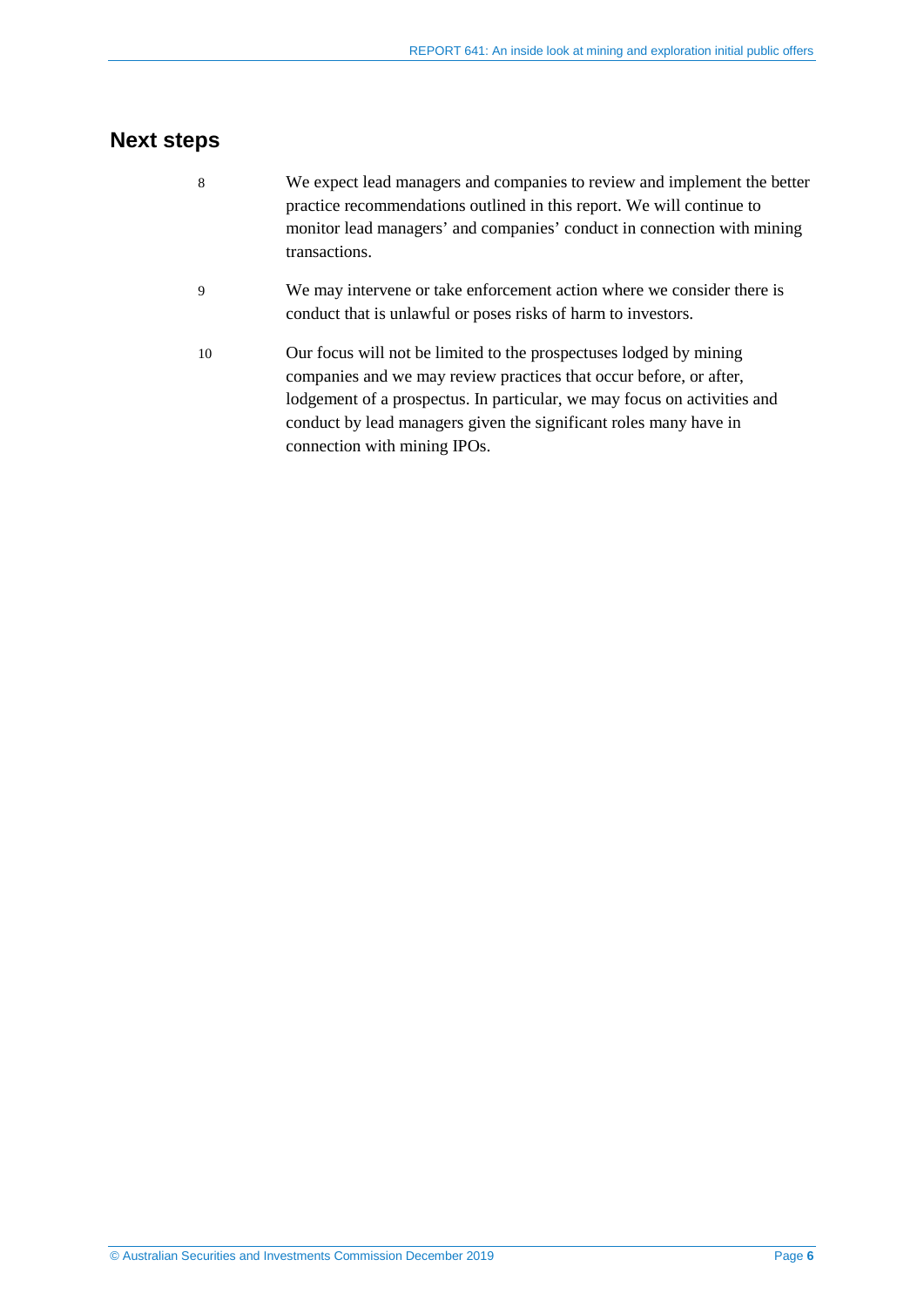## <span id="page-6-0"></span>**A Our review**

#### **Key points**

The mining industry was a prolific source of IPOs between 2014 and 2018.

Mining and exploration IPOs are predominantly high volume and low value.

We undertook a detailed review of a sample of mining IPOs occurring between October 2016 and September 2018—the findings from our review are set out in this report.

## <span id="page-6-1"></span>**Background**

11 The mining industry—when compared to all other individual industries—was the most prolific source of IPOs between 1 January 2014 and 31 December 2018 with 15.3% of all IPOs attributable to the industry. The total number of IPO transactions for each year between 2014 to 2018 and the percentage of these transactions undertaken by mining companies are shown in [Figure 1.](#page-6-2)

> Note 1: Throughout this report, references to IPOs also include offerings in connection with the initial listing of mineral assets effected by reverse takeover offers (RTOs), unless otherwise identified.

Note 2: We regularly publish corporate finance reports, which outline the level of activity in the public fundraising market: see the most recent [corporate finance reports](https://asic.gov.au/about-asic/what-we-do/how-we-operate/stakeholder-liaison/corporate-finance-liaison-meetings/) on the ASIC website.

#### <span id="page-6-2"></span>**Figure 1: IPOs between 2014 and 2018**



Note: See [Table 3](#page-44-1) for the data shown in this figure (accessible version).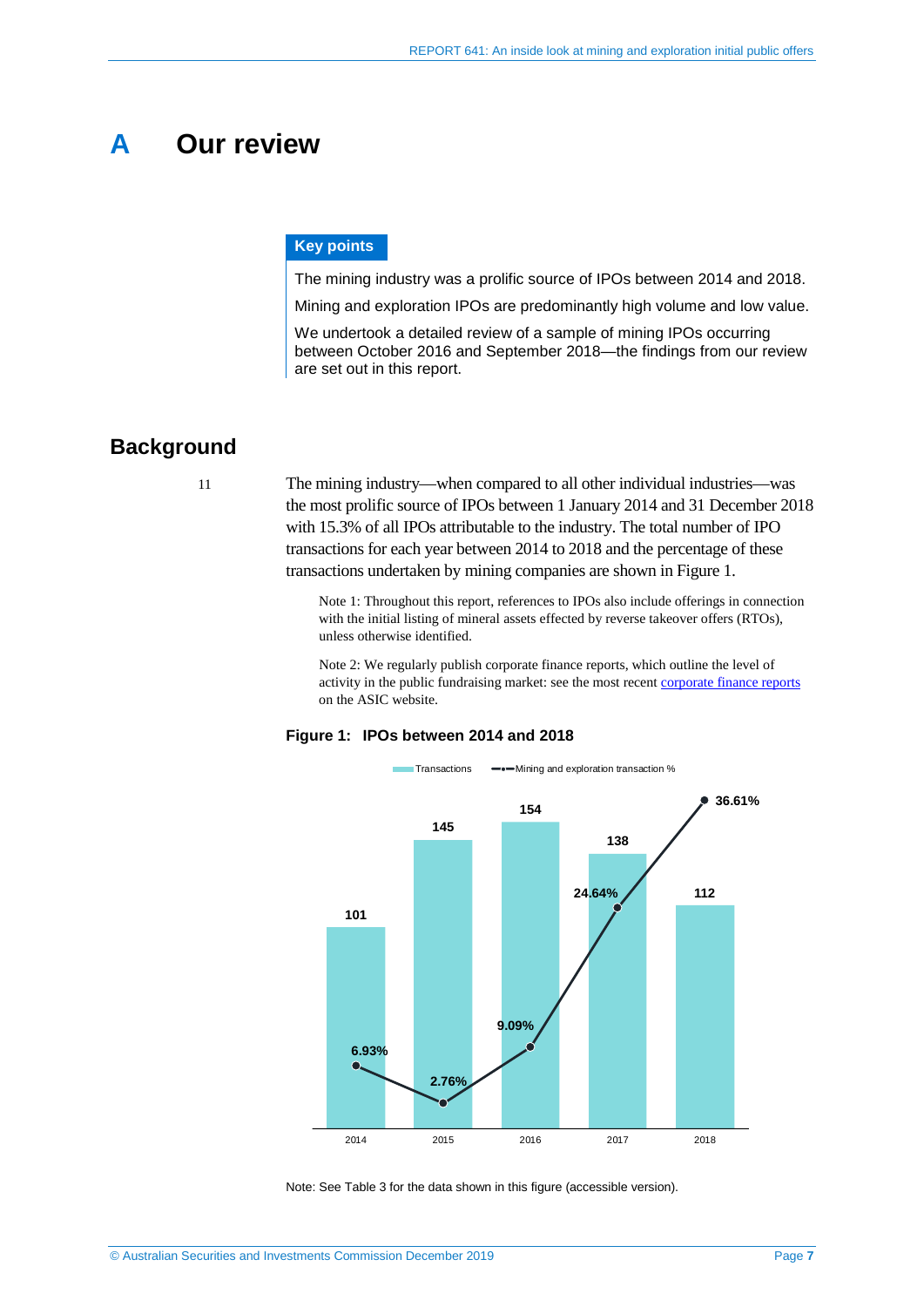- 12 While the mining industry accounted for the largest number of IPOs between 2014 and 2018, this did not translate to a comparable share of IPOs by transaction value.
- 13 When compared to the total IPO market between 2014 and 2018, mining companies accounted for less than 5% of total funds raised. Ninety percent of all mining IPOs sought to raise less than \$10 million and only 3% sought to raise more than \$20 million.

### <span id="page-7-0"></span>**What we did**

14 Our review encompassed the entire mining IPO process from transaction origination to the pre-IPO processes and the IPO process itself. We also considered some post-listing aspects of the IPO process, such as IPO investor behaviour, ongoing promotional activities and actual uses of funds. The stages of the IPO process review are set out in the timeline in [Figure 2.](#page-7-1)



#### <span id="page-7-1"></span>**Figure 2: Typical timeline for a mining company IPO**

Note: Se[e Table 4](#page-44-2) for the data shown in this figure (accessible version).

- 15 We selected 17 transactions for review from 72 mining IPOs identified between 1 October 2016 and 30 September 2018. We chose a representative sample of the most common types of IPOs in the mining industry. From the 72 IPOs identified, we specifically excluded outliers, including those seeking to raise more than \$20 million or IPOs that did not involve a lead manager.
- 16 See Appendix 1 for further details about the methodology used to choose a representative sample of mining IPOs and lead managers, and for a list of the mining IPOs and lead managers reviewed. For clarity, each of the concerns,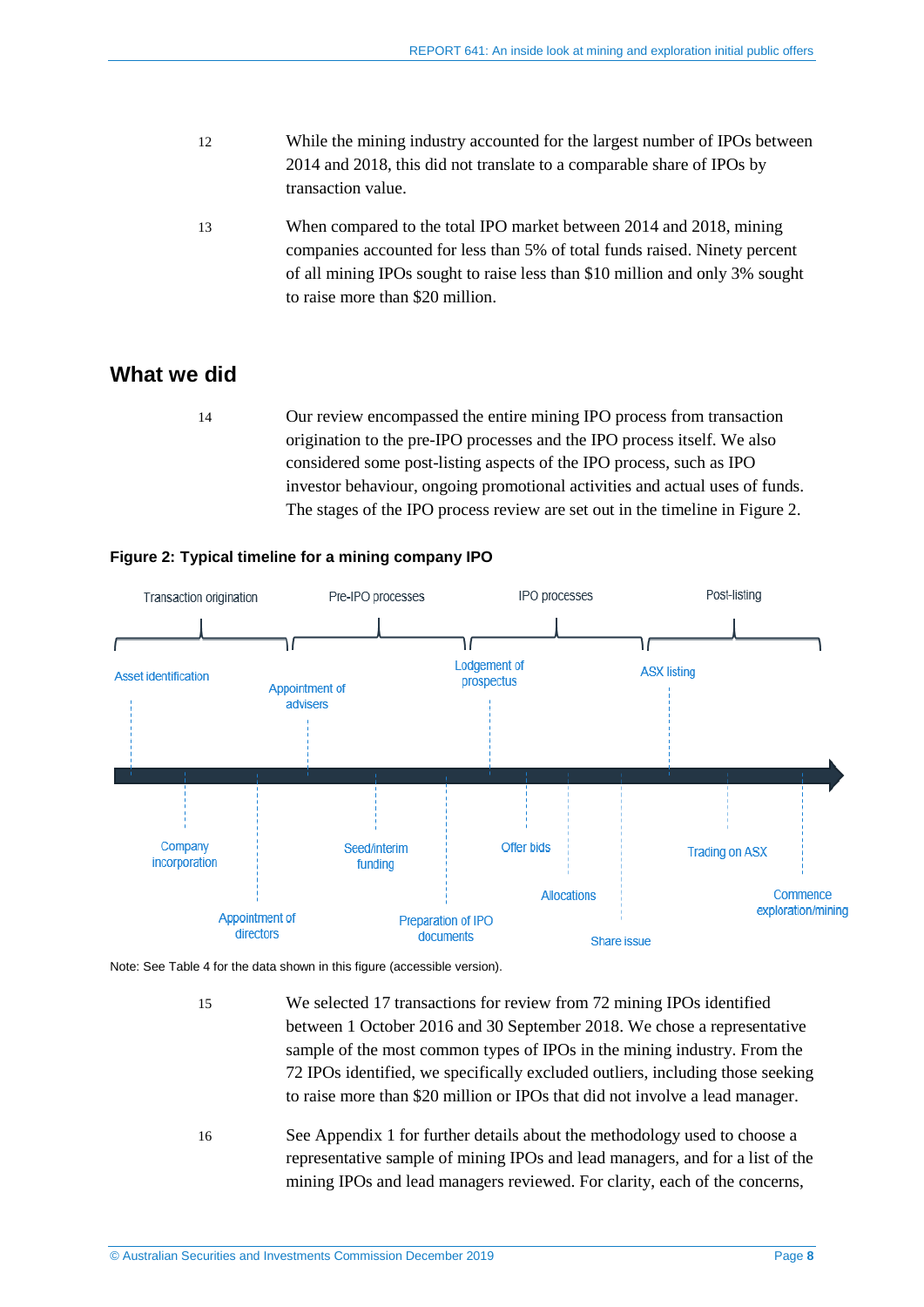findings and observations identified in this report may not be applicable to all entities named in Appendix 1.

- <span id="page-8-0"></span>17 We used our compulsory information-gathering powers under the *Australian Securities and Investments Commission Act 2001* (ASIC Act) to obtain information from various companies, lead managers and share registries. We also reviewed public sources of information such as company announcements, trading information and media reporting.
- 18 Our review also involved interviews with company officers and lead managers to gain a better understanding of their approaches to, and participation in, the IPO process.
- <span id="page-8-1"></span>19 We conducted a total of 18 interviews with 45 interviewees during the course of the review, including interviews with directors of eight mining companies and representatives of 10 lead managers. Participation in interviews was voluntary.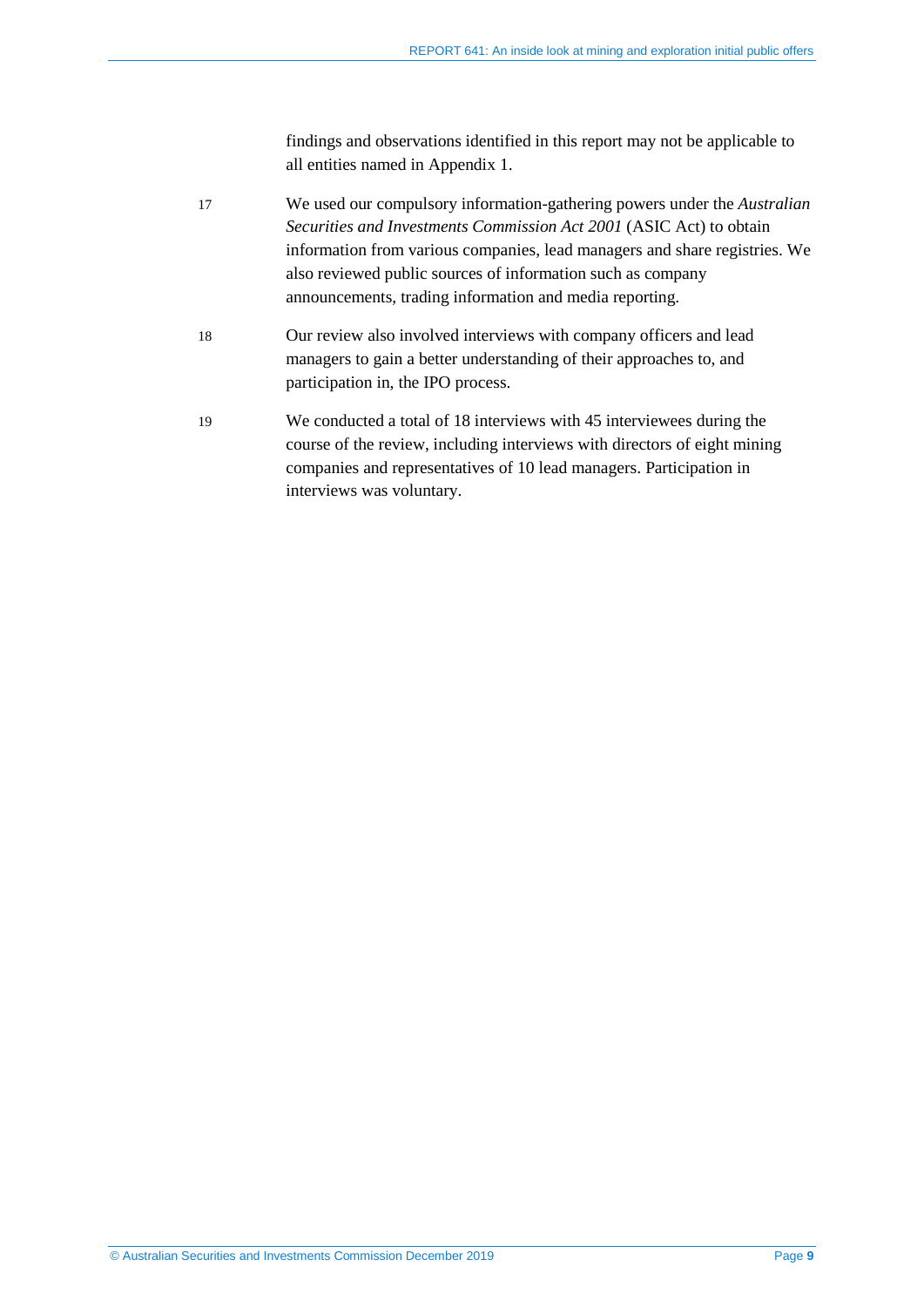## <span id="page-9-0"></span>**B IPO transaction origination**

#### **Key points**

This section outlines our findings on the origin of the mining IPO transactions we reviewed.

It covers the following key areas:

- transaction origination and triggers; and
- the appointment of company officers.

Our review revealed that lead managers can be heavily involved in transaction origination and it is common for there to be pre-existing associations between company directors and professional advisers.

This section also outlines a number of better practice recommendations to help investors understand the risks associated with mining IPOs and to support a robust decision-making process for directors.

## <span id="page-9-1"></span>**Transaction triggers**

#### **Our concerns**

20 Most mining IPOs are undertaken by newly incorporated companies or use the shell of an ASX-listed company. Shell companies are usually dormant and have a low market capitalisation. They are used for the initial listing of mineral assets effected by RTOs.

> Note: For the purposes of our review, we classified transactions as RTOs where existing shareholders were diluted by more than 50%, the company was required to re-comply with Chapters 1 and 2 of the ASX Listing Rules and the RTO introduced new mineral assets to ASX.

- 21 Before listing, mineral assets are often not subject to recent physical exploration, development or production activities. This means mining companies proposing to list may have limited history to demonstrate an ability to execute a proposed business plan or exploration program. It also means that mining IPOs can be initiated without the company needing to obtain significant funding before the IPO.
- 22 We were concerned that the speculative nature of an investment in exploration mineral assets means the industry is at higher risk of being targeted by professional advisers seeking to generate a pipeline of transactions and associated fees.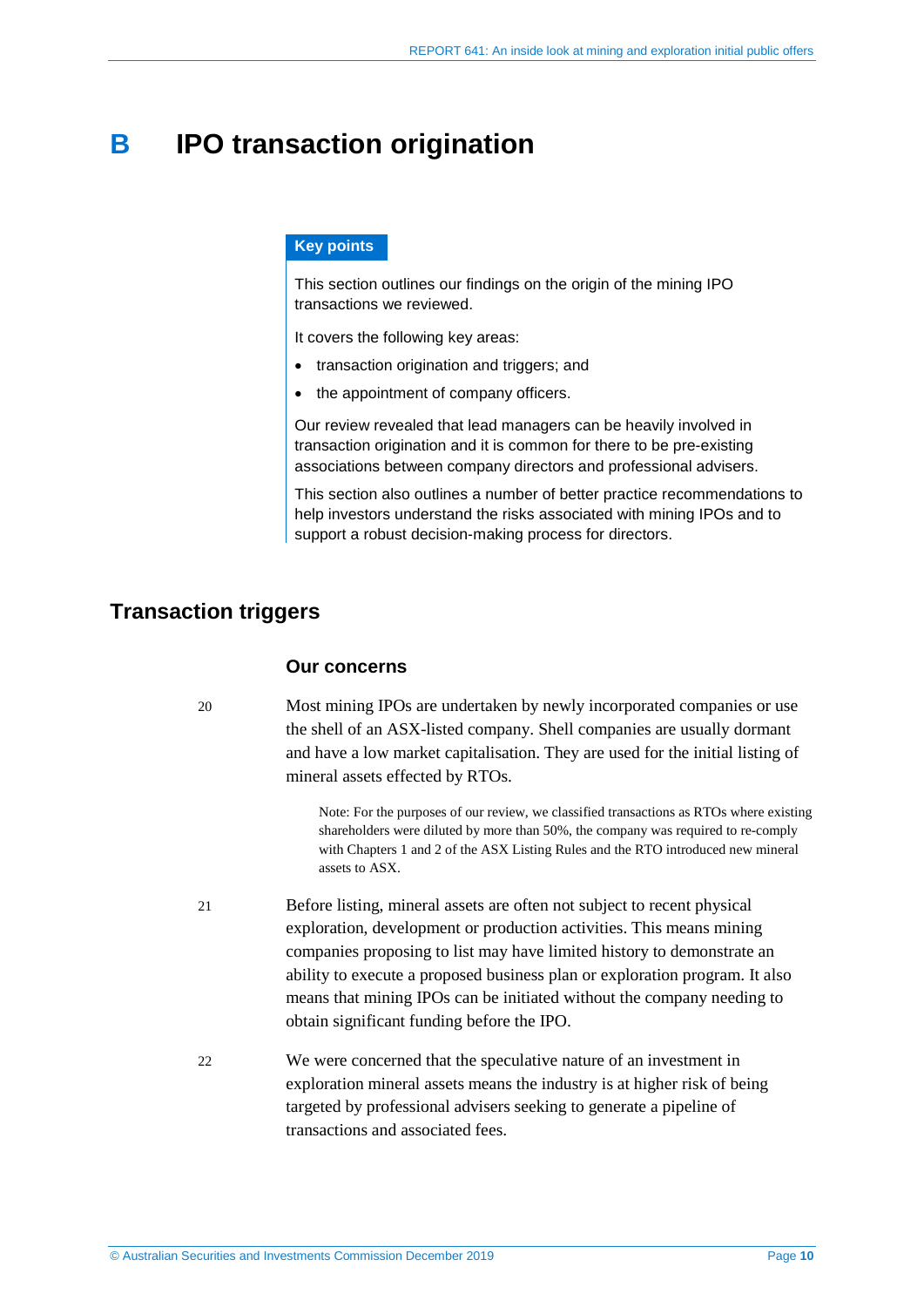#### **What we found**

#### **An active IPO pipeline market**

23 Based on interviews, we understand there is an active primary market for mineral assets where:

- (a) individuals or small entities acquire and hold mineral assets and approach lead managers or other professional advisers for support for listing; or
- (b) professional advisers, in particular lead managers, seek out mineral assets to put together a portfolio of mineral assets for listing.
- 24 Some lead managers we interviewed described being persistently approached by parties with mineral assets for prospective listing. These lead managers also described the primary market for the acquisition of mineral assets as relatively non-competitive, with advisers seldom, if ever, having to compete with other advisers to secure assets for a prospective listing.
- 25 When selecting mineral assets for listing, the lead managers who we spoke to and who are involved in the asset selection process described a range of considerations, including market factors such as commodity prices and the recent performance of comparable listed mineral assets. Most also expressed a preference for mineral assets where a 'story' could be crafted, and positive information and news flow could be generated shortly after listing.

#### **Advisers and transaction origination**

26 We found that lead managers and other professional advisers can be heavily involved in transaction origination, including asset selection.

#### **Case study**

A legal adviser and lead manager approached a technical expert within their professional network to source an exploration project based on the positive outlook and recent market activity for a particular commodity.

A project was identified and a company was incorporated to acquire the project and list on ASX. The legal adviser and lead manager selected board members, including appointing the technical expert as managing director, and were engaged to provide services in connection with the IPO.

- 27 In one transaction we reviewed, additional mineral assets were acquired by the company undertaking the IPO at the request of the lead manager.
- 28 In another, a lead manager agreed to assist with an IPO on the condition that directors of the lead manager receive an interest in the mineral asset before it was acquired by the company to be listed. This gives rise to potential concerns about inadequate delineation of the roles of lead managers and the disclosure of fees: see paragraphs [42](#page-16-0)[–56](#page-19-0) for further discussion.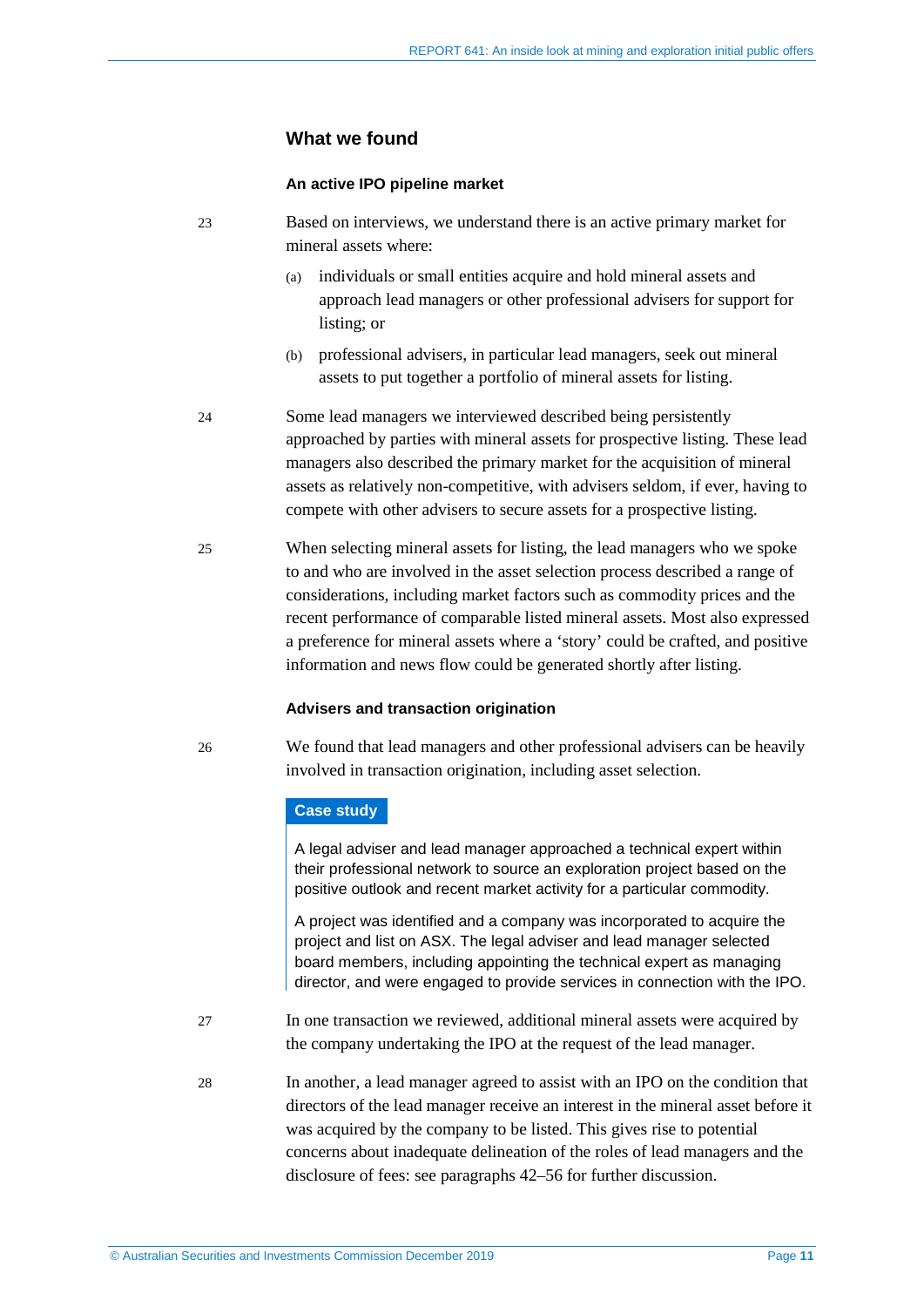#### **Reverse takeover offers**

29 We found that the trigger for undertaking a listing by way of an RTO, as opposed to a new listing, can relate to factors not commonly associated with traditional IPOs. In one RTO transaction we reviewed, the directors' primary rationale for the RTO was ASX's deadline for the company to be delisted, as the company was the subject of a long-term suspension from quotation. We are concerned that time constraints may affect the quality of mineral assets being acquired by a listed shell company and the degree of diligence performed before an RTO is launched and re-quotation occurs.

> Note: ASX-listed entities may be delisted where the company has been suspended from quotation for a continuous period of three years, and this is expected to decrease to two years from 3 February 2020: see ASX Limited, *[Guidance Note 33: Removal of](https://www.asx.com.au/regulation/rules/asx-listing-rules.htm)  [entities from the ASX official list](https://www.asx.com.au/regulation/rules/asx-listing-rules.htm)*, 15 April 2019.

30 We also found that lead managers commonly have additional interests in RTOs by way of shareholdings or directorships in the listed shell company. During our review, we found some lead managers seek to secure control of listed shell companies, seemingly with the intention to hold the listed shell company for potential future transactions. This practice may limit the prospects of that listed shell company because:

- (a) it no longer remains 'on market' for another acquirer or transaction originator;
- (b) its funds and the attention of directors are focused on transactions and activities that are more likely to involve the lead manager.

#### **Case study**

A listed company ceasing operations appointed, on an exclusive basis, a lead manager to seek opportunities for recapitalisation. The company was one of a number of shell entities connected to the lead manager.

More than two years after the directors associated with the lead manager were appointed, a recapitalisation transaction was proposed. The lead manager had been involved with RTOs using other listed shell entities in the intervening period.

31 The case study above is an example of a scenario where risks may arise because the lead manager and directors associated with the lead manager, who may hold multiple directorships, may encounter conflicts when determining which shell entity should be offered RTO opportunities sourced by the lead manager.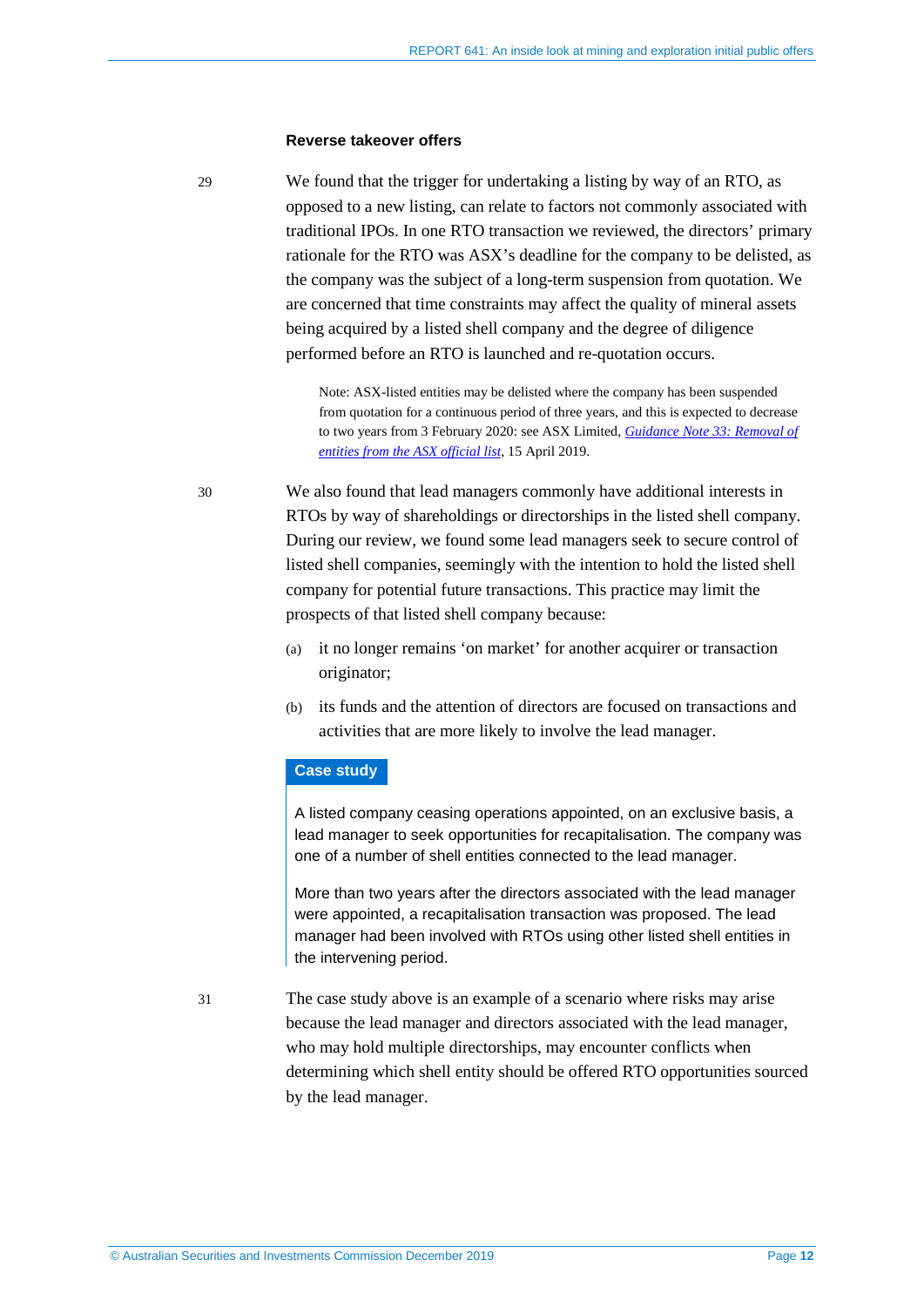#### **Better practice recommendations**

- **B1** Investors should be aware of the enhanced risks associated with mining IPOs where transaction originators or private investors have not funded recent exploration to demonstrate the preliminary prospectivity of the mineral assets before listing.
- **B2** A robust decision on the structure of an IPO needs to be made by directors. Independent advice may be required where a professional adviser recommends an RTO using a shell company they control and where that adviser will benefit.
- **B3** The involvement of lead managers and professional advisers in transaction origination, including interests in the entity being listed or assets being acquired should be clearly disclosed in the company's prospectus. Companies should note ASX's guidance for disclosure of pre-listing placements in section 4.4 of *[Guidance Note 1: Applying for](https://www.asx.com.au/regulation/rules/asx-listing-rules.htm) [admission – ASX listings](https://www.asx.com.au/regulation/rules/asx-listing-rules.htm)*, 1 December 2019.

### <span id="page-12-0"></span>**Company officers**

#### **Our concerns**

| 32 | The sequence of events in mining IPO transactions may mean that many     |
|----|--------------------------------------------------------------------------|
|    | decisions at the early stages of the IPO process are effectively made by |
|    | transaction originators before the appointment of company officers.      |

- 33 We were concerned that in some cases the appointment of directors may only occur on the condition that decisions made by IPO originators were ratified and supported by the incoming directors. We were therefore concerned about the independence of directors at the origination stage of the IPO process.
- 34 We were also concerned transaction originators taking on multiple roles including director, lead manager and corporate adviser—could contribute to decisions being made by the company in which they had a material interest, without robust controls being in place: see also paragraphs [53](#page-18-0)[–56.](#page-19-0)

#### **What we found**

```
35 During our review, we found that:
```
- (a) decisions about a mining company's business, IPO process and the appointment of professional advisers are usually made by transaction originators before a company is incorporated or a listed shell company is acquired to undertake an IPO;
- (b) the directors we interviewed generally cited their role in acquiring the mineral asset or an existing relationship with a professional adviser as the origin of their appointment; and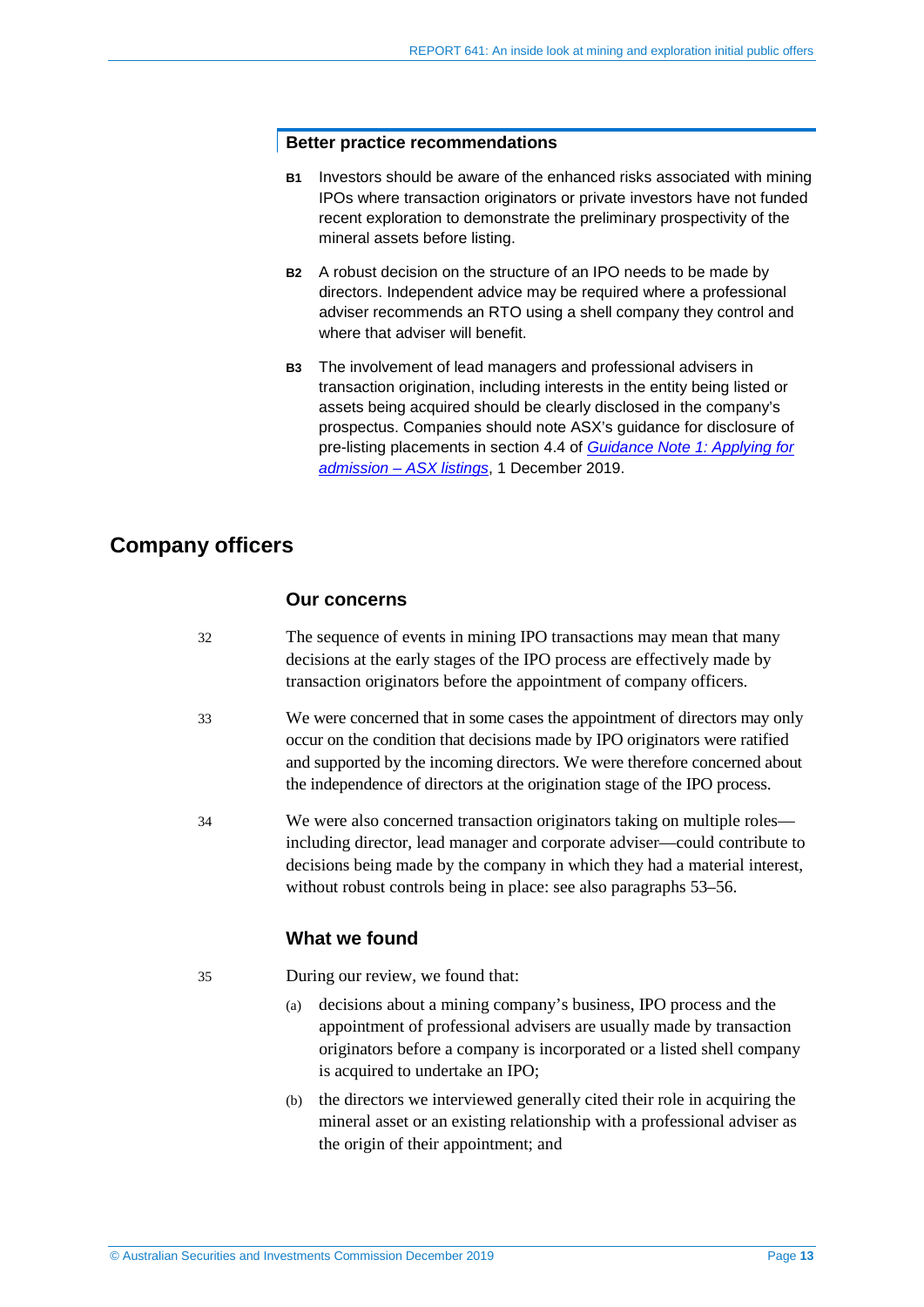(c) it was common to see company officers acting in other advisory capacities for the mining company, including legal, lead management or corporate advisory. This may give rise to issues with conflicts and governance: see, for example, the case study below.

36 The reasons why directors were appointed were usually not clear in prospectus disclosures. Prospectus disclosures usually failed to clearly identify directors' conflicts, the implications of those conflicts—which may also include an inability to form a quorum to make decisions—and how conflicts would be managed. Interviews with directors usually elicited more detail on the reasons for their appointment and their specific expertise relied on by other directors.

#### **Case study**

A company sought an ASX listing with mineral assets spun out of an existing listed company (Vendor Limited) into another company for listing (New Company Limited).

Vendor Limited, New Company Limited and the lead manager all had the same directors, raising issues under s195 of the Corporations Act as a quorum of directors of the company proposing to acquire the mineral assets could not be formed to execute the lead manager mandate.

37 During interviews we identified that companies can benefit from robust conflict management processes and procedures. We found in one case there was clear recollection by the company's directors of actions and processes introduced by the company secretary to manage specific conflicts throughout the IPO. Other company directors' descriptions of their conflict management processes during the IPO process were usually generic and relied on conflicts being obvious and common knowledge.

- 38 In all cases where the lead manager and other professional advisers were originators of a transaction we did not find incoming directors closely scrutinizing the decisions made by transaction originators.
- 39 Preliminary negotiations for assets were usually conducted by the lead manager and not challenged, appointment of the lead manager was noncontroversial and without exploration of alternatives and the quantum of the funds to be raised already set and accepted. In many cases this extended to the appointment of the legal adviser who had previously worked with a lead manager or transaction originator.

#### **Better practice recommendations**

**B4** Directors and companies should implement robust conflict management processes and procedures. Company officers should also note ASX's guidance on the appointment of officers and employees of lead managers as company directors in footnote 73 of ASX Limited, *[Guidance Note 1: Applying for admission – ASX listings](https://www.asx.com.au/regulation/rules/asx-listing-rules.htm)*, 1 December 2019.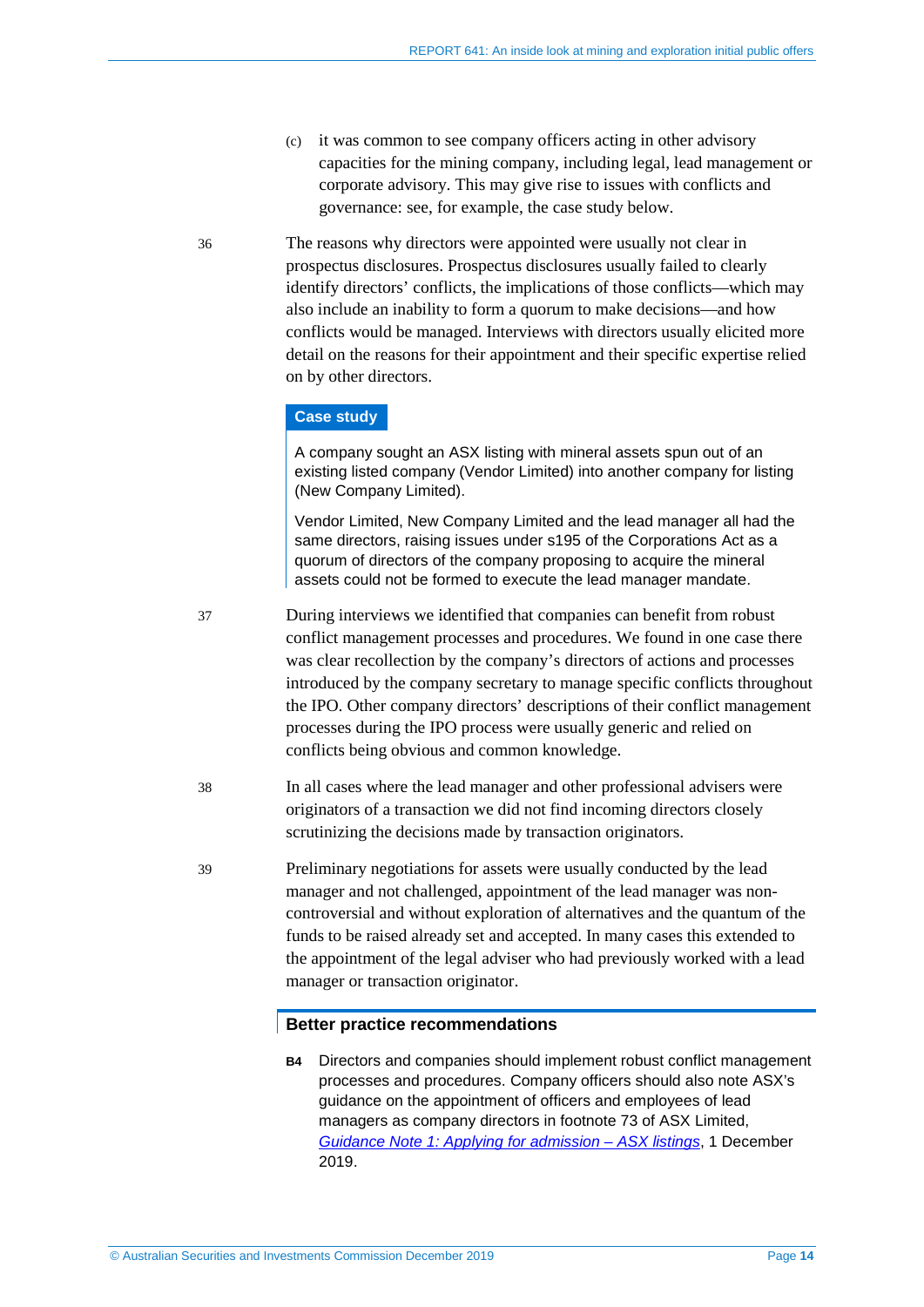- **B5** Directors who are independent of mineral asset vendors, lead managers and other professional advisers, should be identified and appointed as early as possible in the IPO process.
- **B6** Directors should ensure they are acting in the best interests of the company when making decisions, including in relation to proposals put forward by transaction originators.
- **B7** Professional advisers should only be engaged by directors after considering alternatives, and directors should only engage advisers where doing so would be in the interests of the company. Directors who engage advisers in return for their appointment as a director may risk contravening their directors' duties.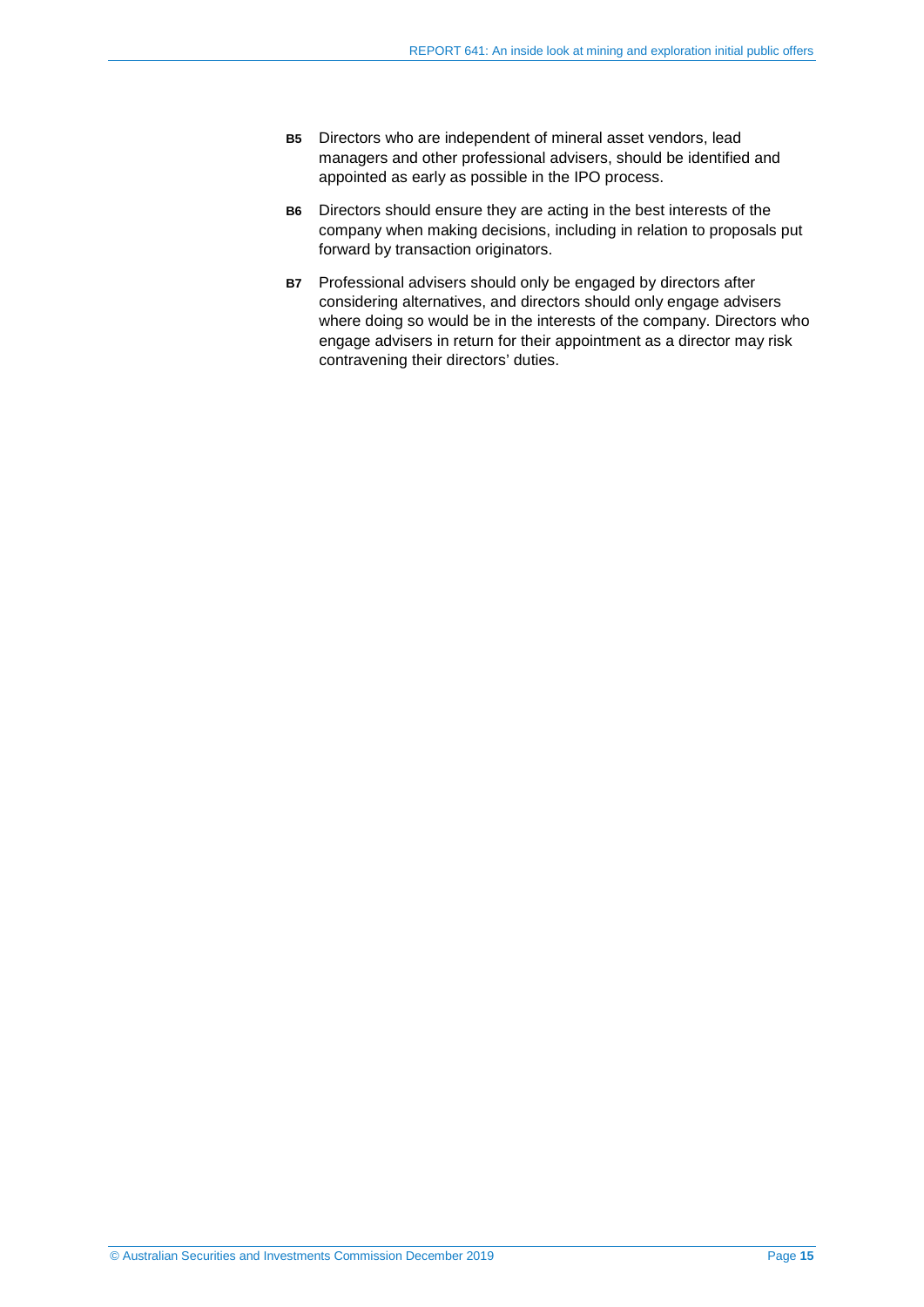## <span id="page-15-0"></span>**C Pre-IPO processes**

#### **Key points**

This section outlines our findings on activities occurring before the launch of mining IPOs.

It covers the following key areas:

- lead manager mandates;
- seed funding; and
- the preparation of IPO documents.

Our review found that lead manager mandates and activities can give rise to conflicts, seed funding can be used to incentivise other parties to participate in the IPO, and prospectuses are primarily considered a compliance document by company directors.

This section also outlines a number of better practice recommendations to help enhance the quality of mandates, provide companies and lead managers with a greater understanding of conflicts and ensure IPO investors do not base their investment decision on misleading statements made outside the prospectus.

### <span id="page-15-1"></span>**Lead manager mandates and conflicts**

#### **Our concerns**

40 The execution of a lead manager mandate is a key milestone in the process for listing as it forms a connection between a mining company and capital markets. The mandate sets out the terms of a lead manager's engagement with the company, including the lead manager's role and responsibilities in connection with the offer and the fees payable by the company.

- 41 We were concerned that:
	- (a) lead managers may seek to include terms and conditions in their mandates with mining companies that provide them with a disproportionate amount of influence when compared to their own shareholdings in the company;
	- (b) the amount of fees payable to lead managers and the complexity of remuneration structures may be underestimated by companies and directors when agreeing mandates, and consideration may not be given to the behaviours certain forms of remuneration might encourage; and
	- (c) lead managers may have conflicting duties to different clients—their investing clients versus the company they provide lead management services to versus the lead manager as a shareholder itself—as part of the same transaction.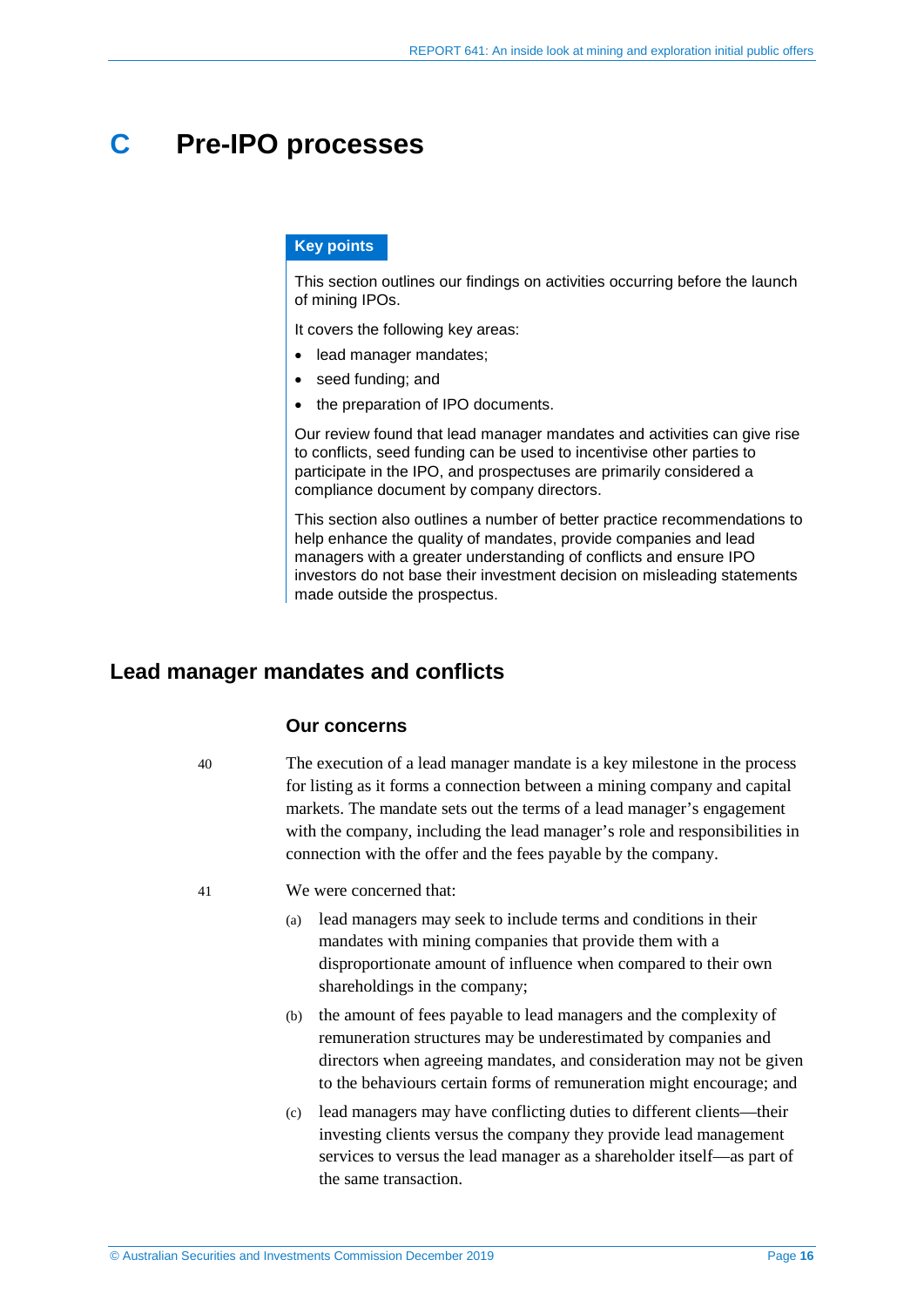### **What we found**

#### **Mandates post-IPO**

- <span id="page-16-0"></span>42 In the majority of transactions reviewed, mandates enabled the lead manager to provide ongoing corporate advisory services following listing, in addition to services during the IPO. This is consistent with general practice among other companies seeking to raise low levels of funds by way of IPO, but is less common for larger fundraisings.
- 43 The services offered under the mandates we reviewed were often drafted in vague terms, particularly for the ongoing corporate advisory services which were usually described as various 'support' services.
- 44 When we asked lead managers about their expectations of the corporate advisory services to be provided under the mandate they often cited investor roadshows and other promotional services. Most lead managers also indicated that IPO lead management services would usually not be offered without the right to continue acting as corporate adviser. The stated rationale for this was that investors expected lead managers (as promoters of the IPO) to remain involved with the company after listing—if this were not the case, investors would be less likely to invest.
- 45 The expectations of directors were more varied, with some referring to introductions to investors and advice on future raisings and others not identifying any specific services. Some directors referred to fees payable for corporate advisory services as a 'trailing commission' for the IPO.

#### **Remuneration**

46 Most of the mandates we reviewed provided that lead managers were entitled to a combination of fees based on funds raised. Fees were usually a 'capital raising fee' of 4–6% of funds raised by the lead manager with an additional 'management fee' of 1–2% of funds raised. Commonly, standard fees would also include a fixed component payable for corporate advisory services of usually \$5,000–\$10,000 per month for a minimum of 12 months. These fees were considered industry standard by most directors and lead managers we interviewed for mining and non-mining transactions raising less than \$20 million.

- 47 We identified that other benefits which lead managers may receive included access to discounted securities in seed raisings to pay the costs of the IPO see paragraphs [57](#page-20-1)[–66—](#page-22-1)or facilitation or advisory shares or options and preferential allocations.
- 48 To look into this issue in more detail, we analysed 86 mining IPOs between 2014 and 2018 where fees were publicly disclosed. On average, total fees received by lead managers represented 13.64% of the maximum funds to be raised under the IPO, with a median of 9.75%. [Table 1](#page-17-0) sets out the different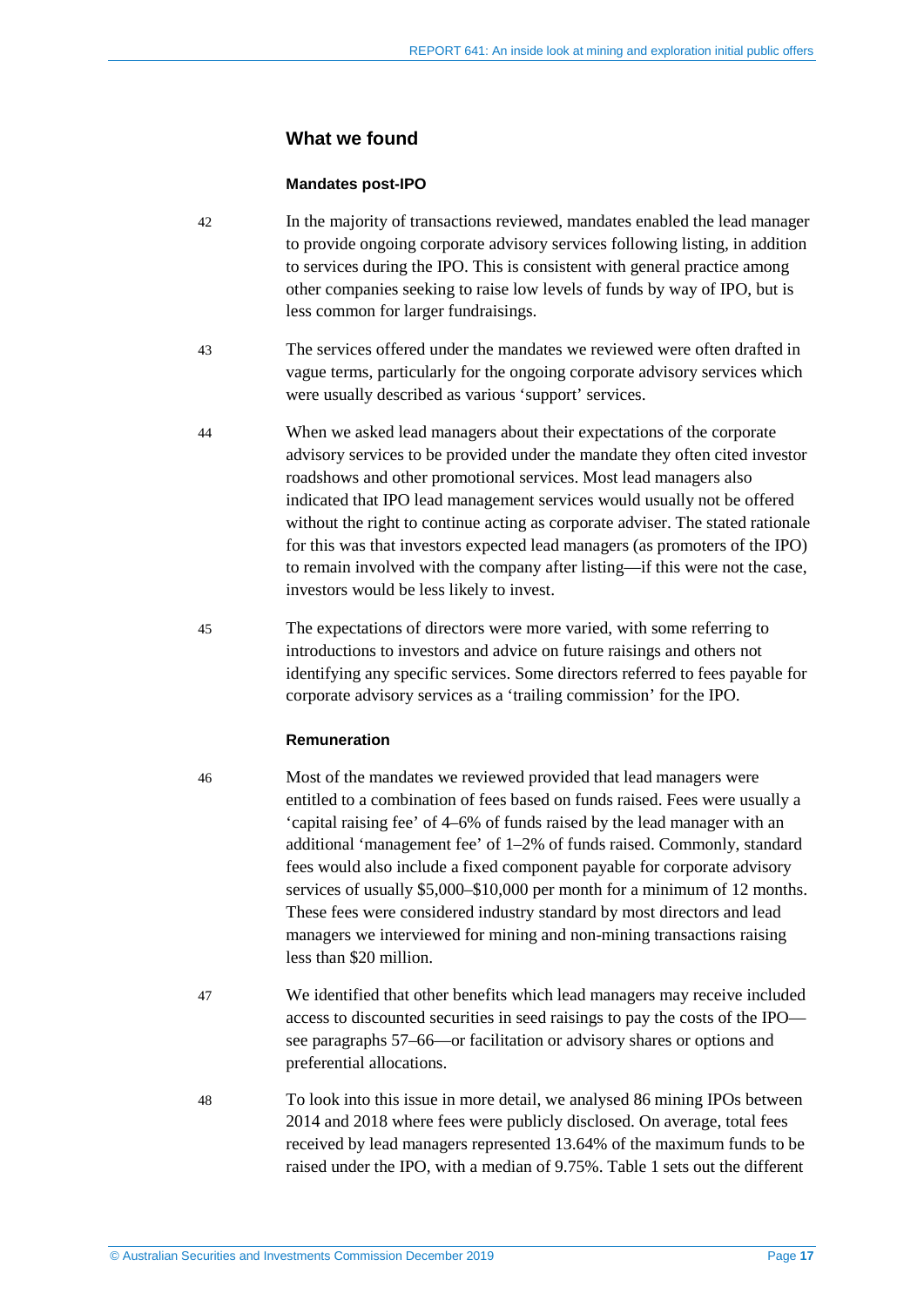forms of benefits and the average and median percentage that each particular form of remuneration contributes to total lead manager remuneration and is divided into four quartiles based on the percentage of total fees to the maximum IPO offer.

Note: There were 97 mining IPOs raising less than \$20 million between 1 January 2014 and 31 December 2018. Of these, 11 transactions had insufficient data to include in the remuneration analysis. Therefore, the population analysed included 86 companies.

| Quartile                          | Quartile 1 | Quartile 2 | Quartile 3 | Quartile 4 |
|-----------------------------------|------------|------------|------------|------------|
| Average equity remuneration       | 2.26%      | 1.98%      | 5.85%      | 19.57%     |
| <b>Median equity remuneration</b> | 1.94%      | 1.94%      | 5.24%      | 14.64%     |
| <b>Average commission</b>         | 4.91%      | 6.03%      | 6.01%      | 5.80%      |
| <b>Median commission</b>          | 5.00%      | 6.00%      | 6.00%      | 6.00%      |
| <b>Average fixed fees</b>         | 1.58%      | 2.11%      | 2.81%      | 3.11%      |
| <b>Median fixed fees</b>          | 0.86%      | 1.59%      | 2.40%      | 2.16%      |
| <b>Average underwriting fees</b>  | 6.21%      | n/a        | n/a        | 3.50%      |
| <b>Median underwriting fees</b>   | 6.21%      | n/a        | n/a        | 3.50%      |
| <b>Average total fees</b>         | 5.10%      | 8.12%      | 13.10%     | 27.97%     |
| <b>Median total fees</b>          | 5.98%      | 8.25%      | 13.33%     | 22.22%     |

<span id="page-17-0"></span>

|  | Table 1: Average and median lead manager benefits as a percentage of maximum IPO offer |  |  |  |
|--|----------------------------------------------------------------------------------------|--|--|--|
|--|----------------------------------------------------------------------------------------|--|--|--|

Note 1: Equity values are based on assessed values by investigating accountants.

Note 2: The averages and medians in [Table 1](#page-17-0) are based on transactions where that form of remuneration was provided, rather than being averaged across all transactions or all transactions in the relevant quartile. For example, the average equity remuneration of 2.26% for Quartile 1 is the average equity remuneration across transactions within Quartile 1 where the lead manager received equity remuneration, not the average equity remuneration across all transactions in Quartile 1.

Note 3: Instances where averages are materially higher than medians demonstrate that there are outliers at the high end of the relevant quartile receiving significantly higher remuneration or higher levels of particular remuneration components when compared to other companies in the quartile. For example, the average equity remuneration of 19.57% for Quartile 4 demonstrates that there are outliers within this quartile which are receiving significantly more equity remuneration than the majority of companies in that quartile. Included in Quartile 4 are instances where equity remuneration represented over 50% of the funds to be raised.

> 49 Where lead managers' benefits represented a larger percentage of the maximum funds to be raised, it was common for a significant portion of their benefits to be in the form of equity remuneration. In [Table 1](#page-17-0) above, the average equity remuneration for Quartile 4 is 69.97% of the average total fees for Quartile 4. This can be compared to Quartile 1 and Quartile 2 where the average equity remuneration made up 44.31% and 24.38% of average total remuneration respectively.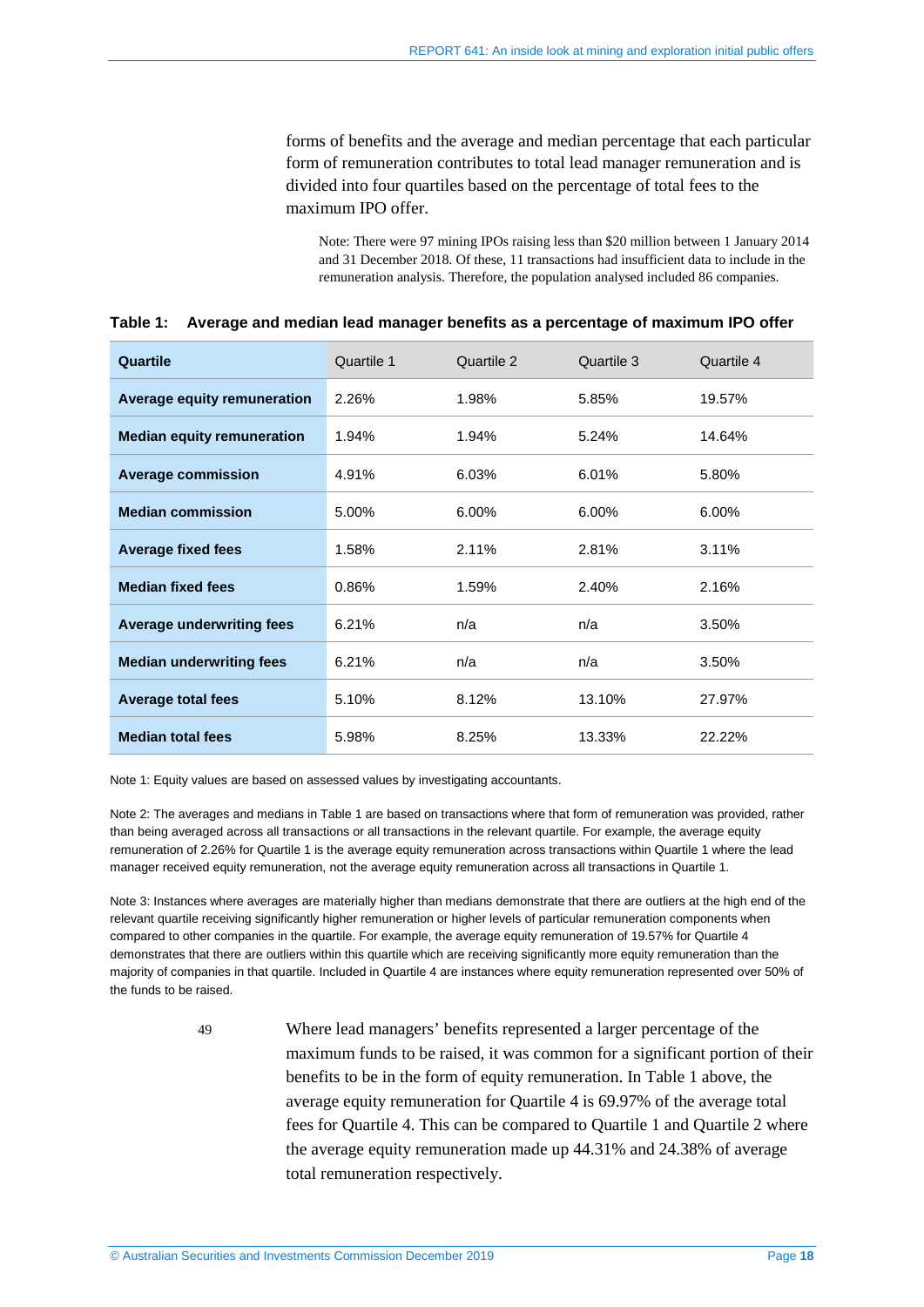- 50 A material part of equity remuneration can be 'facilitation' or 'advisory' shares and options which are generally described in prospectuses as issued in exchange for the lead manager's assistance with the IPO. The prospectus also often states that this part of the fee may be 'paid away' to other brokers or advisers of AFS licensees. However, lead managers we interviewed stated that, in practice, they would seek to limit the amount 'paid away'.
- 51 Our analysis indicated that transactions where lead manager fees, as a percentage of funds raised, exceed 30% are more likely to be RTOs and spin-offs. This outcome arises because lead managers generally receive a greater number of issued options and facilitation shares which are approved as part of the recapitalisation or spin-off approvals sought from existing shareholders.
- 52 Lead manager remuneration is usually disclosed to companies, and in investor materials, in a manner that lacks prominence or makes it difficult to determine total aggregate fees.

Note: [Regulatory Guide 228](https://asic.gov.au/regulatory-resources/find-a-document/regulatory-guides/rg-228-prospectuses-effective-disclosure-for-retail-investors/) *Prospectuses: Effective disclosure for retail investors* (RG 228) sets out our guidance on disclosure of benefits to promoters in prospectuses.

#### **Conflicts**

<span id="page-18-0"></span>53 Lead managers, as AFS licensees, are subject to a range of obligations in s912A of the Corporations Act. These include obligations to provide financial services efficiently, honestly and fairly, and to have in place adequate arrangements for managing conflicts of interest. AFS licensees are also required to ensure that any authorised representatives appropriately manage conflicts of interest: see [Regulatory Guide 181](https://asic.gov.au/regulatory-resources/find-a-document/regulatory-guides/rg-181-licensing-managing-conflicts-of-interest/) *Licensing: Managing conflicts of interest* (RG 181).

Note: [RG 181](https://asic.gov.au/regulatory-resources/find-a-document/regulatory-guides/rg-181-licensing-managing-conflicts-of-interest/) sets out our guidance on disclosing conflicts of interest to investors.

- 54 During our interviews we found that:
	- (a) as previously noted in Section [B,](#page-9-0) lead managers are often appointed as a result of their role in transaction origination and may as a consequence have other interests in the transaction including, for example, a preexisting interest in mineral assets being acquired by the listing company or a substantial interest in listed shell companies used to effect an RTO;
	- (b) lead managers could not always identify who their client was and whose interests they were acting in when performing tasks seemingly within their mandates with the company. Similarly, directors of the company were often uncertain, particularly after listing, whether lead managers were acting as corporate advisers or as representatives of the investors they introduced to the IPO;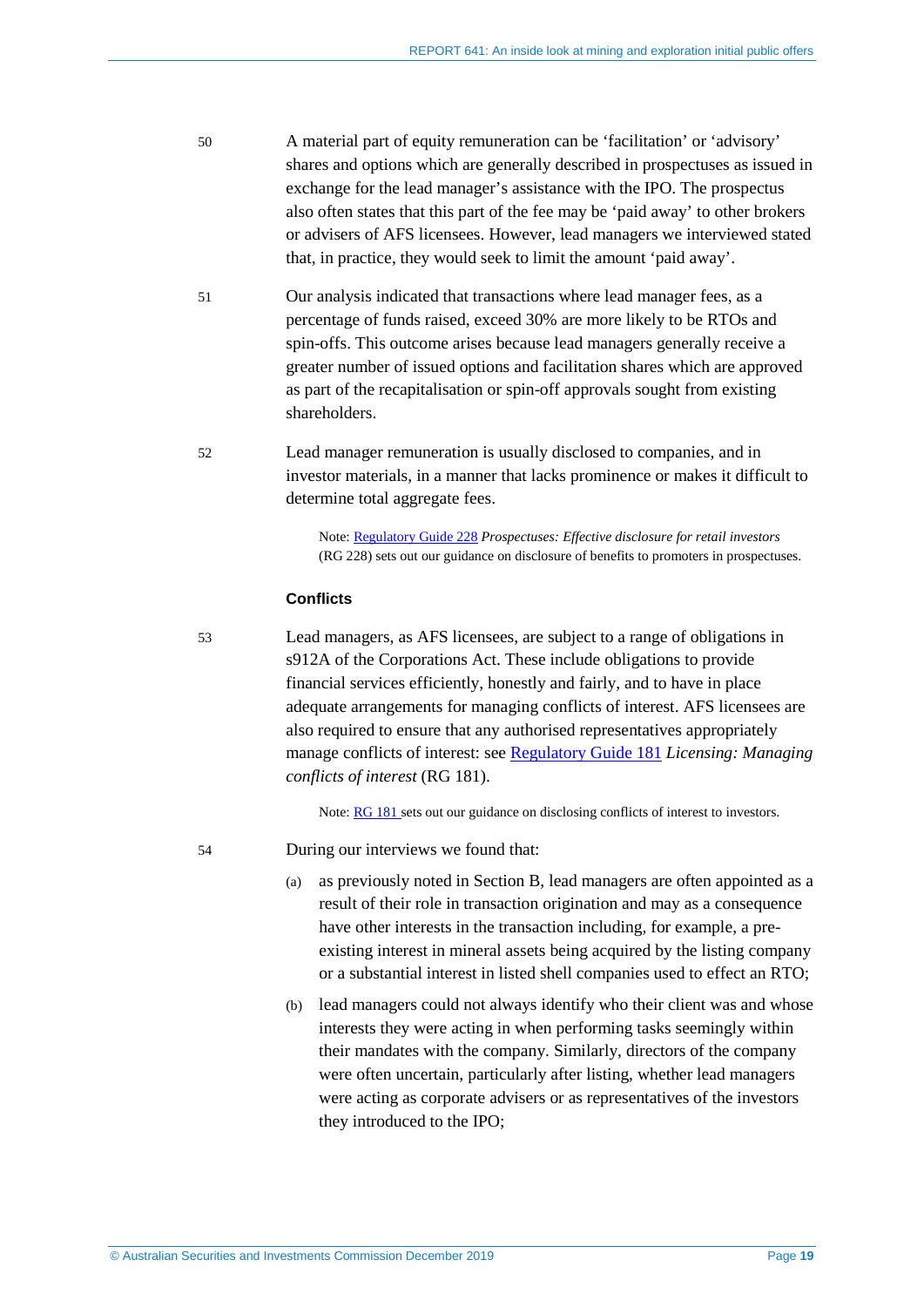- (c) lead managers we interviewed usually indicated they relied on an assumption that if the company does well, investor clients will do well, and for that reason there are no conflicts that require managing; and
- (d) lead managers are also regularly shareholders in the company as they receive facilitation or advisory shares as part of their remuneration this may exacerbate conflicts of interest.
- 55 We found it was common for smaller lead manager firms to have limited or no barriers, controls or conflict management processes between services provided to corporate clients and investor clients.
- <span id="page-19-0"></span>56 The case study below provides an example of activities undertaken by a corporate adviser to a company (who had previously acted as lead manager in connection with the company's IPO) which may reflect a failure to recognise conflicts between the interests of the company and the lead manager's own interests.

#### **Case study**

An exploration company undertook a successful IPO. The lead manager was retained as a corporate adviser after listing and was also a shareholder in the company, partly as a result of equity remuneration for lead management services. Collectively, the lead manager and its associates held more than 5% of the company's issued capital.

After trading at a discount to the IPO issue price following listing, the company received a s249D notice from the lead manager and its associates seeking to replace certain company directors with their own nominees.

The resolutions to change the company's directors were unsuccessful and a second s249D notice was issued by the lead manager. The second notice was withdrawn after the company and the lead manager reached an agreement that involved the lead manager providing ongoing advice.

#### **Better practice recommendations**

- **C1** Lead manager mandates and corporate advisory mandates should:
	- (a) clearly identify the obligations and responsibilities of the lead manager—vague terms to describe or quantify levels of service should be avoided;
	- (b) disclose any actual, potential or perceived conflicts of interest; which services are being provided under the lead manager's AFS licence and which are not; and how the lead manager intends to manage any actual, potential or perceived conflicts of interest;
	- (c) clearly set out the total aggregate remuneration payable for lead management and other services, including a valuation of any benefits contingent on subsequent events; and
	- (d) be drafted specifically for an engagement and not rely on vague or boilerplate terms, particularly regarding conflicts and services to be provided.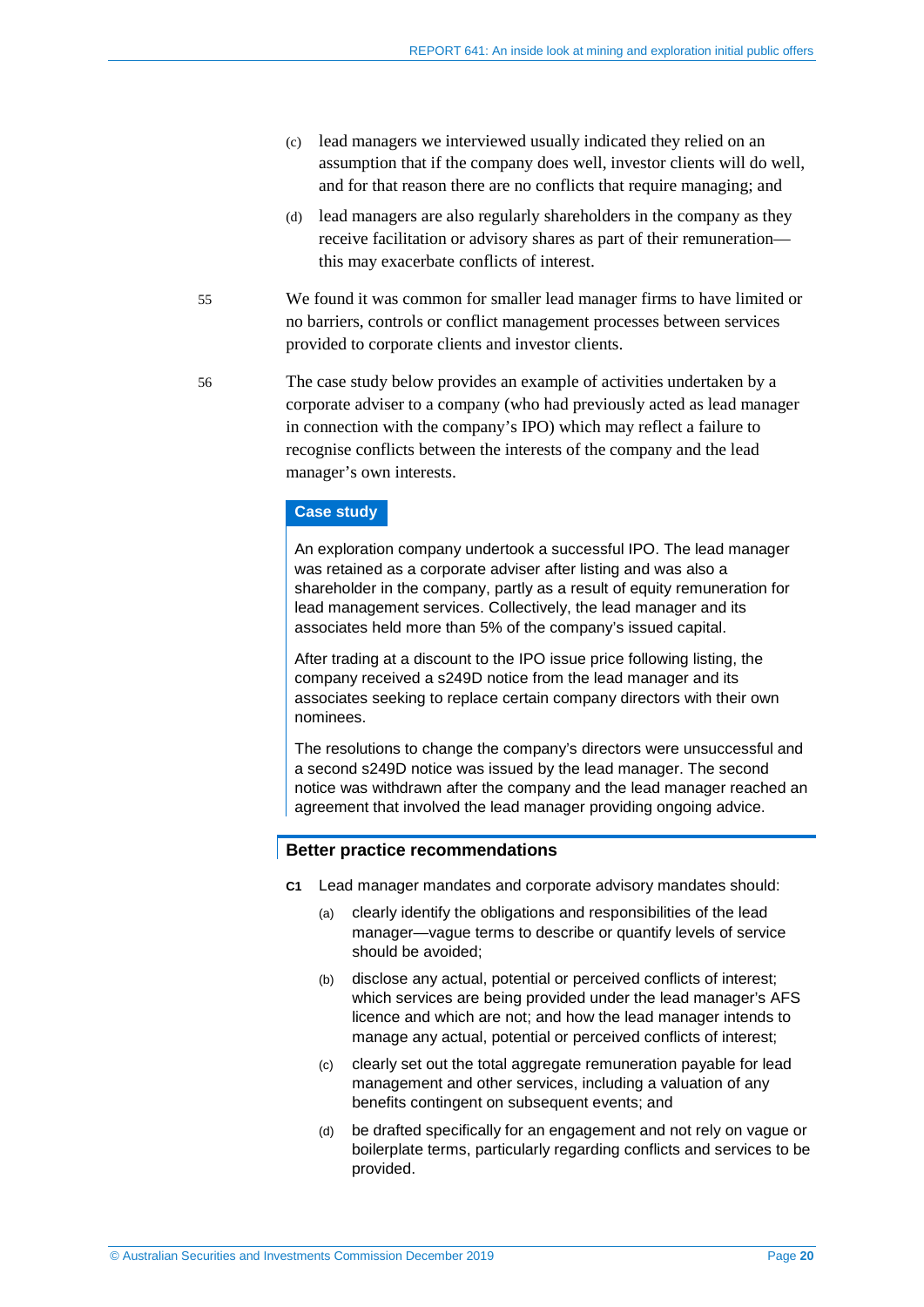- **C2** Lead managers should implement robust conflict management processes and procedures in relation to their roles as lead manager, company adviser, investor adviser and shareholder.
- **C3** Directors should:
	- (a) understand what services are being provided for the remuneration payable to lead managers and corporate advisers;
	- (b) seek clarification if at any time they are unclear of the capacity in which a lead manager offers advice;
	- (c) understand the value of the total remuneration payable to lead managers and how this compares to benchmarks;
	- (d) assess whether post-IPO services provide value to the company before agreeing to such services;
	- (e) be satisfied they clearly understand the potential consequences of conflicts described by lead managers before agreeing to mandates; and
	- (f) assess whether the conflict management processes adopted by the lead manager are appropriate.
- **C4** Prospectus disclosures should:
	- (a) clearly and prominently set out the total aggregate benefits payable to lead managers, including contingent remuneration. Directors should also consider ASX's guidance in section 4.3 of ASX Limited, *[Guidance Note 1: Applying for admission – ASX listings](https://www.asx.com.au/regulation/rules/asx-listing-rules.htm)*, 1 December 2019, when considering how fees are disclosed;
	- (b) appropriately describe fees, including appropriately describing 'trailing commissions' as such when there is no intention to deliver additional services;
	- (c) not obscure the total fees payable by referring to arrangements such as 'pay away' arrangements—where the intentions of the company or lead managers are to limit such arrangements; and
	- (d) clearly set out the services the lead managers will be providing in exchange for the fees disclosed.

## <span id="page-20-1"></span><span id="page-20-0"></span>**Seed funding**

#### **Our concerns**

- 57 Before an IPO it is common for mining companies to raise funds specifically for the IPO process and any short-term interim business activities—this can be referred to as 'seed funding', 'seed capital' or 'interim funding'.
- 58 We were concerned that seed funding provides an opportunity for advisers, their associates and others in their networks to increase the benefits and returns they receive as part of the overall IPO process by selectively pricing and placing seed funding.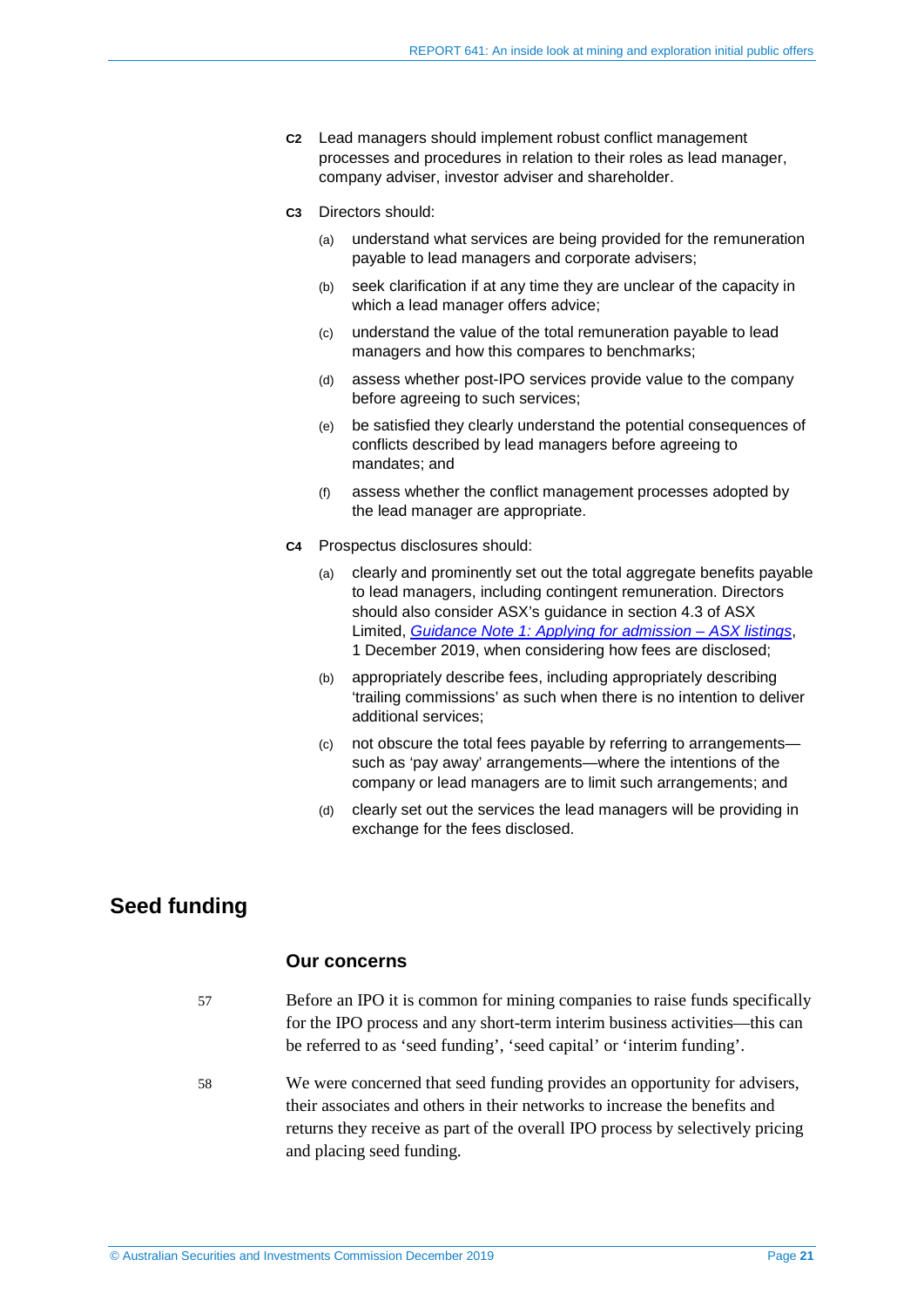#### **What we found**

59 In the transactions reviewed, most companies sought seed funding almost exclusively for the purpose of paying the costs of the IPO. There were only a limited number of exceptions to this where interim funding was intended to fund preliminary exploration activities.

#### **Price and volume of seed funding**

60 We compared the prices at which seed capital was raised and the IPO prices for 43 mining IPOs between 2014 and 2018 to ascertain the discounts to IPO prices which seed investors may receive. This analysis revealed that:

- (a) seed discounts in the transactions reviewed ranged from 25–95%;
- (b) seed discounts were largely randomly distributed with a slight tendency towards a discount of 50%;
- (c) in some cases, seed funding was undiscounted but incentives of free attaching options were offered instead;
- (d) seed amounts raised ranged from \$100,000 to over \$1,000,000; and
- (e) the majority of seed amount raised was less than \$500,000.

Note: Mining IPOs where no seed funding was raised and where there was insufficient data were not included in the analysis.

61 Consistent with the largely random distribution of seed discounts, many of the lead managers and companies interviewed described the process for determining a price for seed capital and an appropriate discount as a 'dark art', with the responsibility for the structure and pricing largely left to lead managers. This results in inconsistencies in the industry for seed funding, with both the quantum of funds needed to achieve listing and the appropriate discount for that seed funding varying widely.

62 All lead managers identified the risk of an unsuccessful IPO and the impact seed raisings would have on a company's enterprise value for the IPO as considerations when pricing seed funding. Some lead managers also considered incentives in the pricing, as most seed funding was offered to others who could assist in raising IPO funds, including select clients, other advisers or brokers of AFS licensees: see paragraphs [63](#page-21-0)[–66.](#page-22-1)

#### **Allocation of seed funding**

<span id="page-21-0"></span>

63 The allocation of seed capital was generally performed by lead managers and signed off by company directors. Allocations were usually to a combination of the directors of the lead manager, their associates and a few select clients, other professional advisers and brokers and advisers connected to AFS licensees.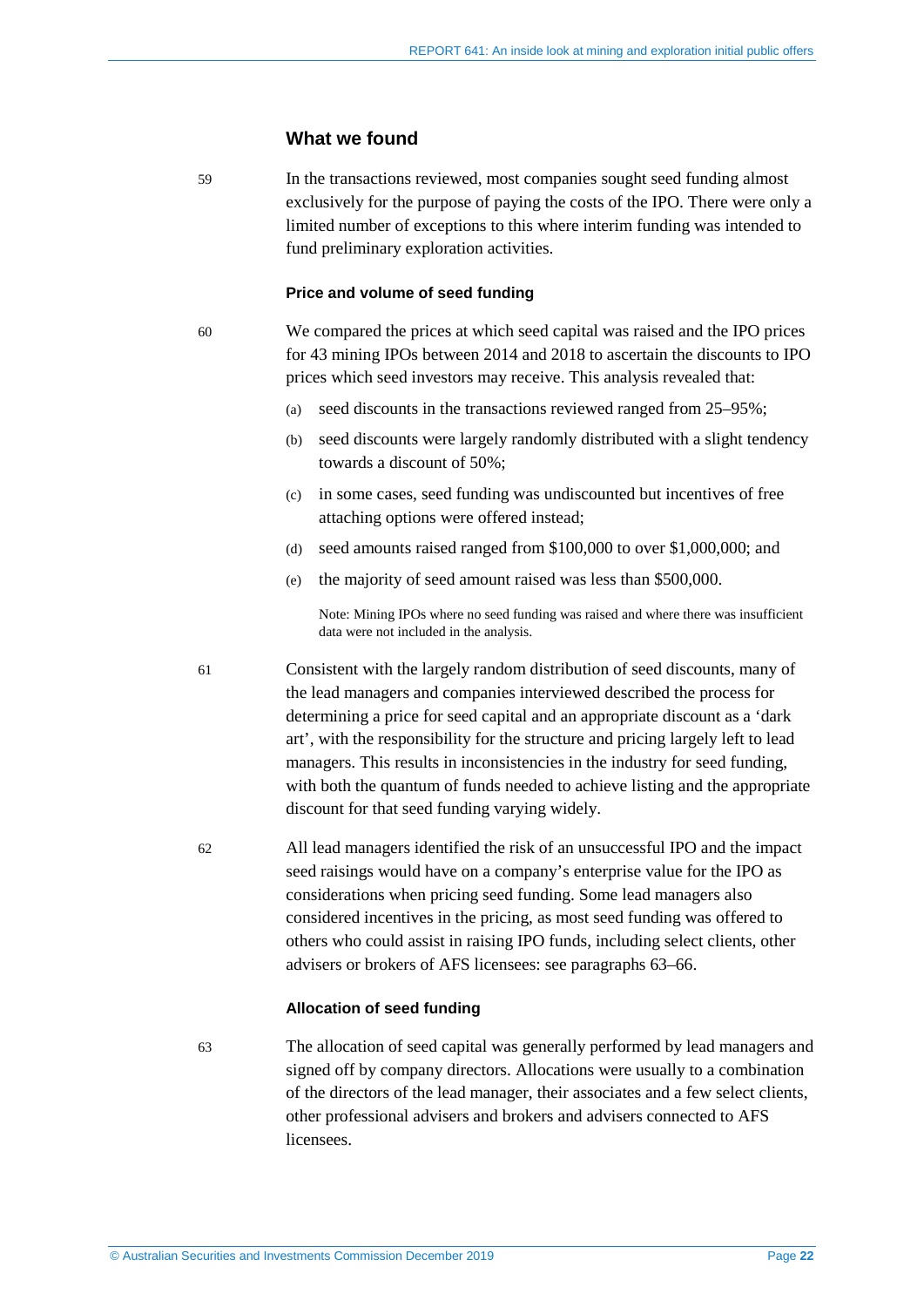- 64 Many lead managers told us the allocation of seed funding to brokers and advisers connected to AFS licensees was used as a method of de-risking the IPO as other parties with the ability to raise capital would have an interest in the outcome of the IPO.
- 65 The rationale for this allocation strategy was occasionally more overt with specific commitments sought in exchange for an allocation, such as an allotment of \$10,000 of seed capital in exchange for a \$125,000 commitment to the IPO. Several instances were identified where advisers and brokers of AFS licensees indicated they would not participate in IPOs citing their nonparticipation in seed funding.
- <span id="page-22-1"></span>66 The allocation of seed funding to incentivise advisers and brokers of AFS licensees may enhance the risk that conflicts of interest arise for those advisers and brokers of AFS licensees when advising on IPO and seed pricing or recommending the IPO to their investor clients.

#### **Better practice recommendations**

- **C5** Directors should understand the rationale behind the pricing and quantum of seed funding being sought.
- **C6** Seed capital priced with an incentive element should be clearly disclosed in the prospectus. Where there are preferential allocations of 'seed' or preferential pricing for 'seed' funds, this may also need to be disclosed as a potential conflict or as remuneration if it is issued to a director, adviser or promoter at a substantial discount. For example, where promotors or AFS licensees receive seed allocations for nominal funds or at a larger discount to other seed investors this should be clearly disclosed with other remuneration and benefits. Directors should also consider section 4.4 of ASX Limited, *[Guidance Note 1: Applying for](https://www.asx.com.au/regulation/rules/asx-listing-rules.htm)  [admission – ASX listings](https://www.asx.com.au/regulation/rules/asx-listing-rules.htm)*, 1 December 2019, section 2.2 of ASX Limited, *Guidance Note 11: [Restricted securities and voluntary escrow](https://www.asx.com.au/regulation/rules/asx-listing-rules.htm)*, 1 December 2019 and section 3.4 of ASX Limited, *[Guidance Note 12:](https://www.asx.com.au/regulation/rules/asx-listing-rules.htm)  [Significant changes to activities](https://www.asx.com.au/regulation/rules/asx-listing-rules.htm)*, 1 December 2019.
- **C7** Directors should understand the allocation strategy for seed capital before the process commences. They should consider challenging allocations where a large amount of seed capital is intended to be offered and placed with associates of the lead manager.

### <span id="page-22-0"></span>**Preparation of IPO documents**

#### **Our concerns**

67 As with many types of IPOs, it is common for lead managers and mining companies to prepare term sheets and investor presentations to help with the promotion of the IPO. A term sheet summarises the details of the IPO,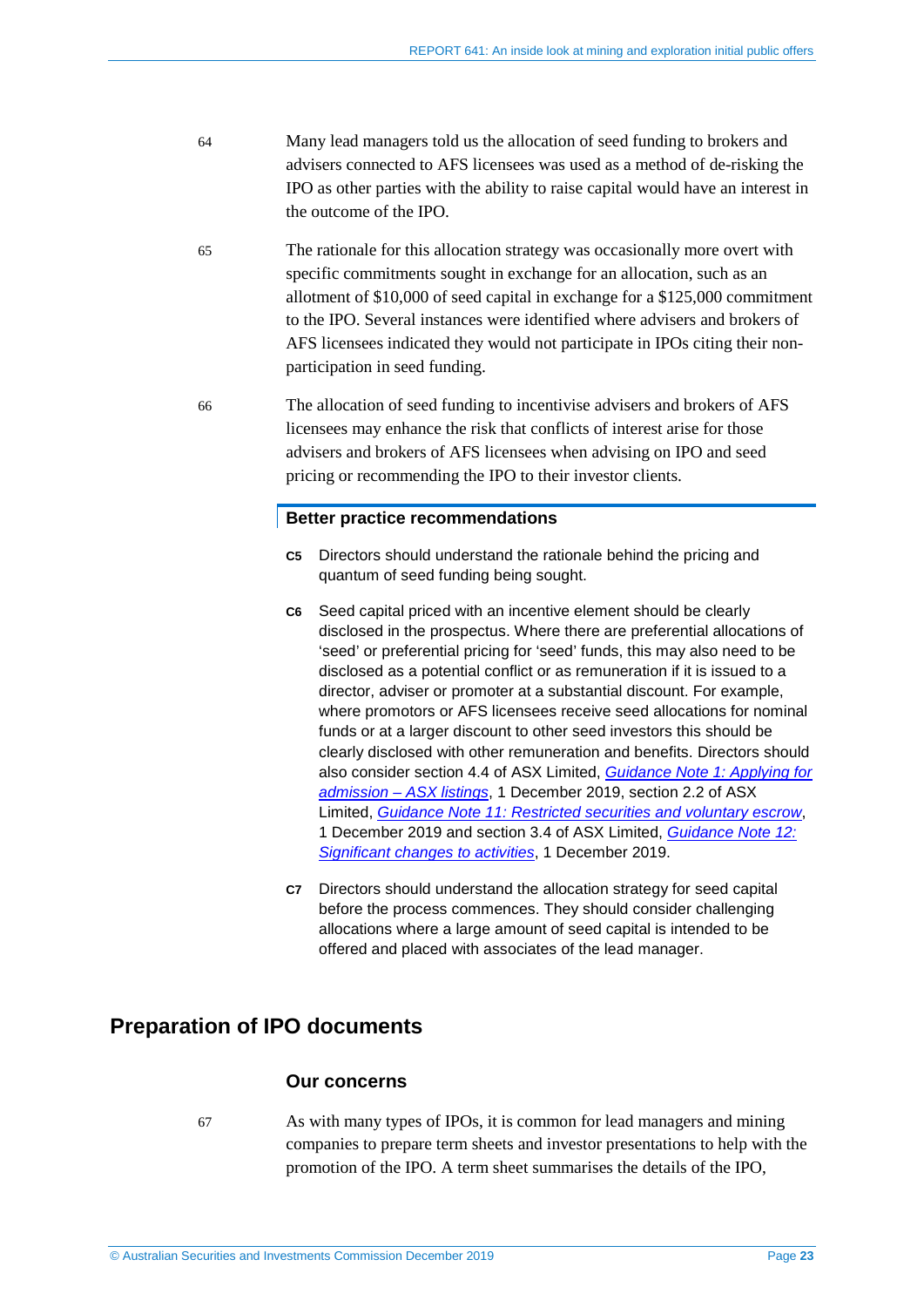usually in one or two pages, and the investor presentation provides a highlevel summary of the company's mineral assets and prevailing commodity trends, usually in 20 to 30 slides.

Note: We have previously conducted a review to examine how IPOs are generally marketed to retail investors: se[e Report 494](https://asic.gov.au/regulatory-resources/find-a-document/reports/rep-494-marketing-practices-in-initial-public-offerings-of-securities/) *Marketing practices in initial public offerings of securities* (REP 494).

68 We were concerned that there is a material risk that term sheets and presentations may contain misleading statements and other information which is not consistent with prospectus disclosures. The significance of this risk may be heightened where terms sheets and investor presentations are promoted as the main source of information for those making investment decisions, are prepared before the prospectus and are not subject to sufficient scrutiny to ensure statements comply with the Corporations Act.

#### **What we found**

69 It is common for term sheets and investor presentations to be prepared long before the prospectus and circulated as early as the seed funding process. These documents are then continually used throughout the pathfinder processes and roadshows. Following lodgement of the prospectus, they will also generally be circulated with the prospectus as a suite of IPO documents.

70 A number of directors interviewed expressed the view that the purpose of a prospectus was largely compliance and to demonstrate to investors the degree of due diligence the directors had undertaken in preparing the IPO. Most saw the prospectus as a templated process which, when complete, would offer protection from liability.

> Note: The Corporations Act provides a defence against s728(1) and 728(3) of the Corporations Act where a person can demonstrate that they have made all reasonable inquiries and believed on reasonable grounds that there was no omission from the prospectus and that statements in the prospectus were not misleading and deceptive.

71 This view expressed by directors is consistent with our findings that mining prospectuses were largely not typeset, lacked the stylistic features of prospectuses in other industries, were highly templated, and were long and technical.

> Note: [Report 540](https://asic.gov.au/regulatory-resources/find-a-document/reports/rep-540-investors-in-initial-public-offerings/) *Investors in initial public offerings* (REP 540) identified the length and complexity of prospectuses as challenges for retail investors.

72 While some companies and lead managers acknowledged that particularly diligent investors may read the prospectus for specific details, readability for retail investors was not the predominant consideration when prospectuses were drafted and the prospectus was not used in promotional activities.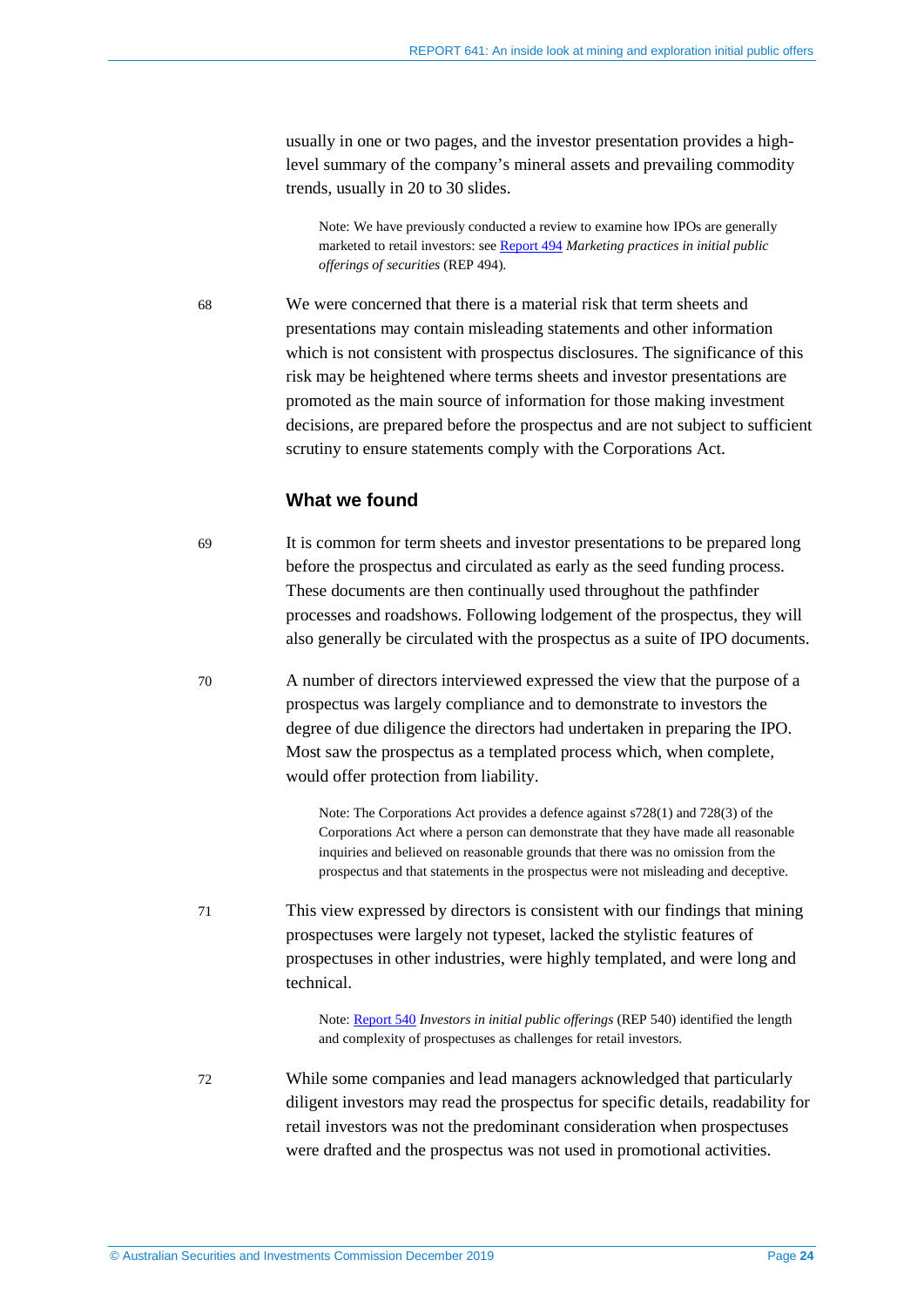73 Most term sheets and investor presentations we reviewed did not provide a balanced view of the proposed investments, largely ignored risks, occasionally contained misleading statements—particularly about mineralisation and 'nearology', which were inconsistent with industry standards—and contained statements inconsistent with the prospectus.

> Note: 'Nearology' refers to a practice where a company refers to mineral discoveries or share price performance of another entity with tenements in proximity to those held by the company. Such statements can be misleading where there is no evidence of continuity of mineralisation and where the geological profiles of the companies' mineral assets may differ.

#### **Case study**

An investor presentation was prepared for an exploration company seeking to list on ASX. The presentation was used throughout the IPO process and contained numerous statements about selective high-grade intercepts from an historical drilling program. The statements did not comply with the JORC Code and did not disclose the context of the drilling, including details of the drilling program undertaken.

74 In some instances, lead managers also add their own observations and analysis to terms sheets and investor presentations which may be misleading or inconsistent with prospectus disclosures. We also sighted communications where advisers had modified prospectus information, including communications where the closing date of the offer had been changed to create a sense of urgency.

> Note: See Section E of [Report 605](https://asic.gov.au/regulatory-resources/find-a-document/reports/rep-605-allocations-in-equity-raising-transactions/) *Allocations in equity raising transactions* (REP 605) which discusses messaging, and concerns around messaging, to investors.

- 75 We found that lead managers' and companies' internal controls over the preparation of term sheets and investor presentations were not always consistent with the prominent use of these materials in marketing to investors. Term sheets were drafted by lead managers and in some, but not all, instances reviewed by the company and their legal advisers before being issued. Presentations were generally drafted by the company, but not always reviewed by a legal adviser before distribution.
- 76 We are concerned that, where term sheets and investor presentations are not reviewed for compliance, lead managers and companies may be at significant risk of making misleading statements to investors.
- 77 We do not agree with the position, advised by some lead managers, that referring an investor to a prospectus when making an application for securities would remedy false and misleading statements previously circulated to that investor through term sheets and other promotional material.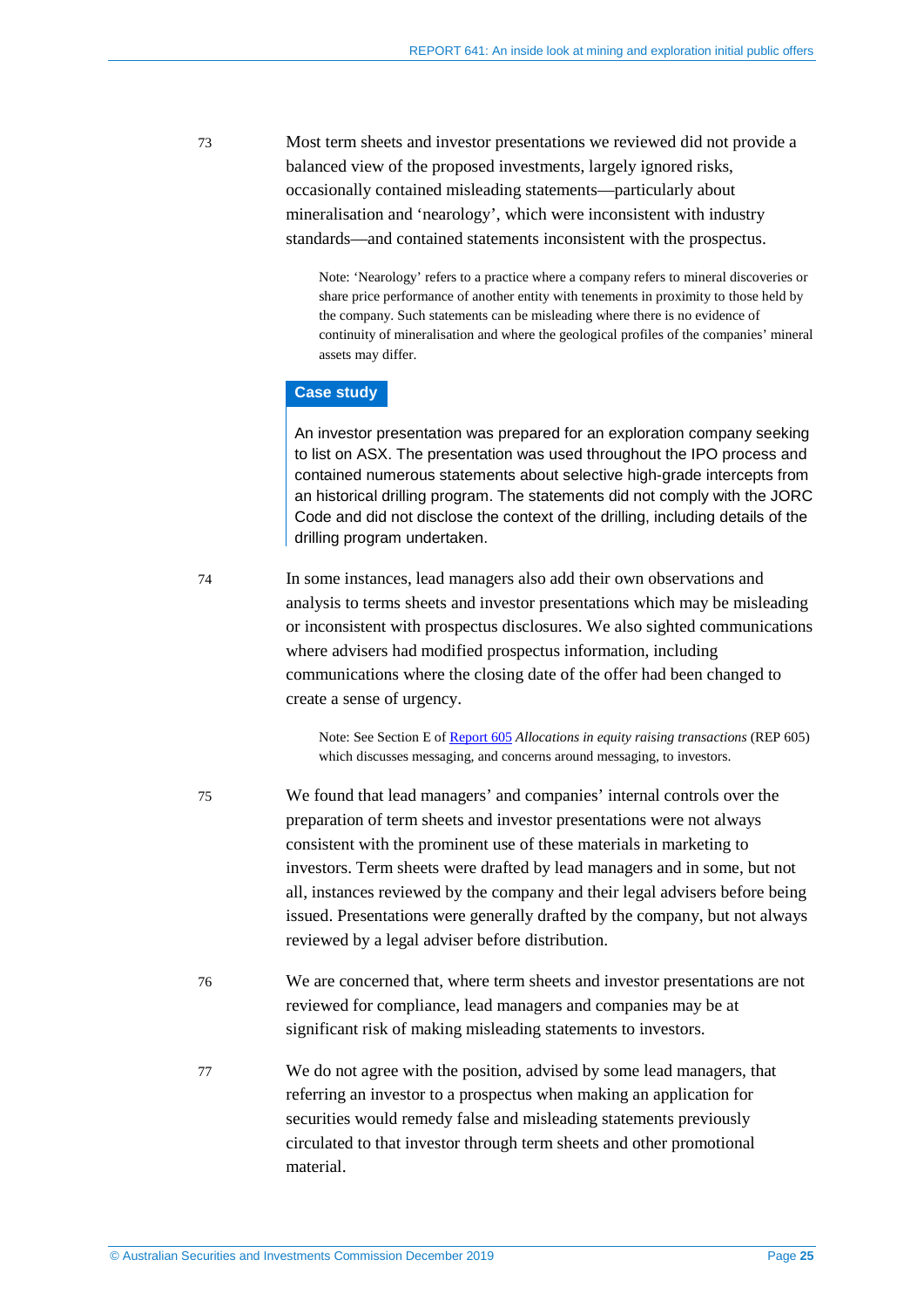- 78 Many lead managers told us that they believe companies have primary responsibility for term sheets, presentations and prospectuses. However, lead managers may be liable if they:
	- (a) are involved in a contravention of the fundraising provisions of the Corporations Act (s729 of the Corporations Act);
	- (b) advertise the offer or publish a statement that refers to the offer but does not comply with advertising restrictions (s734 of the Corporations Act); or
	- (c) are named in the disclosure document and fail to notify the company if they become aware of a material statement in the prospectus which is misleading or deceptive, there is a material omission from the prospectus or there is a new circumstance that needs to be included in the prospectus (s729 and s730 of the Corporations Act).
- 79 Lead managers may also be liable for making misleading representations in connection with the provision of financial services: see, for example, s769C of the Corporations Act regarding forward-looking statements.

#### **Better practice recommendations**

**C8** When drafting and distributing promotional materials directors and lead managers should be aware of the disclosure standards required for an IPO, including balanced disclosure and compliance with industry standards for disclosure of technical information.

> Note[: RG 228](https://asic.gov.au/regulatory-resources/find-a-document/regulatory-guides/rg-228-prospectuses-effective-disclosure-for-retail-investors/) sets out our guidance on how to prepare prospectuses that satisfy the content requirements in s710 of the Corporations Act, including guidance on the use of mining industry standards.

- **C9** Lead managers and advisers and brokers of AFS licensees should understand their liability under the Corporations Act for IPO activities, particularly as it relates to promotional activities, and should implement controls to internally manage that liability.
- **C10** Presentations and term sheets should not be used to make statements that could not be made in a prospectus.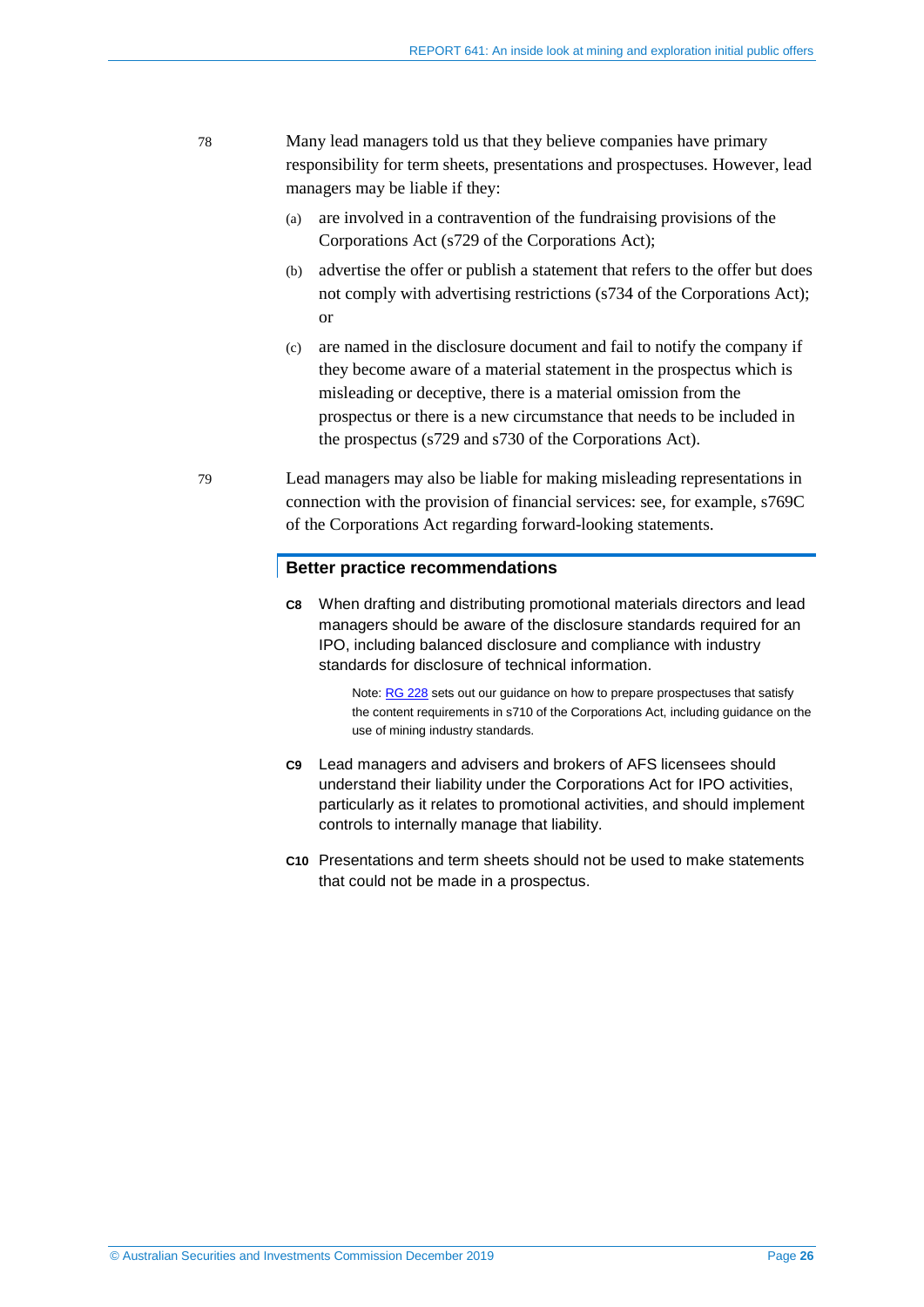## <span id="page-26-0"></span>**D IPO process**

#### **Key points**

This section outlines our findings on activities occurring during the IPO. It covers the following key areas:

- applications and allocations:
- shareholder spread; and
- promotion of the offer.

During the review it became clear that lead managers generally prioritise allocations within their networks—potentially impacting the ability to meet spread requirements—and sometimes provide allocations on the understanding that investors will act in accordance with the lead manager's expectations following listing.

Given that the majority of IPO securities are placed with lead manager networks, the review also highlighted that the majority of promotion occurring during the IPO is intended to generate interest in secondary market trading.

This section also outlines a number of better practice recommendations for lead managers, companies and company directors in connection with mining IPOs.

## <span id="page-26-1"></span>**Applications and allocations**

#### **Our concerns**

80 The general public often have limited access to mining IPOs due to the way allocations are usually structured, with heavy use of firm bids. This is not communicated to, or well understood by, some investors in the market.

81 We were also concerned that, given the substantial majority of mining offers only seek limited capital from an IPO, lead managers may control the allocation process by allocating entirely within their immediate networks, particularly where a company has little involvement and relies on the lead manager's allocation recommendation.

> Note: As outlined in [REP 605,](https://asic.gov.au/regulatory-resources/find-a-document/reports/rep-605-allocations-in-equity-raising-transactions/) receiving an allocation can offer value to investors so lead managers may seek to make allocation recommendations which may further their commercial interests.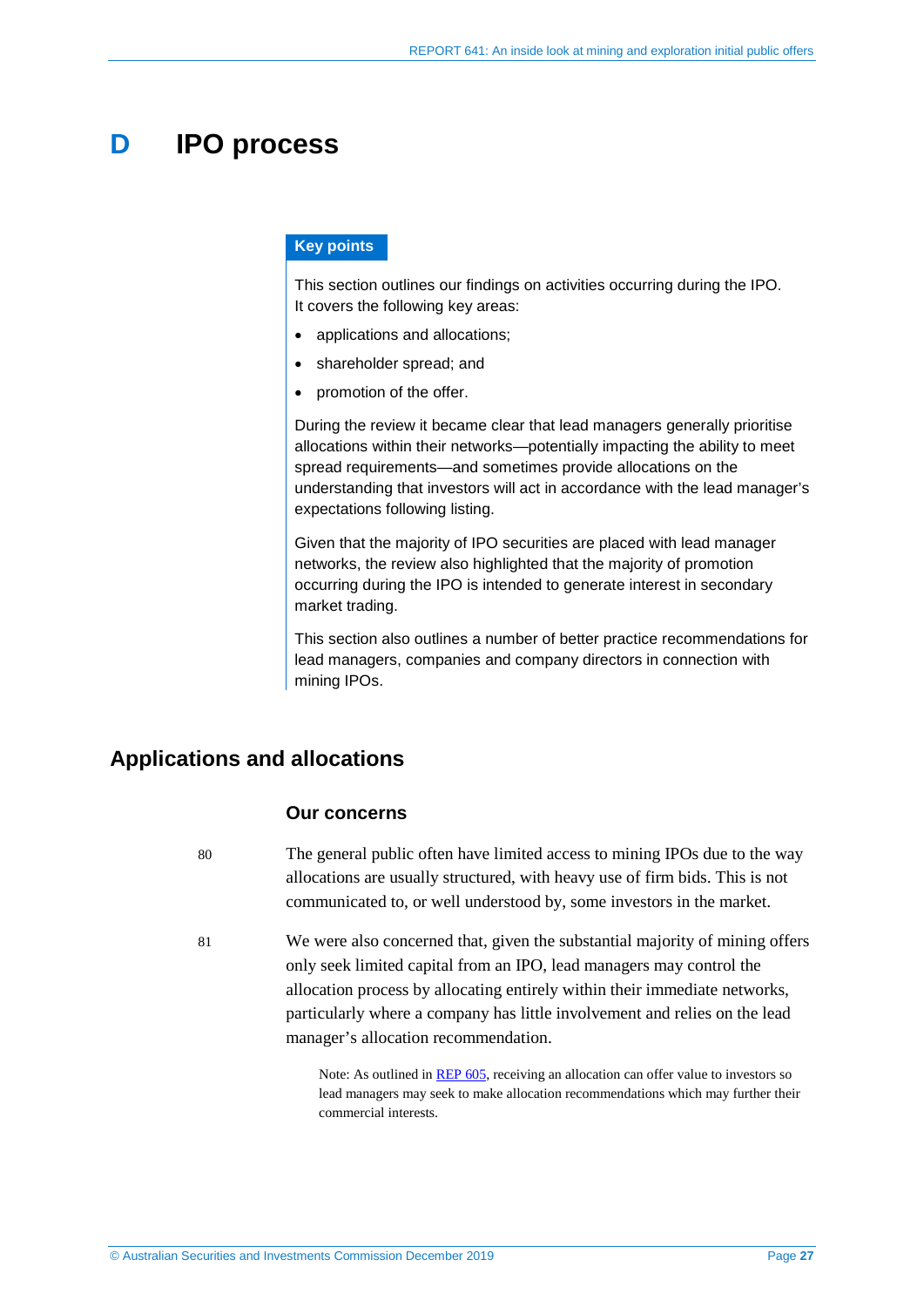#### **What we found**

82 We found that applications for securities in response to an IPO come from three broad sources: firms seeking an allocation ('firm bids' or 'firm commitments'), individuals connected to management, and general members of the public (general retail). The substantial majority of IPO funds raised in the transactions reviewed were raised by way of firm bids. However, this was often also supplemented by a small amount of seed funding that was sought to fund the costs of the IPO: see paragraphs [57](#page-20-1)[–66.](#page-22-1)

- 83 The firm bid process for the majority of the mining IPOs reviewed does not generally involve institutional investors, and entails AFS licensees or their representative applying, usually at the invitation of the lead manager, for an allocation of IPO securities which are then allocated among the AFS licensees' clients.
- 84 Firm bid processes are common in many areas of the market. However, in mining IPOs, limited access for the general public—outside lead manager and professional adviser networks—is generally not disclosed in prospectuses. We are concerned that this may result in potential market inefficiencies where investors may review the prospectus and apply for securities in circumstances where IPO securities may not in practice be available to investors outside the lead manager's or broker firms' networks.
- 85 Companies and directors, although involved in the final signoff for allocations prepared by the lead manager, were not usually involved in the allocation process and lead managers were often acting without specific instructions from directors on the type of investor they desired on the register.
- 86 We identified a risk that, by having primary control over the marketing, firm bid and allocation processes, lead managers generally provide preferential access for those within their networks with whom they have a pre-existing relationship. This may also result in lead managers having influence over a significant part of a company's share register on listing.
- 87 A consequence of using this selective process in offering IPO securities can be that the register becomes 'tight' and those invited to participate in the IPO by the lead manager may be expected, even if not bound, to behave in a certain manner after listing so they are not excluded from participation in future offers: see paragraphs [89–](#page-29-1)[98](#page-31-0) for a discussion on shareholder spread.
- 88 Instances of conduct and influence by lead managers over the allocation processes and companies' share registers included:
	- (a) 'blacklisting' investors so they would not receive allocations;
	- (b) closely monitoring and questioning investors selling securities shortly after listing;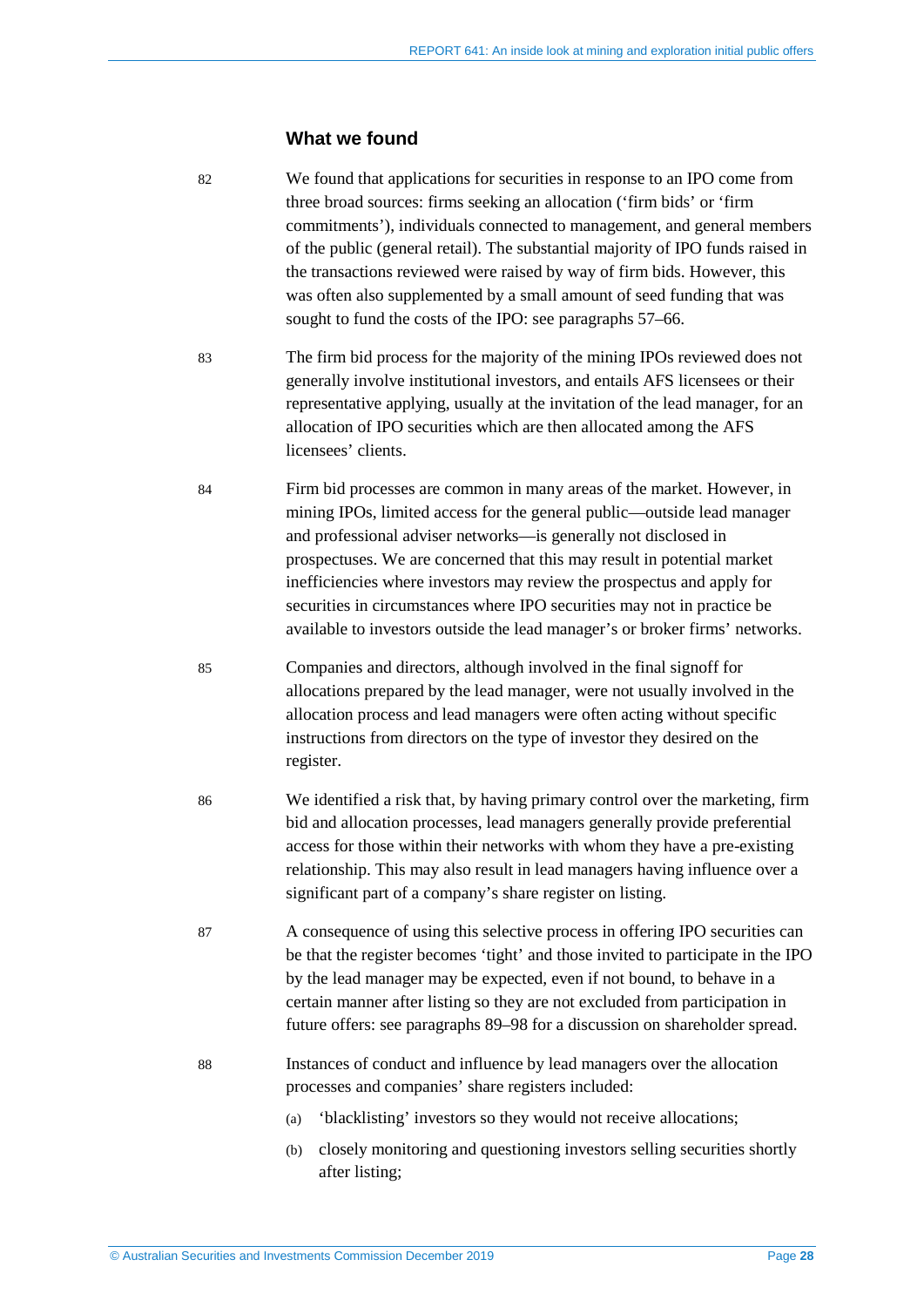- (c) correspondence from a lead manager to brokers and advisers of AFS licensees who had received allocations specifying daily volumes that could be traded; and
- (d) lead managers communicating expectations that shareholders receiving allocations continue to hold securities after listing.

Note: Lead managers should be aware that engaging in conduct either individually or in concert to influence the trading of securities could result in allegations of market manipulation—see s1041A of the Corporations Act—and could, depending on the nature of the influence, result in the lead manager having a relevant interest in the securities under s608(1)(c) of the Corporations Act.

#### **Case study**

A lead manager sought share register movement reports from a company and then contacted investors to check whether they had sold their IPO allocation.

One investor responded, advising that they had sold their allocation, but they also had a potential mineral asset that could be used for a new listing.

This interaction was shortly followed by correspondence where the shareholder advised they had purchased shares on market with the comment 'I take it this is the sort of support you are looking for from clients?'.

#### **Better practice recommendations**

- **D1** Lead managers and companies should review and implement the better practices set out in [REP 605,](https://asic.gov.au/regulatory-resources/find-a-document/reports/rep-605-allocations-in-equity-raising-transactions/) which recommend that:
	- (a) lead managers should have a policy and procedures that set out their process for managing allocation recommendations. The policy and procedures should consider a range of factors to ensure a fair and efficient allocation process and avoid or minimise potential conflicts (see C1 in REP 605);
	- (b) lead managers should clearly articulate and document the role of compliance (or an equivalent review function) in the allocation process and consider how they ensure they are complying with their regulatory obligations on an ongoing basis (see C2 in REP 605);
	- (c) lead managers should discuss their approach to allocations with companies; identify, disclose and explain the management of conflicts; and only make allocation recommendations where there is a reasonable basis (see D1 in REP 605);
	- (d) companies should understand and engage with the allocation process, including discussing the approach to allocations with the lead manager, possibly including in mandates provisions about how allocation decisions should be made, asking the lead manager to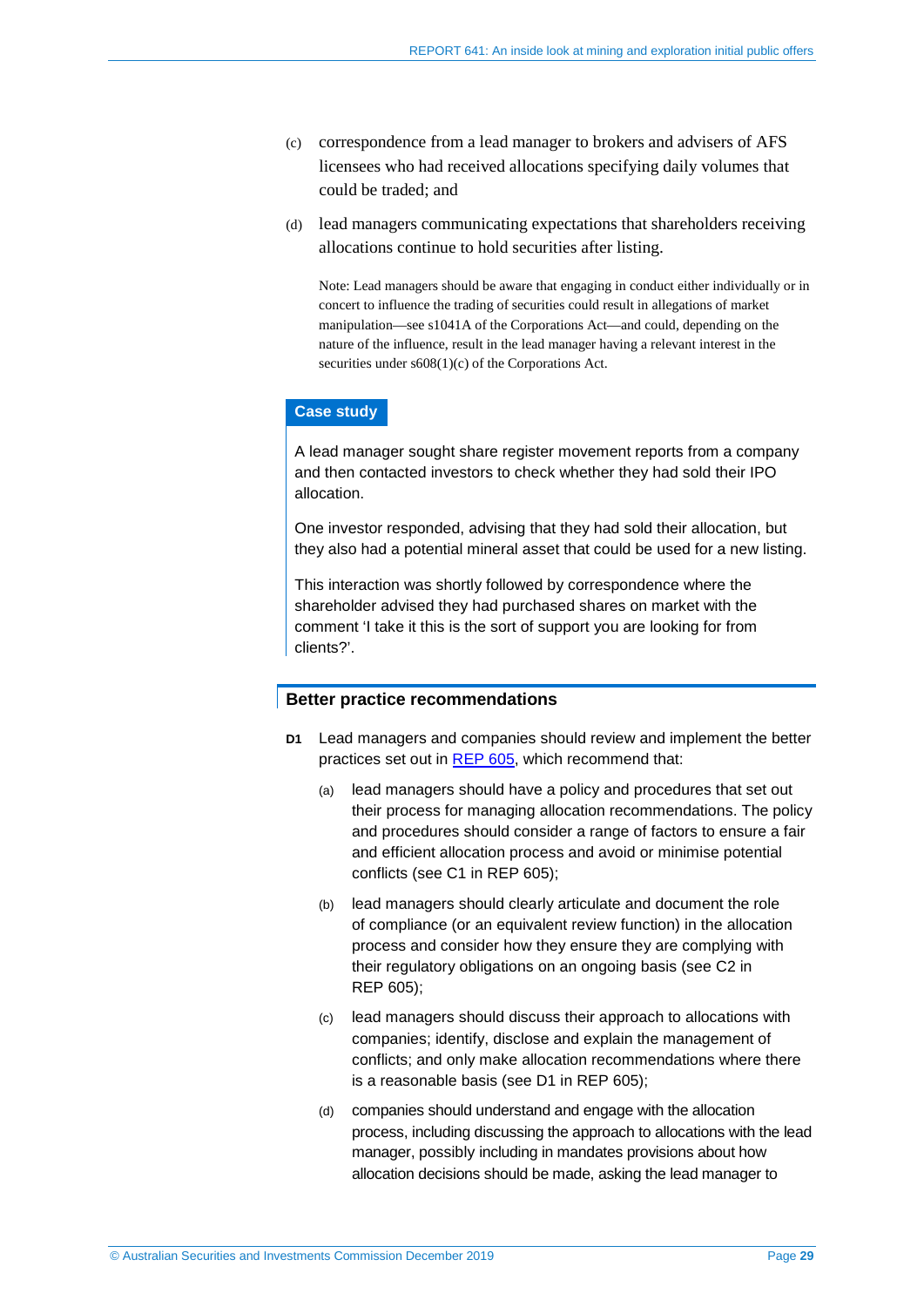explain how an allocation recommendation is consistent with the lead manager's allocation policy and the company's objectives, and asking questions about allocation recommendations (see D2 in REP 605); and

- (e) lead managers should avoid potential conflicts by not making allocation recommendations to employees or principal accounts except where an offer is undersubscribed and the allocation is limited to the extent necessary (see F2 in REP 605).
- **D2** Companies should disclose the availability of the offer to general retail investors and, if investors are required to use a particular channel to acquire securities and receive an allocation, identify the process (e.g. any relevant online market platform) for applications for securities.

### <span id="page-29-1"></span><span id="page-29-0"></span>**Shareholder spread**

#### **Our concerns**

89 ASX imposes a number of requirements on companies seeking a listing in order to ensure the quality of the market it operates. These requirements include a minimum 20% free float and a minimum of 300 non-affiliated investors holding at least \$2,000 in shares: see [ASX Listing Rules,](https://www.asx.com.au/regulation/rules/asx-listing-rules.htm) Chapter 1 'Admission', 19 December 2016.

90 We were concerned that the promotion and allocation processes which minimise exposure to retail investors unknown to the lead manager or an AFS licensee in their network, could:

- (a) provide motivation to manufacture spread requirements as part of the IPO process; or
- (b) result in spread being achieved using methods where the investors allocated securities to meet spread are short-term investors—not interested in the mining company or its prospects—who will exit their holdings shortly after listing.
- 91 We have previously taken action to ban individuals in connection with conduct to provide false spread in relation to IPOs: see [Media Release](https://asic.gov.au/about-asic/news-centre/find-a-media-release/2019-releases/19-209mr-former-financial-advisor-and-consultant-charged-with-dishonest-conduct/)  [\(19-209MR\)](https://asic.gov.au/about-asic/news-centre/find-a-media-release/2019-releases/19-209mr-former-financial-advisor-and-consultant-charged-with-dishonest-conduct/) *Former financial advisor and consultant charged with dishonest conduct* (12 August 2019) and [Media Release \(19-094MR\)](https://asic.gov.au/about-asic/news-centre/find-a-media-release/2019-releases/19-094mr-asic-bans-perth-accountant-from-providing-financial-services-for-six-years/) *ASIC bans Perth accountant from providing financial services for six years* (17 April 2019).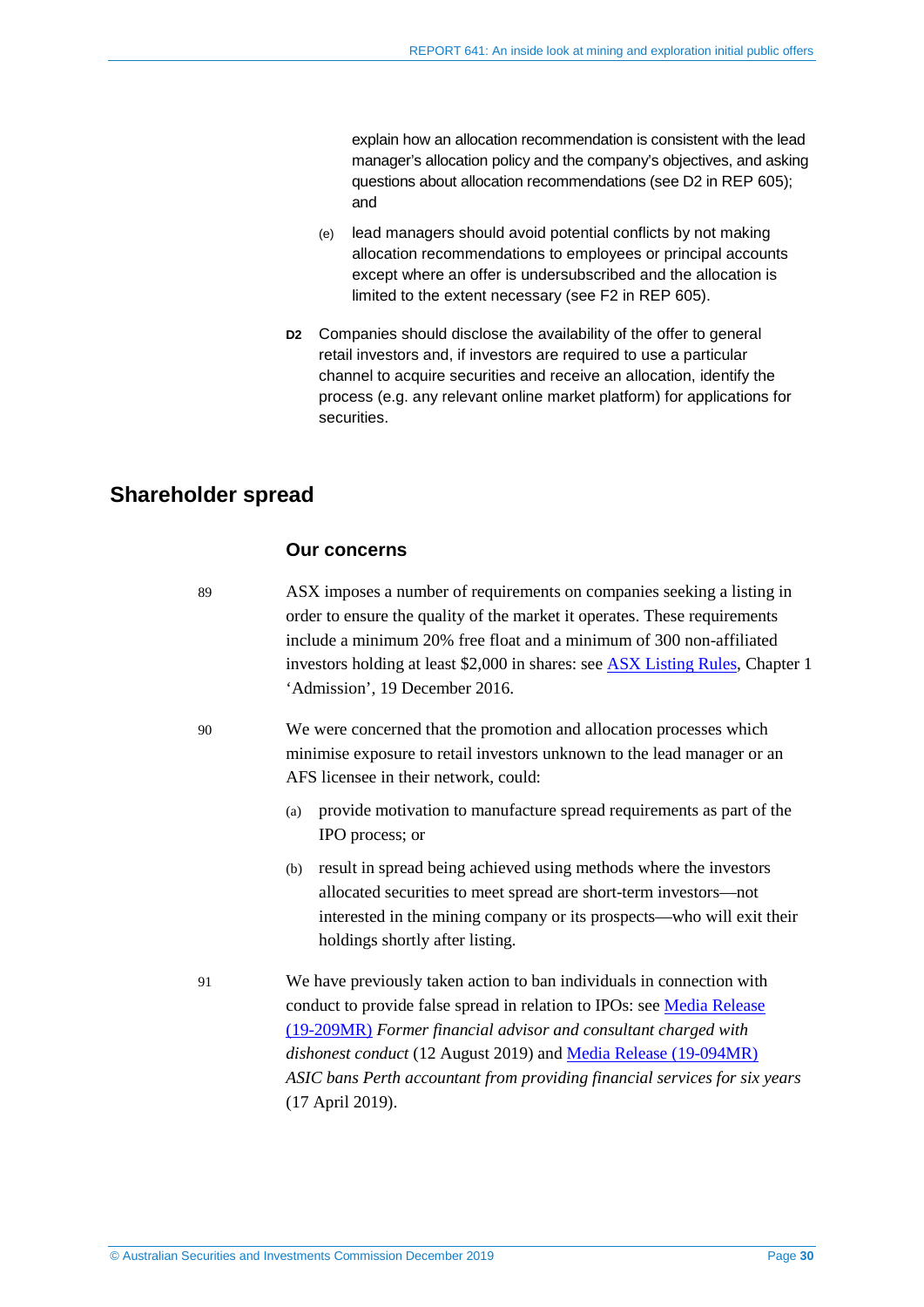#### **What we found**

92 Given the size of the funding sought in an IPO by mining companies generally less than \$10 million—lead managers could usually raise the funds required for an IPO exclusively within their immediate networks. Funds may not need to be raised from the general public if it were not for ASX's spread requirements.

- 93 During our review we found:
	- (a) it was not uncommon to see communications close to the end of the offer period between the lead manager and advisers and brokers of AFS licensees highlighting the need to obtain more shareholders to meet ASX's spread requirements;
	- (b) lead managers would often impose requirements on those receiving allocations to ensure that applications were received from a specified minimum number of applicants where each holding would be classified as separate holdings for the purposes of spread; and
	- (c) instances where communications referred to purchasing names to meet spread requirements.
- 94 We identified instances in some transactions reviewed where lead managers approached or considered approaching particular advisers and brokers of AFS licensees who have since been subject to enforcement action for manufacturing spread: see, for example, [19-209MR.](https://asic.gov.au/about-asic/news-centre/find-a-media-release/2019-releases/19-209mr-former-financial-advisor-and-consultant-charged-with-dishonest-conduct/)
- 95 We analysed 16 company share registers to determine the portion of the share registers—by value and number of investors—attributable to investors holding specified amounts of shares at listing.
- 96 The results of this analysis are set out i[n Figure 3](#page-31-1) and show that:
	- (a) investors with holdings less than \$5,000 comprised over 50% of the register by number of investors but less than 15% of the register by value;
	- (b) investors with holdings greater than \$50,000 comprised less than 5% of the register by number of investors but over 40% of the register by value.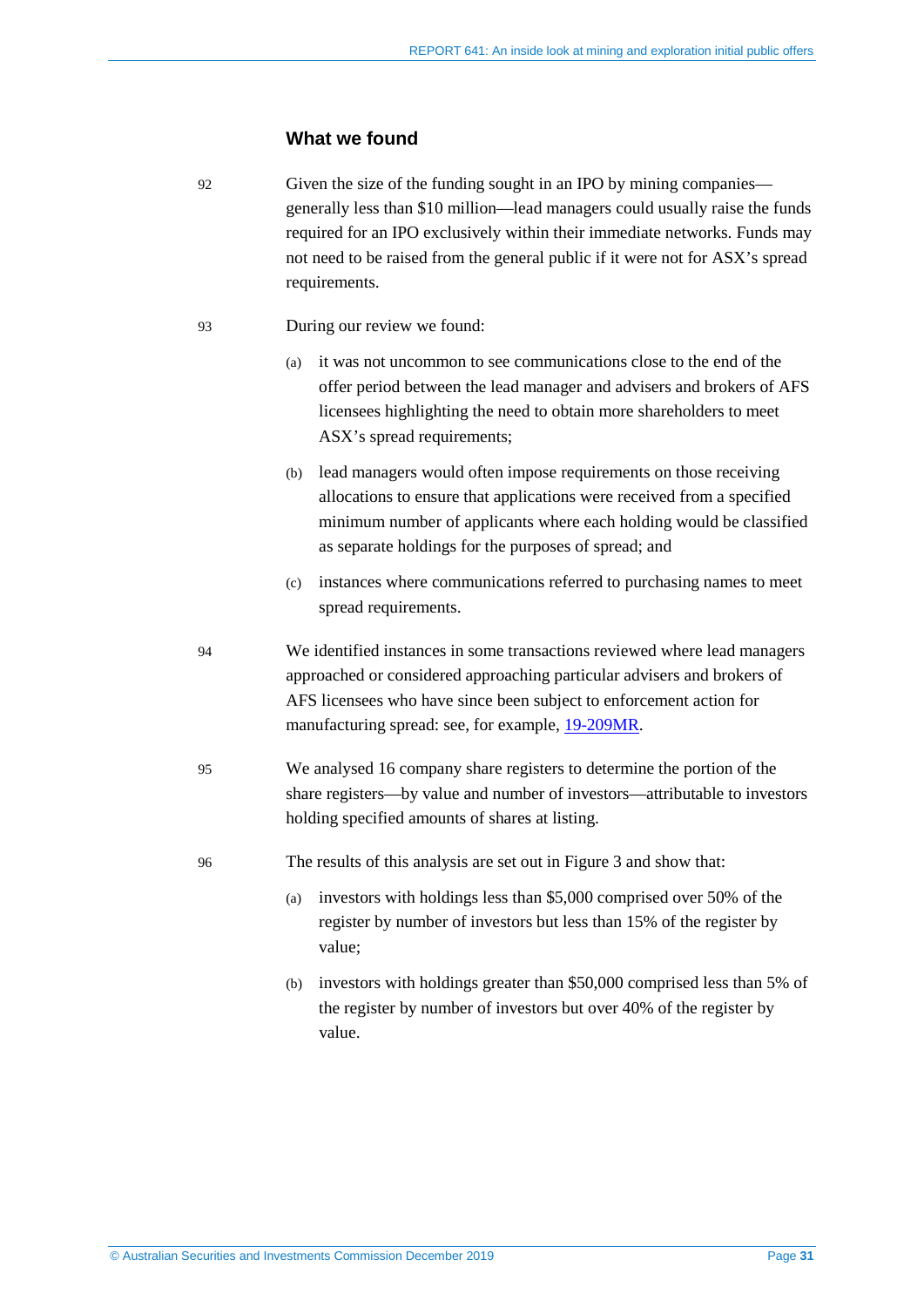

<span id="page-31-1"></span>**Figure 3: Percentages by number and by value of IPO investment at listing**

Note 1: Of the 17 transactions selected for review, one transaction was excluded on the basis that the relevant share register data was insufficient to include in the analysis.

Note 2: Se[e Table 5](#page-44-3) for the data shown in this figure (accessible version).

- 97 Some lead managers expressed that 'pay per name' and other spread services are now more readily available with the emergence of online platforms that give access to a larger number of general retail investors. These online platform services allow general retail investors to apply for securities, usually subject to caps, such as \$2,000 or \$5,000.
- <span id="page-31-0"></span>98 We found many lead managers consider meeting the spread requirements one of the most onerous aspects of the listing process. However, we also identified that issues with meeting spread were often underpinned by lead managers' preference to place allocations with investors within their networks and maintain a 'tight' register (over which they might have a greater level of influence) after listing.

#### **Better practice recommendations**

**D3** Directors should:

- (a) make inquiries of the company's lead manager to determine their strategy to achieve spread;
- (b) seek to understand how the firm commitment process will be managed to ensure sufficient securities remain available to achieve spread—for example, whether the lead manager intends to scale back allocations to free up securities, whether a broad range of investors will be approached as part of the firm commitment process or whether a portion of securities will be left unallocated to help meet spread requirements.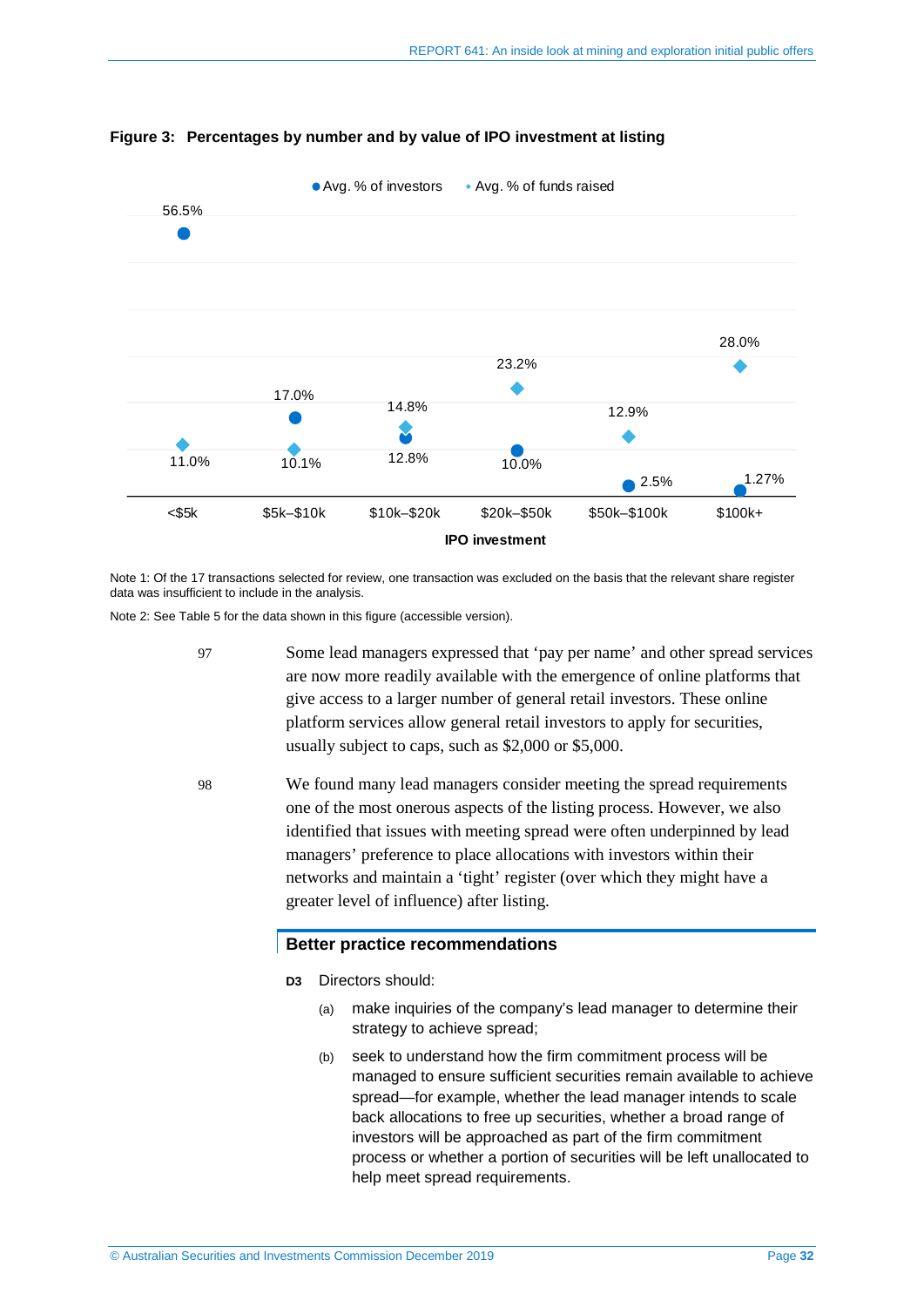## <span id="page-32-0"></span>**Promotion of the IPO**

#### **Our concerns**

- 99 We were of the view that many public promotional activities during the IPO period were predominantly designed to target secondary market investors. These materials tend to exaggerate prospects, lack balance against investment risks, are inconsistent with prospectus disclosures and may be misleading.
- 100 We were concerned that companies do not always have oversight of public promotional activities and that both companies and lead managers may have inadequate processes to ensure the accuracy and compliance of statements in public promotional material.

### **What we found**

- 101 In relation to the public promotional strategies of mining IPOs, we found that:
	- (a) the promotional strategy is often unclear and variable, with some stakeholders taking a 'spray and pray' approach;
	- (b) the delineation of the responsibilities of the company, lead manager and other professional promoters is usually unclear; and
	- (c) while the timing of public promotional activities between mining companies may vary, it was apparent that offers had often been allocated when public promotional activities commenced. Our interviews confirmed that activities were often targeted to promote trading on secondary markets rather than to promote the IPO to prospective IPO investors.
- 102 Company directors and lead managers usually commented that the ability to generate positive information, or news flow, in the short term following listing was key to positive share price performance and a fundamental part of the IPO process.
- 103 The public promotional methods used by companies and lead managers included engagement of professional public relations firms, setting up social media accounts, email 'blasts' from investor forums and platforms, and the use of quasi-news platforms with 'sponsored content'.
- 104 We found that lead managers would often engage public promotional services on behalf of the company and that directors did not always have oversight of the final version of public promotional material, which increased the risk of misleading information being distributed to potential investors.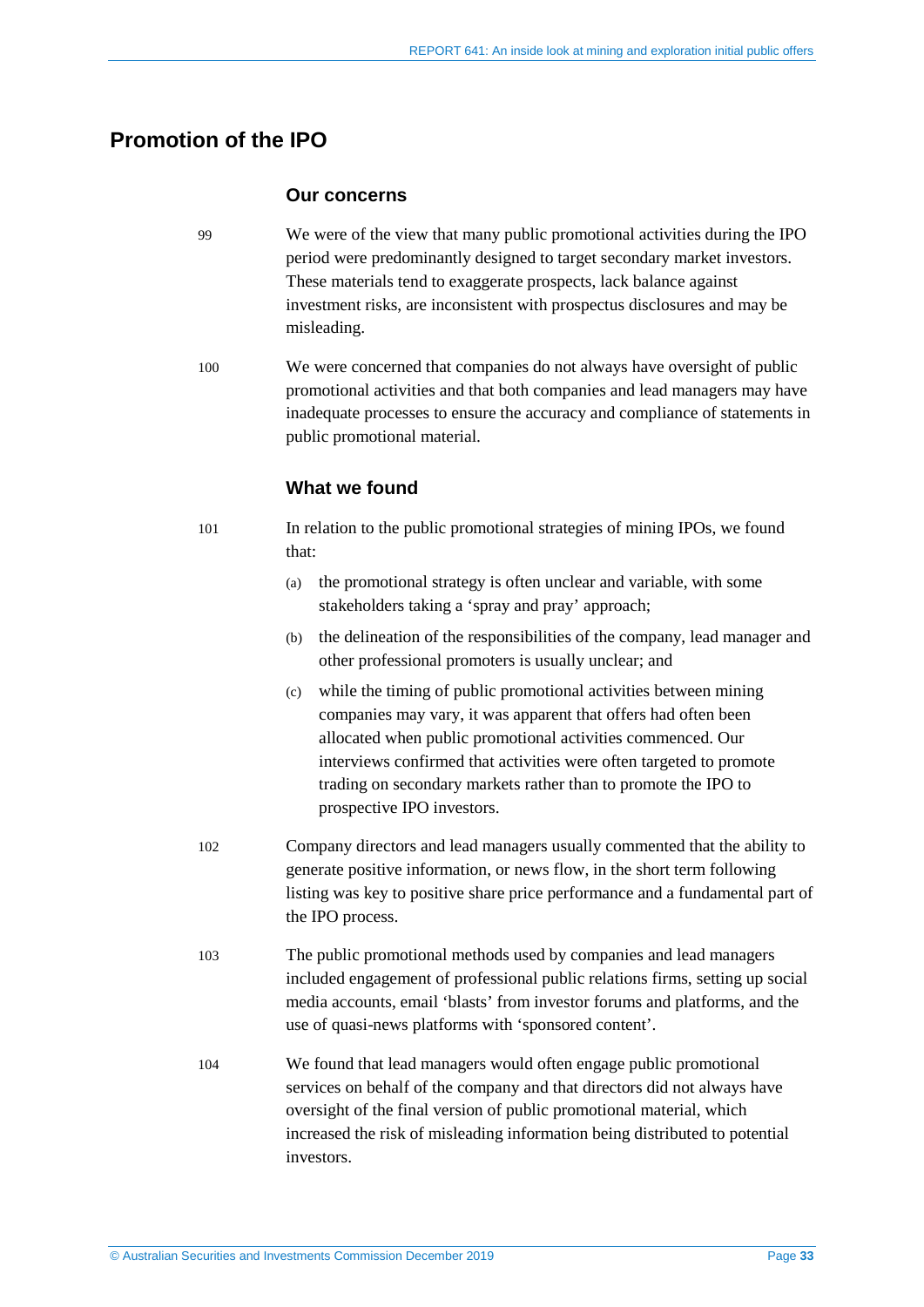#### **Better practice recommendations**

- **D4** Directors should review and approve all public messages made on behalf of the company during and after the IPO process. Statements made, even to sophisticated investors, may require later correction if they are inconsistent with prospectus disclosures or are misleading.
- **D5** Companies should implement compliance processes for drafting, reviewing and publishing promotional statements and documents.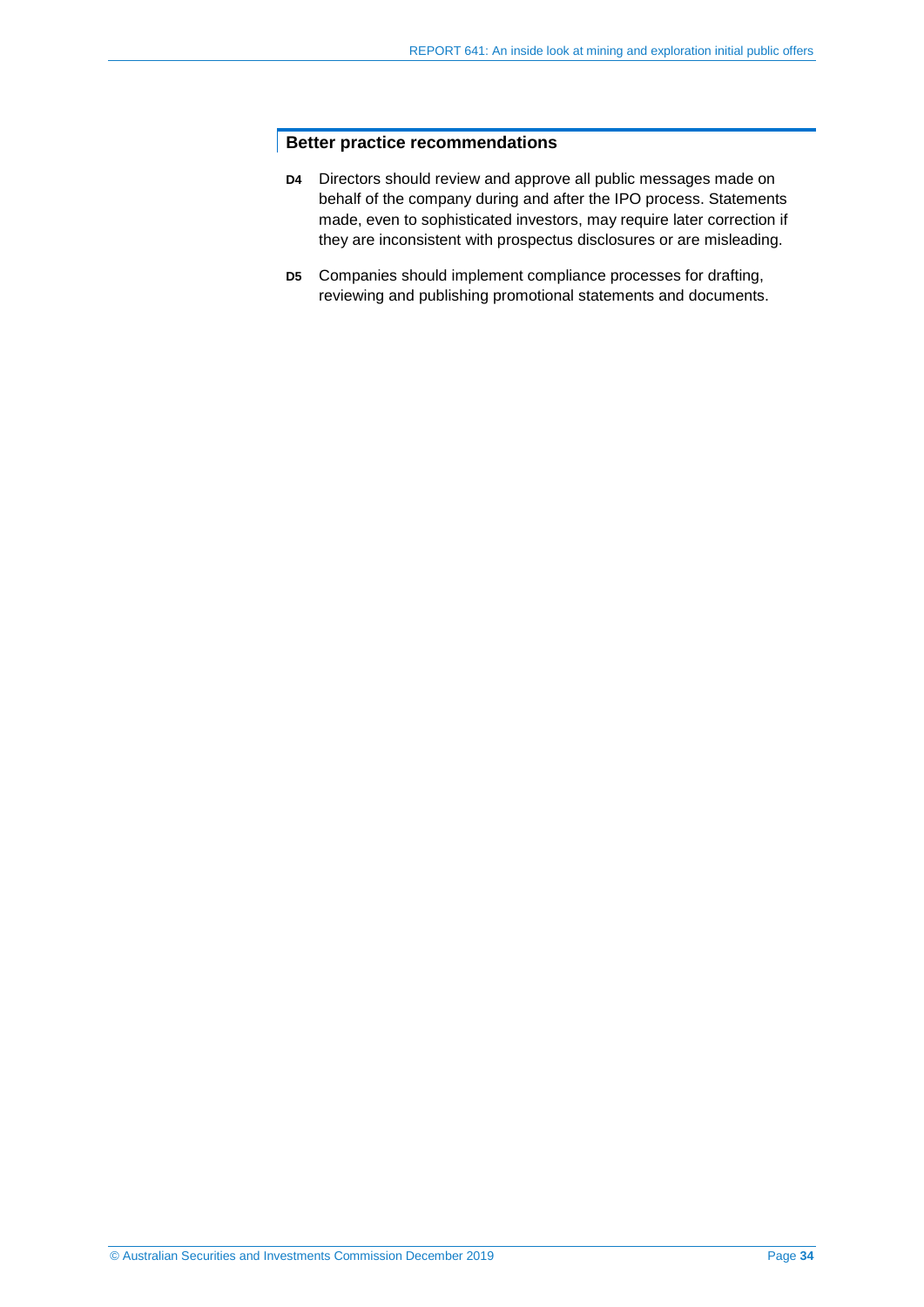## <span id="page-34-0"></span>**E Post-IPO offering**

#### **Key points**

This section outlines our findings on IPO investor exits, share price performance, promotion and companies' use of funds following the IPOs.

Our review revealed that some IPO investors may have short-term objectives and exit their IPO investment shortly after listing, often with an opportunity to realise a profit.

We also found that mining companies whose post-listing expenditure materially departed from prospectus disclosures were more likely to promote at the time of the IPO relatively high exploration spend when compared to administration and other costs.

This section also outlines a number of better practice recommendations for investors, company directors and lead managers for a greater understanding of how the secondary market for a company's shares may operate.

### <span id="page-34-1"></span>**Post-IPO performance**

#### **Our concerns**

- 105 We were concerned that the way IPO allocations occur, spread requirements are met and mining IPOs are promoted, may mean:
	- (a) some IPO investors not genuinely interested in the company's assets or longer-term prospects may leave the register shortly after listing;
	- (b) there is pressure for companies and lead managers to achieve premiums to IPO prices shortly after listing; and
	- (c) the short-term perspective of some investors and advisers may affect how exploration programs described in a prospectus are delivered.

#### **What we found**

#### **Investor exits**

<span id="page-34-2"></span>106 We analysed the company share registers for 13 of the transactions we reviewed to determine if particular categories of IPO investors behaved in certain ways after listing, including whether certain categories of IPO investors were more likely to exit their investment soon after listing.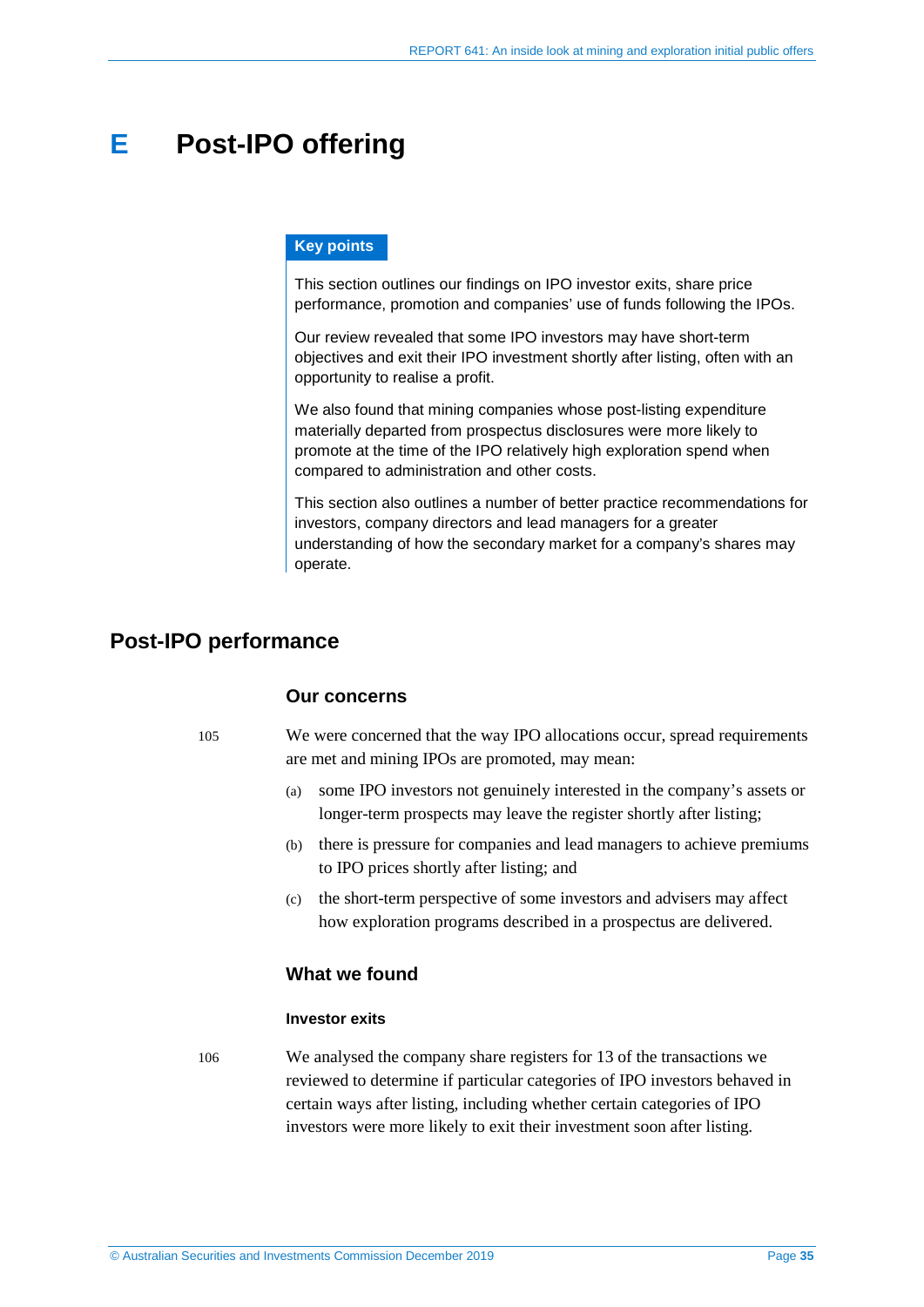107 [Figure](#page-35-0) 4 shows on a cumulative basis the IPO investors who exited their investment at identified trading day intervals after listing as a percentage of all IPO investors for the transactions reviewed. Adjustments were not made for shareholders whose cumulative holdings reduced to zero and who subsequently bought securities—those investors were considered to 'exit' when their cumulative holdings first went to zero.



<span id="page-35-0"></span>**Figure 4: Cumulative IPO investor exits at specified trading day intervals**

Note 1: Of the 17 mining IPOs selected for review, four transactions were excluded on the basis that the relevant share register data was insufficient to include in the analysis in [Figure 4](#page-35-0) an[d Figure 5.](#page-36-0) 

Note 2: Se[e Table 6](#page-45-0) for the data shown in this figure (accessible version).

- 108 We also conducted an analysis of the individual exits for the 2,848 IPO investors who had exited their IPO investment in the first 200 trading days after listing in the 13 transactions to determine the gains or losses those investors may have received on exit[. Figure 5](#page-36-0) shows the aggregate average and median premiums to IPO prices obtained by investors in the share transactions reviewed.
- 109 These analyses revealed that:
	- (a) on average, over 14% of IPO investors sold their IPO allocation within five trading days of listing;
	- (b) on average, after 100 trading days over 50% of IPO investors had sold their entire IPO allocation; and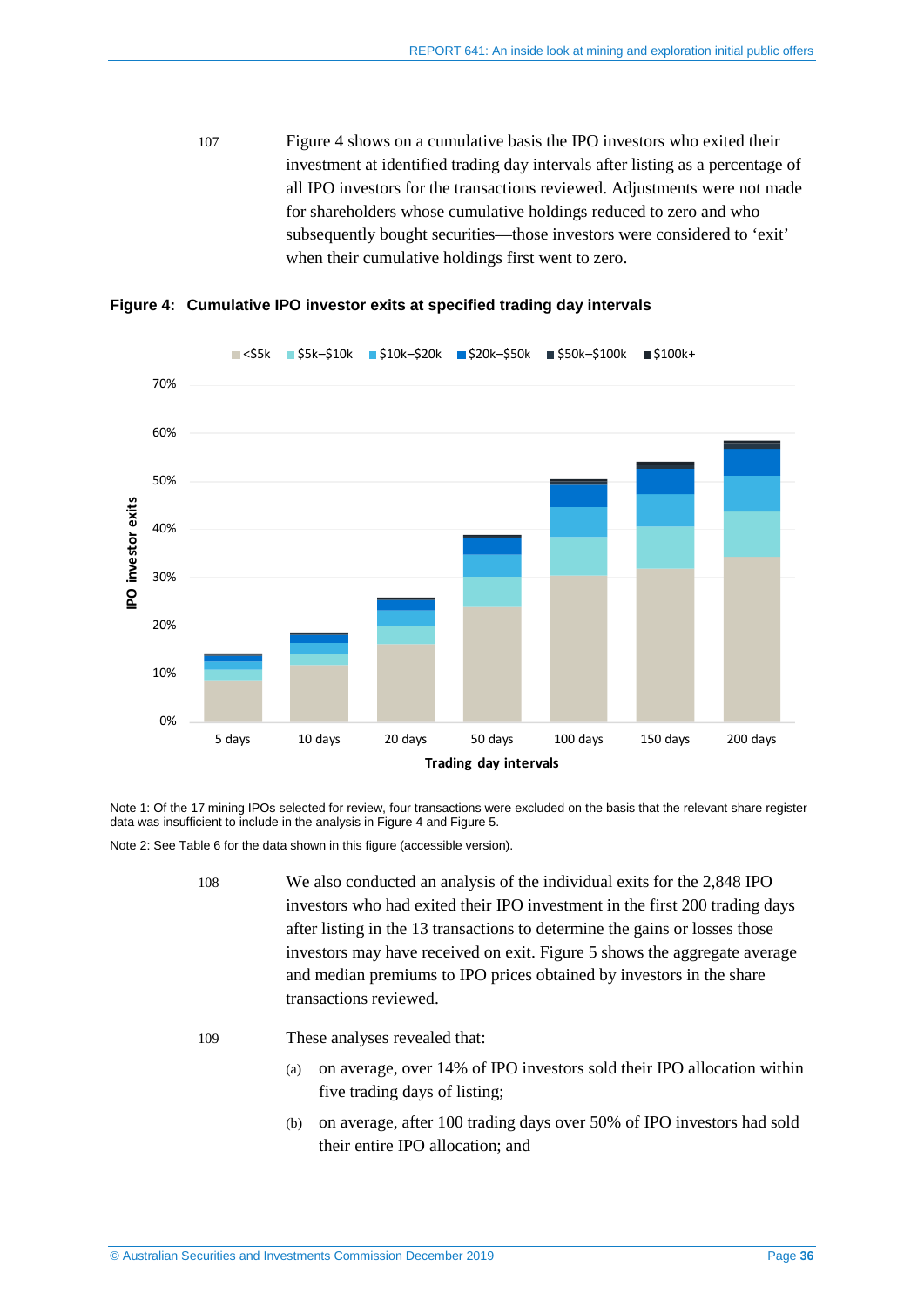- (c) IPO investors exiting within 100 trading days were, in aggregate, able to realise a return for their short-term holding, with median returns ranging between 15% and 50%.
- <span id="page-36-1"></span>110 Although we recognise that our analysis may be impacted by external factors, we still consider it demonstrates that the majority of these short-term investors exit before substantive exploration activities can be undertaken by the mining company. These investors, often introduced by lead managers, may have an interest in the potential short-term benefits arising from the receipt of an IPO allocation rather than a long-term interest in the mineral assets being listed.



#### <span id="page-36-0"></span>**Figure 5: Average and median premiums from IPO price for IPO investor exits**

Note 1: Exits were prices based on the IPO allocation being sold at the close price on the day the cumulative holdings of an investor went to zero. This calculation method was the most conservative for aggregate premiums compared to other premium analyses, such as average and total return which may include securities acquired after listing.

Note 2: Of the 17 mining IPOs selected for review, four transactions were excluded on the basis that the relevant share register data was insufficient to include in the analysis in [Figure 4](#page-35-0) an[d Figure 5.](#page-36-0) 

Note 3: Se[e Table 7](#page-45-1) for the data shown in this figure (accessible version).

111 In addition to reviewing individual IPO shareholder exits in connection with specific transactions, we also analysed the 10-day volume weighted closing share prices (10-VWAP) of all mining IPOs raising less than \$20 million between 2014 and 2018 over their first 200 trading days. The outcome of this analysis is set out in [Figure 6.](#page-37-0)

> Note: Where a company had not been listed for 200 trading days, the analysis was conducted on the length of time the company had been listed up to and including 31 July 2019.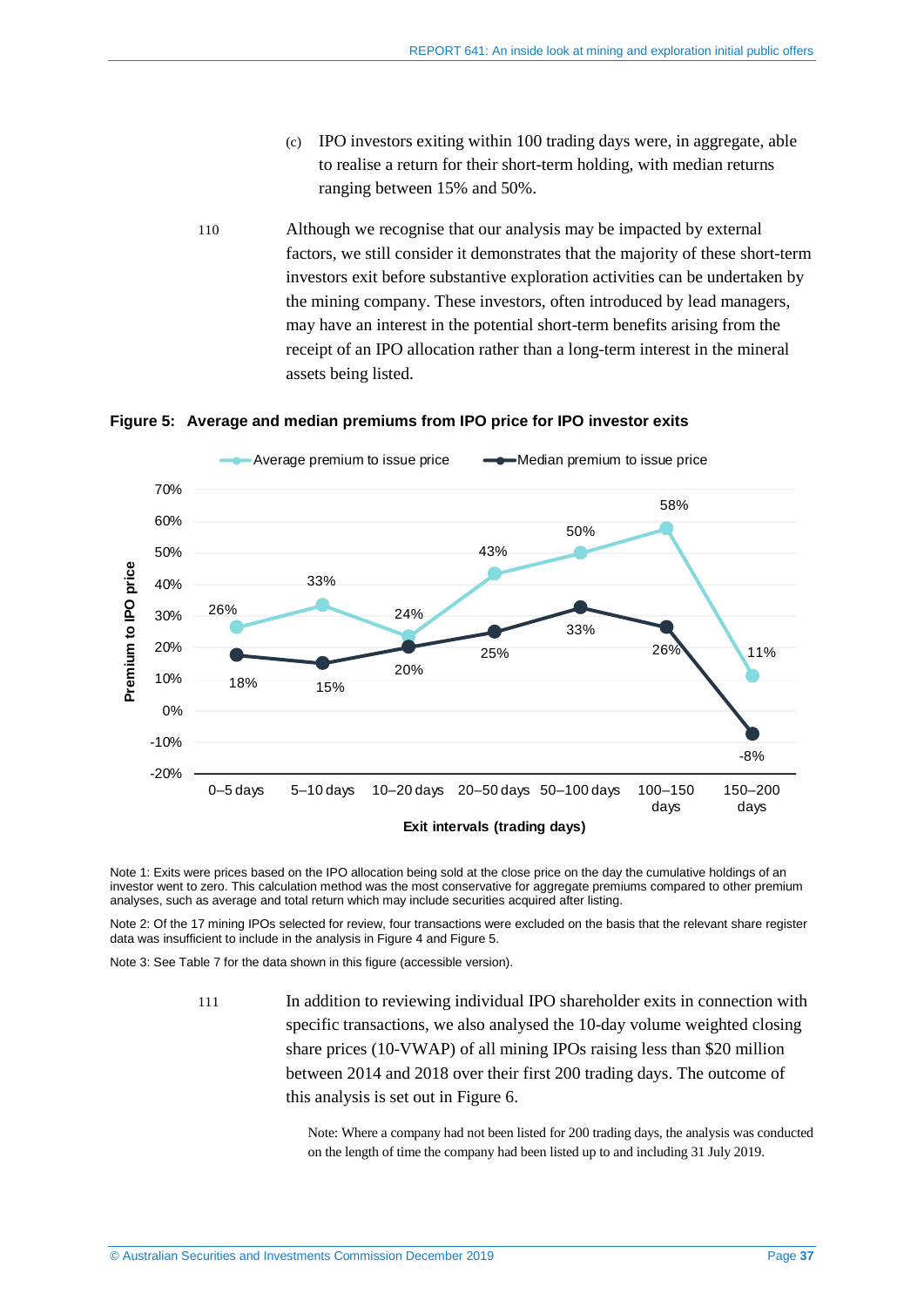112 Although we recognise the limitations of this analysis, which can be affected by a number of external factors, [Figure 6](#page-37-0) is helpful to show that the majority of mining IPOs traded at a premium to IPO prices for a short period after listing, with the median premium to IPO price falling below zero after approximately 70 trading days. This may indicate that the majority of mining IPOs raising less than \$20 million provide short-term IPO investors with opportunities to exit at a gain, suggesting that the findings from the analysis of the 13 transactions—see paragraphs [106](#page-34-2)[–110—](#page-36-1)may apply more broadly to the mining IPO market.



#### <span id="page-37-0"></span>**Figure 6: Post-listing 10-VWAP for transactions showing trends**

Note 1: The average 10-VWAP were substantially higher than the median, demonstrating that high-performing listings may be lifting the average 10-VWAP.

Note 2: Se[e Table 8](#page-45-2) for the data shown in this figure (accessible version).

#### **Promotion and news flow**

113 We found during our review of IPO transactions that it is common for 'good news' to be distributed before or at the very early stages of exploration activities and there is a heightened risk of information being prematurely released or overstating progress. It was not uncommon for there to be a strategy for information releases shortly after listing, or even before listing is achieved.

#### **Case study**

Before lodgement of a prospectus a company had made preliminary inquiries and entered a memorandum of understanding (MOU) regarding an additional mineral asset. It was noted in correspondence to a potential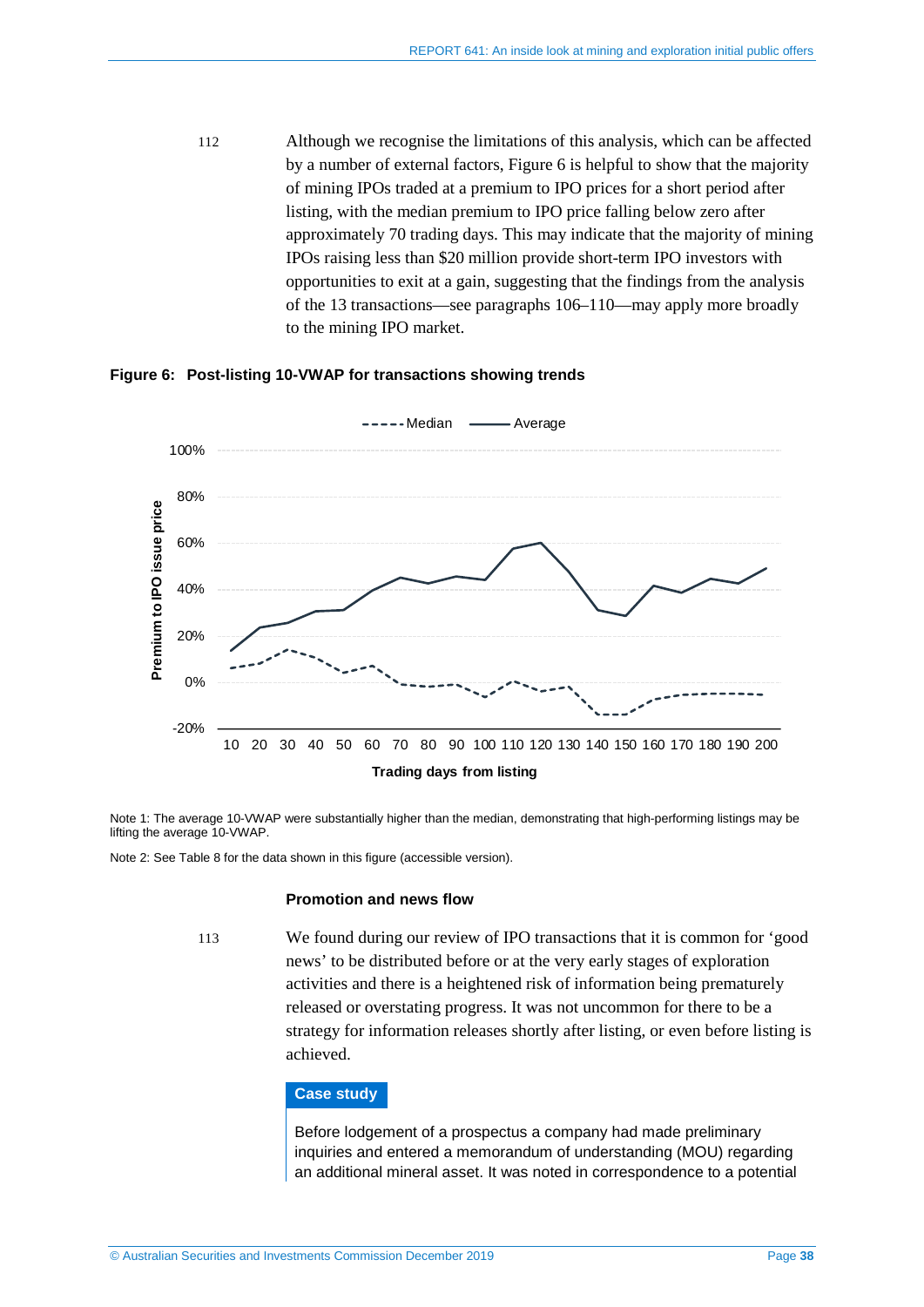IPO investor that, even if that acquisition failed, the directors were confident another acquisition could be secured from their networks.

The specific potential acquisition was not disclosed in the prospectus even though the company had an MOU with the mineral asset vendor references to acquisitions in the prospectus were limited to general boilerplate statements only.

- 114 The lead managers we spoke to during the review told us that news flow as soon as possible after listing was a key requirement to maintain investor interest in the company. Some lead managers also said that opening strongly helped to maintain the confidence of their investor clients and those in their networks that participated in the offer.
- 115 We found instances of tension where lead managers advised companies to release information to the market which the company considered was premature or not in the company's long-term interests.

#### **Case study**

A newly listed mining company had representatives of the asset vendor and lead manager on the board.

Shortly after listing, a company board member associated with the lead manager suggested the company publish an MOU with a potential commodity purchaser as another entity had recently enjoyed increased share prices after announcing a similar MOU. The board refused to take this action citing the early stage of their project.

It was unclear whether the advice provided by the board member was given to ensure investors introduced by the lead manager to the IPO could maximise their return or to advance the interests of the company.

#### **Use of funds**

- 116 Efficient and effective use of funds can be an indicator of the performance of exploration companies which do not generally have cash inflows from operations or seek to achieve short-term profitability. In this regard, the exploration activities set out in a prospectus provide for the core business of exploration companies being considered by prospective investors.
- 117 We reviewed the proposed use of funds disclosed in prospectuses for 88 mining companies that undertook an IPO between 2014 and 2018 and compared this to the mining companies' quarterly cashflow reporting for a period of between 12 and 24 months after listing (depending on the availability of data).

Note: Between 2014 and 2018, 100 mining companies undertook an IPO. However, some companies were excluded from the analysis where they were not engaged in exploration or where they were delisted or entered administration shortly after listing.

118 To determine the difference between what exploration companies said they would spend on exploration compared to administration and what they actually spent, we compared exploration and administration expenditure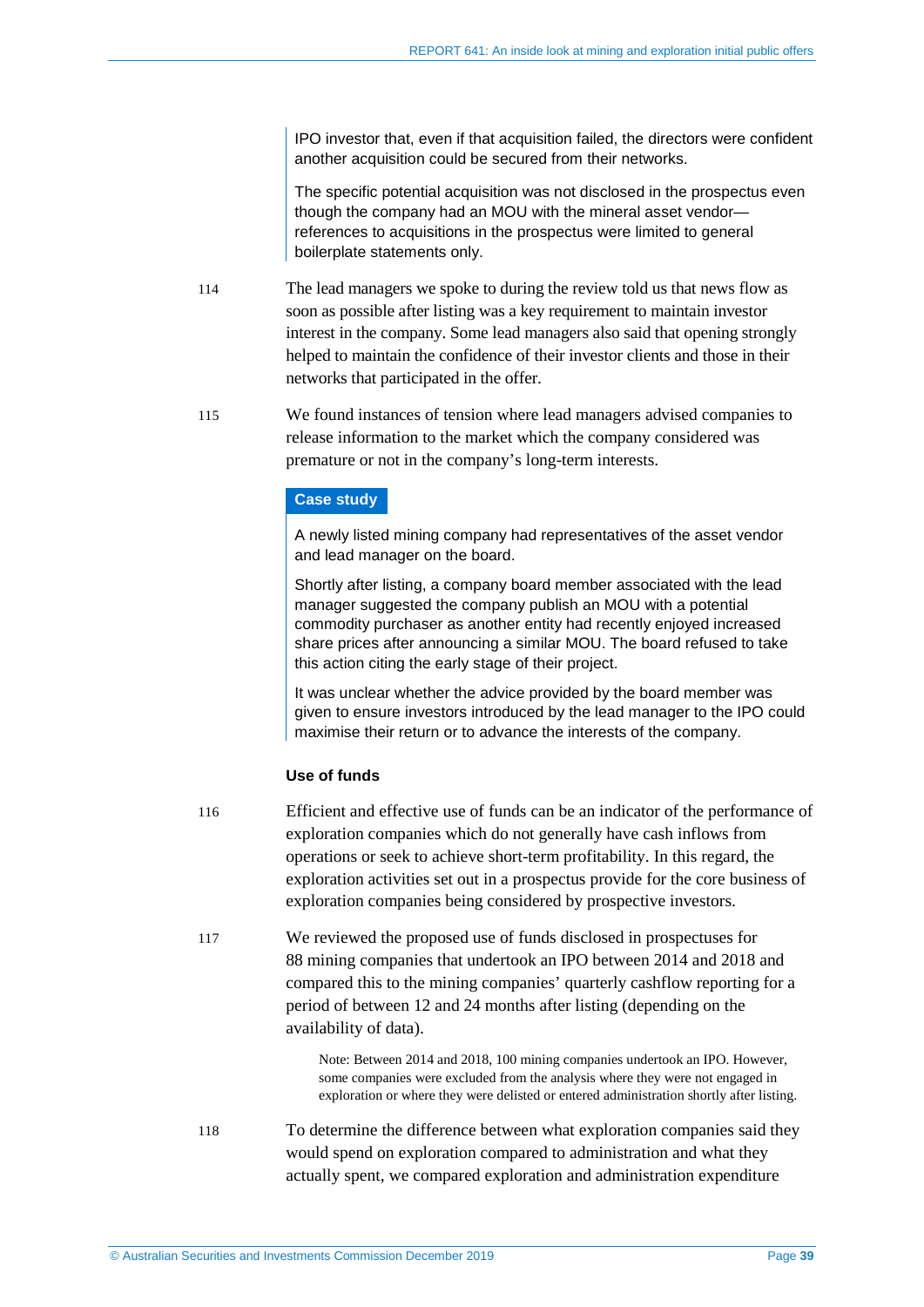disclosed in the prospectus to exploration and administration expenditure disclosed in quarterly cashflows. This analysis is set out in [Figure 7.](#page-39-0)

Note: We compared exploration costs to administration costs, corporate overheads, directors' fees, offer costs and working capital in prospectus disclosures and exploration cashflows to staff costs and administration cashflows in quarterly cashflow reporting to determine exploration ratios.

<span id="page-39-0"></span>**Figure 7: Analysis of exploration spend compared to administration expenditure**



Set 1: Actual exploration ratio 25%+ higher than disclosed in the prospectus

Set 2: Actual exploration ratio up to 25% higher than disclosed in the prospectus

Set 3: Actual exploration ratio up to 25% less than disclosed in the prospectus

Set 4: Actual exploration ratio betw een 25% and 50% less than disclosed in the prospectus

Set 5: Actual exploration ratio 50%+ less than disclosed in the prospectus

Note: Se[e Table 9](#page-46-0) for the data shown in this figure (accessible version).

- 119 [Figure 7](#page-39-0) shows companies that departed significantly from the exploration to administration split set out in their prospectus tended to disclose very high relative exploration spend. For example, Set 5 (a sample of companies whose exploration to administration spend varied by more than 50% from prospectus disclosures) had the highest proposed exploration to proposed administration spend in their prospectuses with an average of \$2.94 allocated to exploration for every \$1 of administration. The sets that came closest to matching disclosures in their prospectus were Sets 2 and 3 which provided for \$1.92 and \$1.86 to be spent on exploration for every \$1.00 spent on administration in their prospectuses respectively.
- 120 We recognise this analysis may be skewed due to differences in quarterly cashflow reporting conventions between companies and recognise that there can be legitimate reasons for departing from the use of funds as set out in a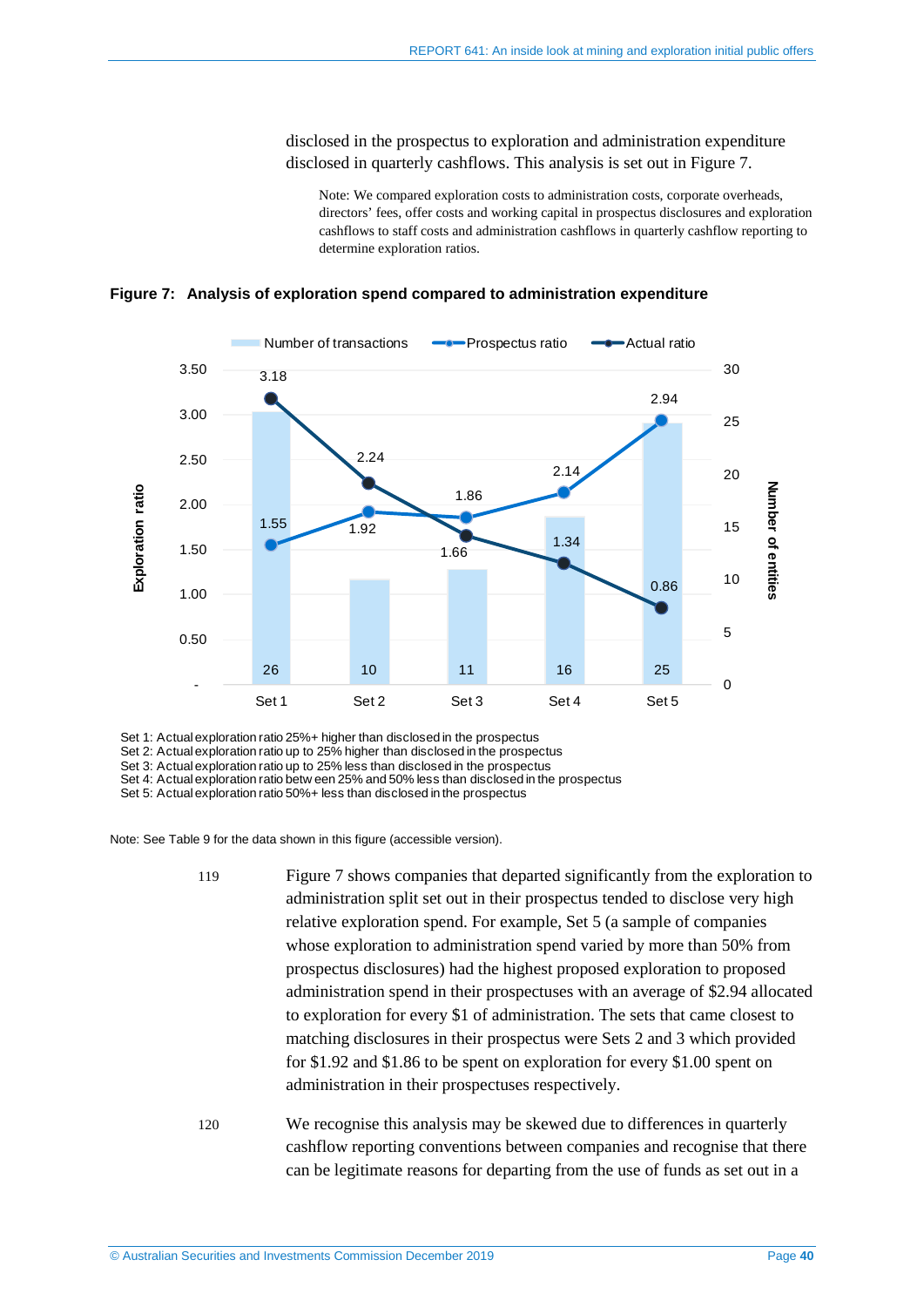prospectus. However, we consider the results of the analysis to be useful in identifying the risks associated with the accuracy of the proposed use of funds set out in prospectuses. Of particular note was that over 25% of the companies reviewed spent more on administration and less on exploration by 50% or more than what was proposed in the prospectus.

121 We note the recent changes to the reporting of expenditure for new listings with Appendix 5B cashflow reporting obligations and activity reports. We encourage companies and directors to consider how companies will disclose the proposed use of funds in their prospectuses given the need to report material departures from the use of funds in quarterly activity reports.

> Note: ASX has recently changed requirements for those reporting under ASX Listing Rules 5.3 and 5.5 to require reconciliation of the actual use of funds to those disclosed in a prospectus for listing and provide explanations for material differences: see ASX Limited, *[Guidance Note 23: Quarterly reports](https://www.asx.com.au/regulation/rules/asx-listing-rules.htm)*, 1 December 2019*.*

#### **Better practice recommendations**

- **E1** Investors should exercise caution:
	- (a) when relying on use of funds disclosures set out in a prospectus as these estimates may reflect the intentions of companies at the time of listing but can significantly vary once exploration activities commence; and
	- (b) when considering information and news flow from exploration companies shortly after listing and before substantive exploration activities have taken place.
- **E2** Directors should:
	- (a) understand the advantages and disadvantages of having the company's share register held by investors with short investment horizons;
	- (b) understand any disadvantages arising from 'spread only' investors making up the majority of investors on listing; and
	- (c) clearly communicate to the lead manager the types of investors the company wishes to have apply for, and be allocated, securities under the IPO.
- **E3** Lead managers should take care to identify investors with an interest in the company's activities, as opposed to identifying investors on the basis of an allegiance to, or the influence of, the lead manager or another adviser.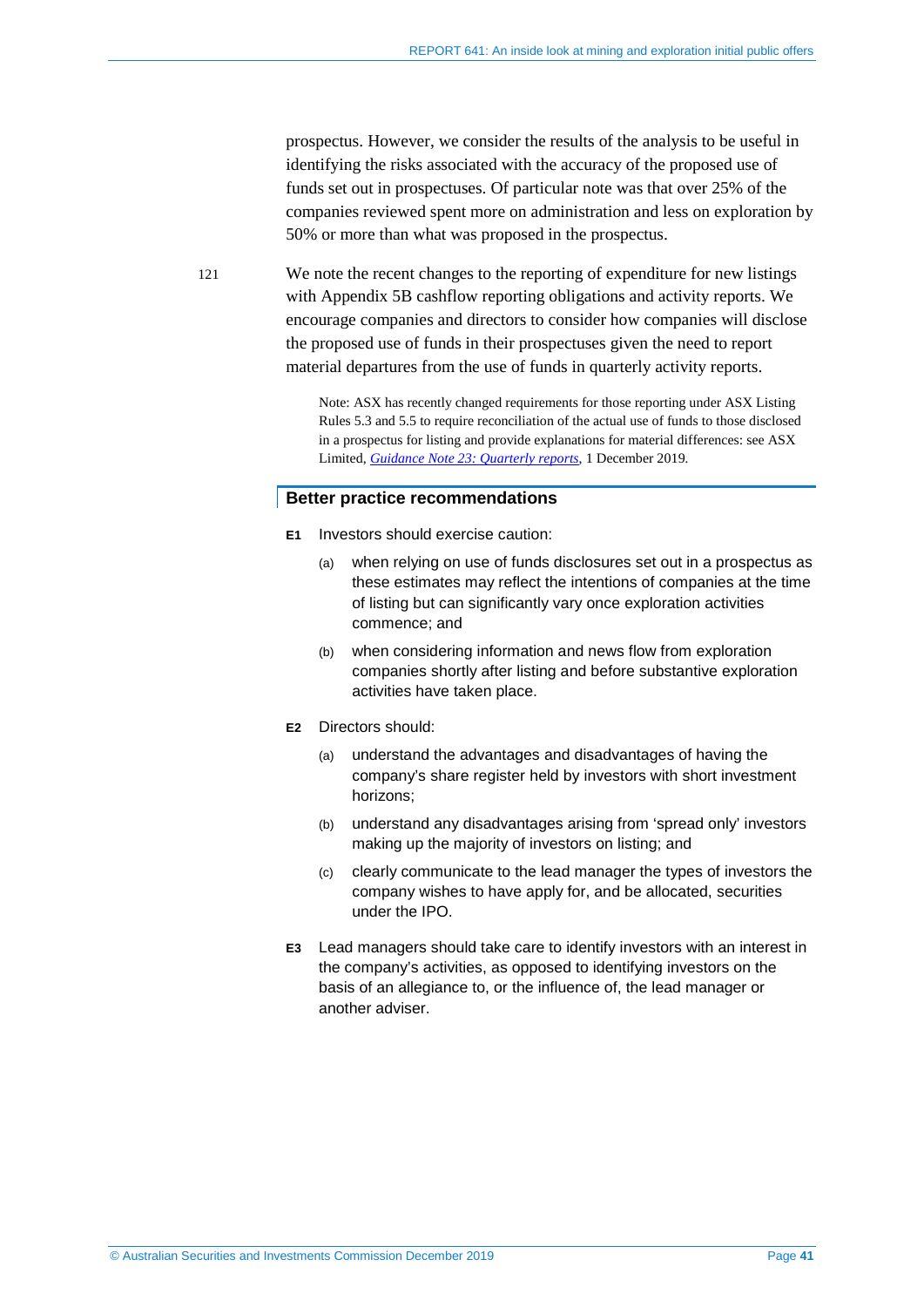## <span id="page-41-0"></span>**Appendix 1: Methodology and selection of transaction sample**

## **Transaction selection**

| 122 | We identified 72 mining IPO and RTO transactions between 1 October 2016<br>and 30 September 2018. We considered that mining IPOs between 2016 and<br>2018 were sufficiently recent to make inquiries but sufficient time had<br>elapsed to allow us to consider post-listing activities. |  |  |  |  |
|-----|------------------------------------------------------------------------------------------------------------------------------------------------------------------------------------------------------------------------------------------------------------------------------------------|--|--|--|--|
| 123 | For the purposes of our review, we classified transactions as RTOs where<br>existing shareholders were diluted by more than 50%, the company was<br>required to re-comply with Chapters 1 and 2 of the ASX Listing Rules and<br>the RTO introduced new mineral assets to ASX.            |  |  |  |  |
| 124 | We excluded 11 transactions which we considered outliers—that is,<br>transactions seeking to raise more than \$20 million and transactions that did<br>not have a lead manager.                                                                                                          |  |  |  |  |
| 125 | From the remaining 61 transactions we selected 17 transactions as a<br>representative sample for review. This selected sample represents<br>approximately 23.6% of mining IPOs between 2016 and 2018.                                                                                    |  |  |  |  |
| 126 | As part of the selection process we:                                                                                                                                                                                                                                                     |  |  |  |  |
|     | considered financial and non-financial metrics including, but not limited<br>(a)<br>to, the amount raised, capital structure, board structure, IPO costs and<br>use of funds; and                                                                                                        |  |  |  |  |
|     | made subjective selections to obtain a representative sample of the most<br>(b)<br>common types of mining IPOs and the three different lead manager<br>classifications identified (see paragraph 129).                                                                                   |  |  |  |  |
| 127 | We did not select transactions based on known or suspected contraventions<br>or misconduct by companies, directors, lead managers or other persons<br>involved in the transaction.                                                                                                       |  |  |  |  |
|     |                                                                                                                                                                                                                                                                                          |  |  |  |  |

## **Transaction sample**

128 [Table 2](#page-42-0) identifies the transaction and lead manager sample reviewed. It should be noted that findings set out in this report are based on information gathered during the review of these transactions and lead managers and other publicly available information.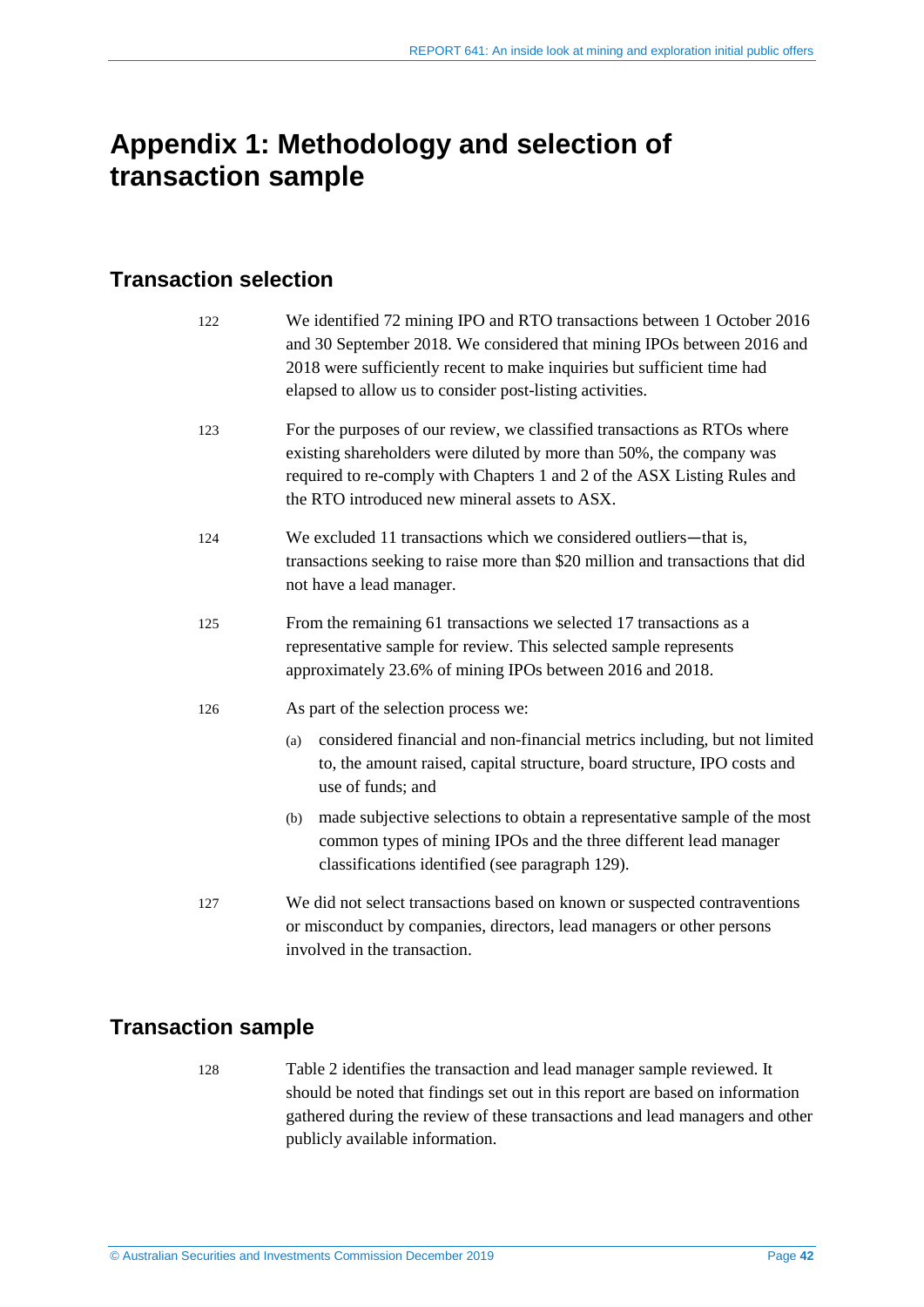| <b>Transaction reviewed</b>     | Lead manager                                             |
|---------------------------------|----------------------------------------------------------|
| Adriatic Metals Plc             | Discovery Capital Partners Pty Ltd                       |
| Calidus Resources Ltd           | Discovery Capital Partners Pty Ltd and<br>Otsana Pty Ltd |
| MetalsTech Ltd                  | Everblu Capital Pty Ltd                                  |
| Pursuit Minerals Ltd            | Everblu Capital Pty Ltd                                  |
| Accelerate Resources Ltd        | <b>GTT Ventures Pty Ltd</b>                              |
| Marquee Resources Ltd           | <b>GTT Ventures Pty Ltd</b>                              |
| Raiden Resources Ltd            | Otsana Pty Ltd                                           |
| Northern Cobalt Ltd             | PAC Partners Pty Ltd                                     |
| Technology Metals Australia Ltd | PAC Partners Pty Ltd                                     |
| <b>Pure Minerals Ltd</b>        | Xcel Capital Pty Ltd                                     |
| Tando Resources Ltd             | Xcel Capital Pty Ltd                                     |
| One transaction reviewed        | Aesir Capital Pty Ltd                                    |
| Review not transaction-specific | <b>Bell Potter Securities Ltd</b>                        |
| One transaction reviewed        | Burnvoir Corporate Finance Ltd                           |
| Review not transaction-specific | Hartleys Ltd                                             |
| One transaction reviewed        | Max Capital Pty Ltd                                      |
| Review not transaction-specific | Morgans Financial Ltd                                    |
| Review not transaction-specific | Patersons Securities Ltd                                 |
| One transaction reviewed        | Peak Asset Management Pty Ltd                            |
| One transaction reviewed        | Sanlam Private Wealth Pty Ltd                            |
| One transaction reviewed        | Viridian Equity Group Pty Ltd                            |

<span id="page-42-0"></span>

| Table 2: | <b>Transaction sample</b> |  |
|----------|---------------------------|--|
|----------|---------------------------|--|

Note: Where the table states 'One transaction reviewed' we did not contact or obtain information from the company the subject of the transaction. See paragraph[s 130](#page-43-1)[–131](#page-43-2) for details on review methodologies.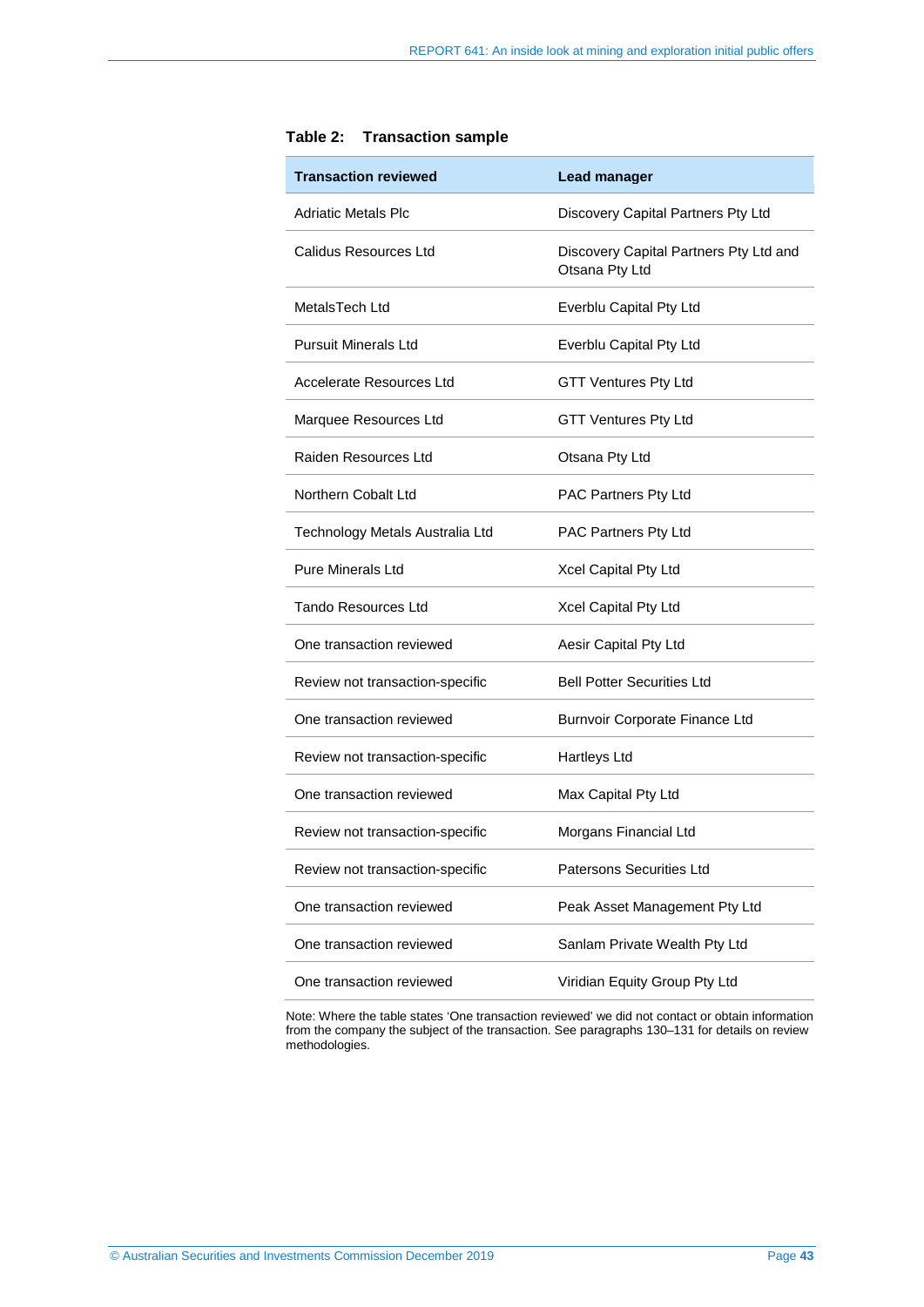### <span id="page-43-0"></span>**Lead manager classification**

- 129 When selecting transactions for review, the transactions were divided into categories based on the classification of the lead manager. We identified three general classes of lead manager:
	- (a) lead managers who did not act as lead managers for IPOs frequently acting in the role for only one or two transactions between 1 October 2016 and 30 September 2018—and predominantly engaged in non-IPO related businesses;
	- (b) lead managers who acted as lead managers for multiple IPO transactions between 1 October 2016 and 30 September 2018 and where lead management and corporate advisory services for IPO transactions appeared to be a core component of their business; and
	- (c) lead managers with substantial financial services businesses which were not predominantly focused on lead management or corporate advisory services for **IPOs**.

## <span id="page-43-1"></span>**Review methodology**

130 The review process for the transactions and lead managers selected was adjusted based on the classification of the lead manager. For example, reviews of lead managers with substantial financial services businesses may not have been based on specific mining IPOs but involved broader reviews of internal processes, management and oversight. As another example, for reviews of lead managers that did not act as lead managers frequently between 1 October 2016 and 30 September 2018, the review methodology may have been limited to a desktop review of information provided by the lead manager only.

<span id="page-43-2"></span>131 Review processes included seeking documents and information under notice, voluntary interviews and reviewing publicly available information: see paragraphs [17–](#page-8-0)[19](#page-8-1) for more information.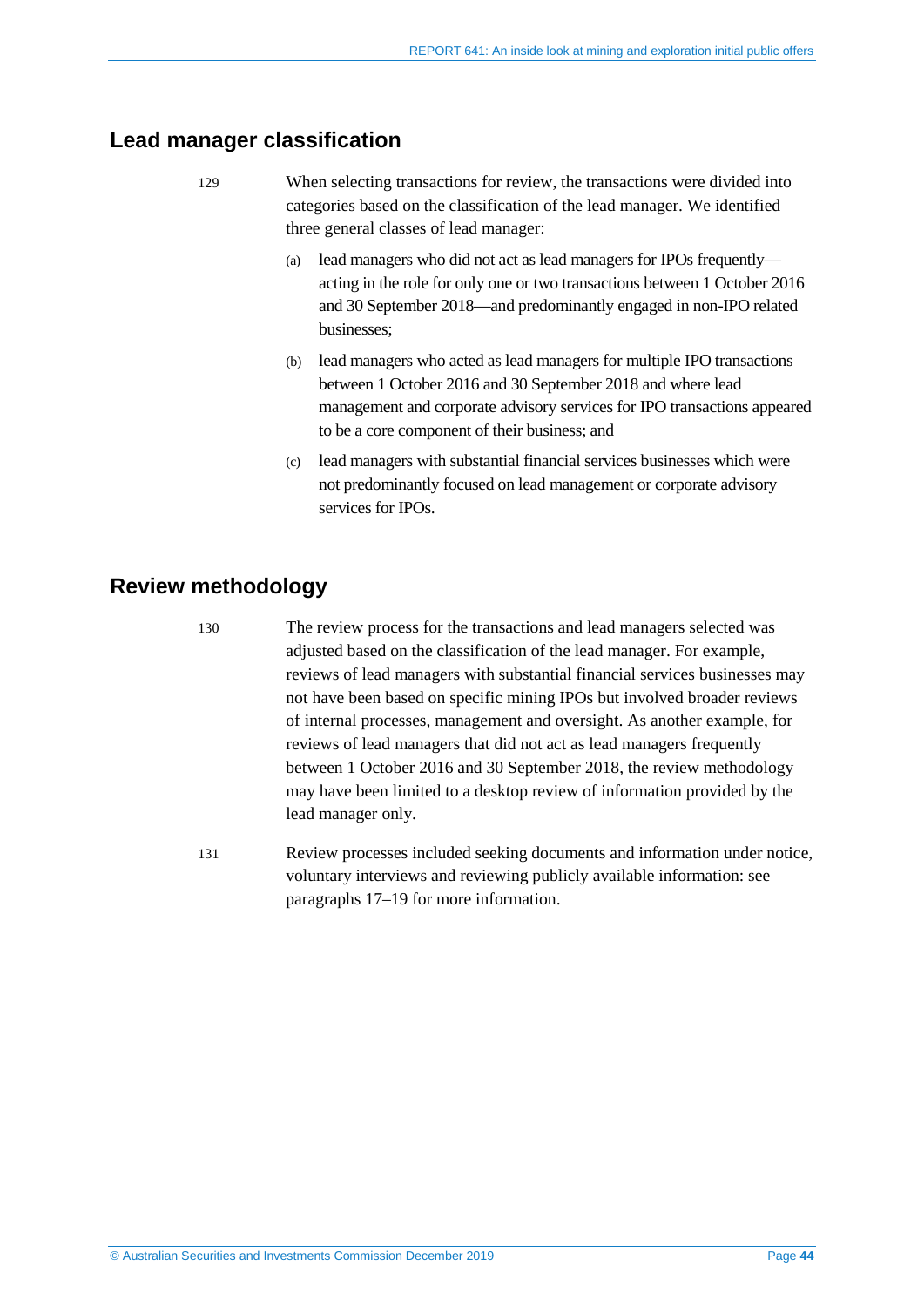## <span id="page-44-0"></span>**Appendix 2: Accessible versions of figures**

<span id="page-44-1"></span>132 This appendix is for people with visual or other impairments. It provides the underlying data for each of the figures included in this report.

| Year | <b>Total IPO transactions</b> | <b>Percentage of total IPO</b><br>transactions by mining<br>and exploration companies |
|------|-------------------------------|---------------------------------------------------------------------------------------|
| 2014 | 101                           | 6.93%                                                                                 |
| 2015 | 145                           | 2.76%                                                                                 |
| 2016 | 154                           | 9.09%                                                                                 |
| 2017 | 138                           | 24.64%                                                                                |
| 2018 | 112                           | 36.61%                                                                                |

#### **Table 3: IPOs between 2014 and 2018**

Note: This is the data shown in [Figure 1.](#page-6-2) 

#### <span id="page-44-2"></span>**Table 4: Typical timeline for a mining company IPO**

| <b>Activity</b> | <b>Transaction</b><br>origination processes | <b>Pre-IPO processes</b>        | <b>IPO processes</b>       | <b>Post-listing processes</b> |
|-----------------|---------------------------------------------|---------------------------------|----------------------------|-------------------------------|
|                 | Asset identification                        | Appointment of<br>advisers      | Lodgement of<br>prospectus | ASX listing                   |
| 2               | Company incorporation                       | Seed/interim funding            | Offer bids                 | Trading on ASX                |
| 3               | Appointment of<br>directors                 | Preparation of IPO<br>documents | Allocations                | Commence exploration          |
| 4               | n/a                                         | n/a                             | Share issue                | n/a                           |

<span id="page-44-3"></span>Note: This is the data shown i[n Figure 2.](#page-7-1)

|  |  |  |  | Table 5: Percentages by number and by value of investors at listing |  |
|--|--|--|--|---------------------------------------------------------------------|--|
|--|--|--|--|---------------------------------------------------------------------|--|

| <b>IPO investment</b> | <b>Average % of investors</b> | Average % of funds raised |
|-----------------------|-------------------------------|---------------------------|
| $<$ \$5 $k$           | 56.5%                         | 11.0%                     |
| \$5k-\$10k            | 17.0%                         | 10.1%                     |
| \$10k-\$20k           | 12.8%                         | 14.8%                     |
| \$20k-\$50k           | 10.0%                         | 23.2%                     |
| \$50k-\$100k          | 2.5%                          | 12.9%                     |
| $$100k+$              | 1.27%                         | 28.0%                     |

Note: This is the data shown in [Figure 3.](#page-31-1)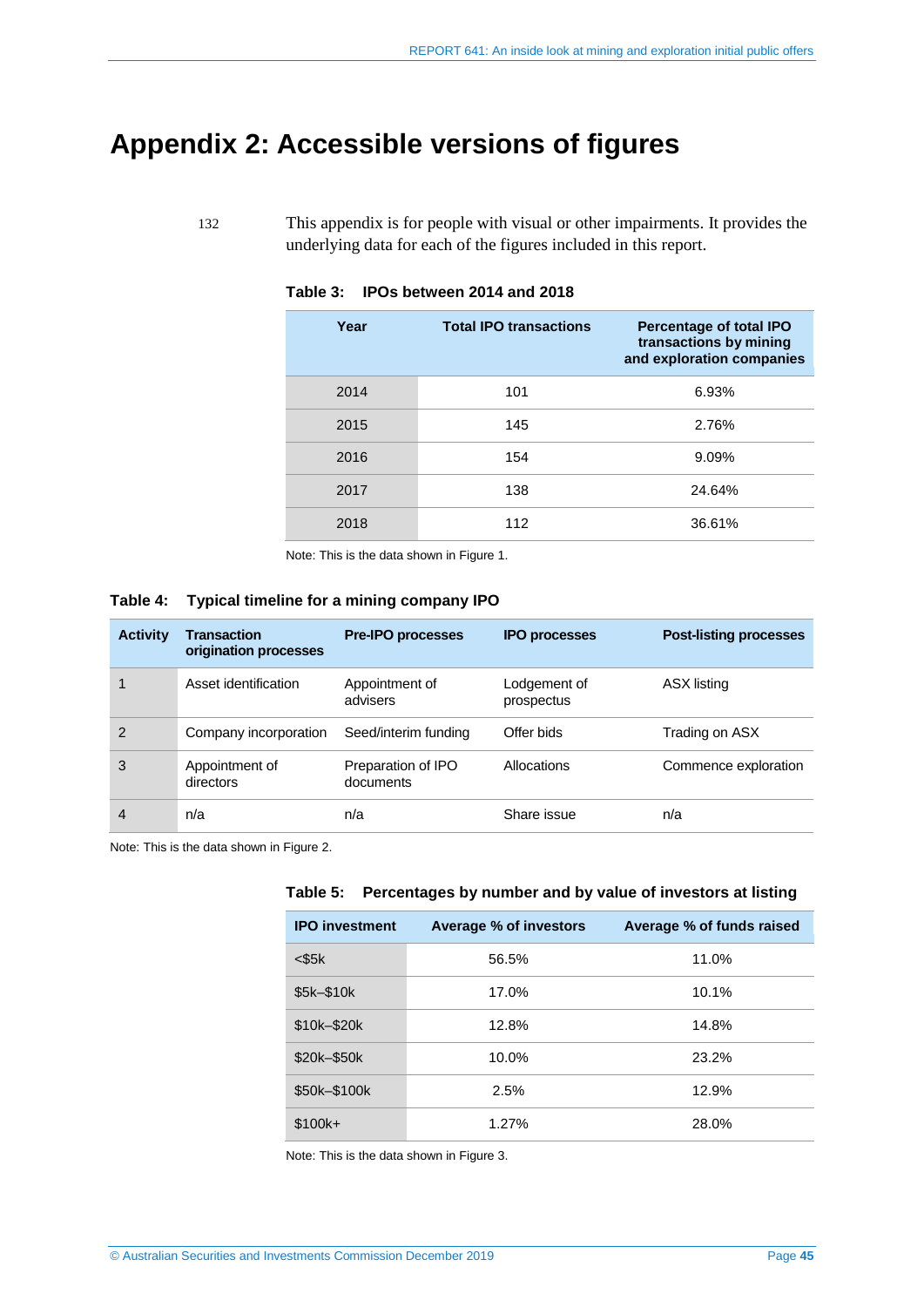| <b>IPO</b><br>investment | <b>Investor</b><br>exit<br>5 days | <b>Investor</b><br>exit<br>10 days | <b>Investor</b><br>exit<br>20 days | <b>Investor</b><br>exit<br>50 days | <b>Investor</b><br>exit<br>100 days | <b>Investor</b><br>exit<br>150 days | <b>Investor</b><br>exit<br>200 days |
|--------------------------|-----------------------------------|------------------------------------|------------------------------------|------------------------------------|-------------------------------------|-------------------------------------|-------------------------------------|
| $<$ \$5 $k$              | 8.72%                             | 11.76%                             | 16.14%                             | 23.89%                             | 30.41%                              | 31.98%                              | 34.30%                              |
| \$5k-\$10k               | 2.18%                             | 2.57%                              | 3.97%                              | 6.29%                              | 8.04%                               | 8.62%                               | 9.36%                               |
| \$10k-\$20k              | 1.73%                             | 2.12%                              | 2.98%                              | 4.67%                              | 6.23%                               | 6.81%                               | 7.53%                               |
| \$20k-\$50k              | 1.25%                             | 1.60%                              | 2.18%                              | 3.31%                              | 4.67%                               | 5.22%                               | 5.70%                               |
| $$50k-100k+$             | 0.19%                             | 0.25%                              | 0.27%                              | 0.51%                              | 0.72%                               | 0.84%                               | 1.03%                               |
| $100k +$                 | 0.08%                             | 0.10%                              | 0.14%                              | 0.33%                              | 0.41%                               | 0.58%                               | 0.66%                               |
| Cum. total               | 14.15%                            | 18.40%                             | 25.68%                             | 39.01%                             | 50.48%                              | 54.04%                              | 58.56%                              |

<span id="page-45-0"></span>**Table 6: Cumulative IPO investor exits at specified trading day intervals**

<span id="page-45-1"></span>Note: This is the data shown i[n Figure 4.](#page-35-0)

#### **Table 7: Average and median premiums from IPO price for IPO investor exits**

| <b>Exit intervals</b><br>(trading days) | Average premium<br>to issue price | <b>Median premium</b><br>to issue price |
|-----------------------------------------|-----------------------------------|-----------------------------------------|
| $0 - 5$ days                            | 26%                               | 18%                                     |
| $5 - 10$ days                           | 33%                               | 15%                                     |
| $10 - 20$ days                          | 24%                               | 20%                                     |
| $20 - 50$ days                          | 43%                               | 25%                                     |
| $50 - 100$ days                         | 50%                               | 33%                                     |
| 100-150 days                            | 58%                               | 26%                                     |
| 150-200 days                            | 11%                               | $-8%$                                   |

<span id="page-45-2"></span>Note: This is the data shown in [Figure 5.](#page-36-0) 

#### **Table 8: Post-listing 10-VWAP for transactions showing trends**

| <b>Trading days from</b><br>listina | <b>Median premium</b><br>to issue price | Average premium<br>to issue price |
|-------------------------------------|-----------------------------------------|-----------------------------------|
| 10 days                             | 6.25%                                   | 13.50%                            |
| 20 days                             | 8.34%                                   | 23.54%                            |
| 30 days                             | 14.26%                                  | 25.76%                            |
| 40 days                             | 10.74%                                  | 30.54%                            |
| 50 days                             | 4.33%                                   | 31.03%                            |
| 60 days                             | 7.25%                                   | 39.70%                            |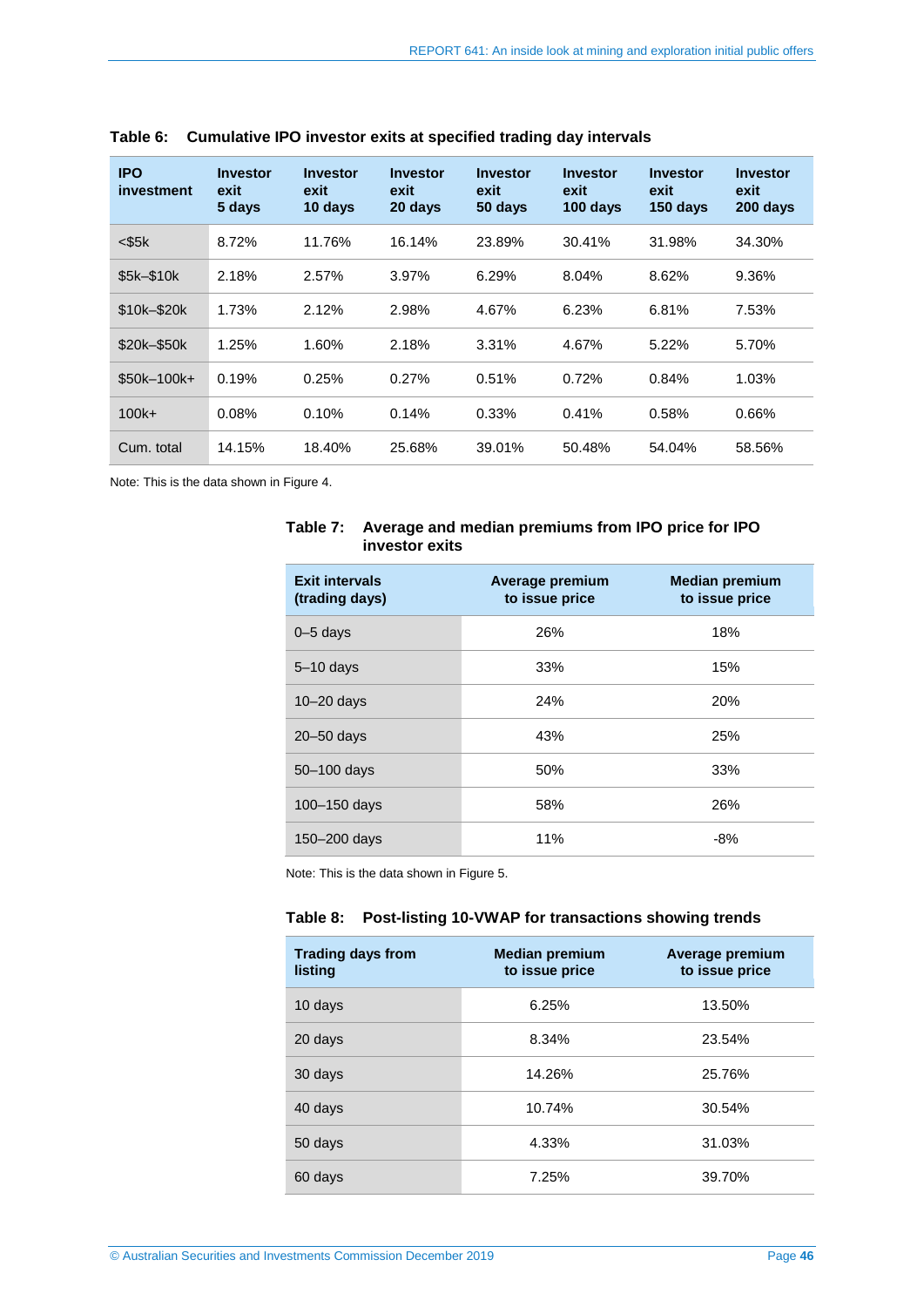| <b>Trading days from</b><br>listing | <b>Median premium</b><br>to issue price | Average premium<br>to issue price |
|-------------------------------------|-----------------------------------------|-----------------------------------|
| 70 days                             | $-1.01%$                                | 45.05%                            |
| 80 days                             | $-1.89%$                                | 42.84%                            |
| 90 days                             | $-0.84%$                                | 45.92%                            |
| 100 days                            | $-6.13%$                                | 44.06%                            |
| 110 days                            | 0.77%                                   | 57.77%                            |
| 120 days                            | $-3.70%$                                | 60.00%                            |
| 130 days                            | $-1.81%$                                | 47.80%                            |
| 140 days                            | $-13.77%$                               | 31.01%                            |
| 150 days                            | $-13.92%$                               | 28.76%                            |
| 160 days                            | $-7.34%$                                | 41.75%                            |
| 170 days                            | $-5.34%$                                | 38.67%                            |
| 180 days                            | $-4.68%$                                | 44.61%                            |
| 190 days                            | $-4.69%$                                | 42.87%                            |
| 200 days                            | $-5.37%$                                | 49.02%                            |

Note: This is the data shown in [Figure 6.](#page-37-0) 

#### <span id="page-46-0"></span>**Table 9: Analysis of exploration spend compared to administration expenditure**

| <b>Set</b>                                                                                      | Number of<br>transactions in set | Average<br>prospectus ratio | Average actual<br>expenditure ratio |
|-------------------------------------------------------------------------------------------------|----------------------------------|-----------------------------|-------------------------------------|
| Set 1: Actual exploration ratio 25%+ higher<br>than disclosed in the prospectus                 | 26                               | 1.55                        | 3.18                                |
| Set 2: Actual exploration ratio up to 25%<br>higher than disclosed in the prospectus            | 10                               | 1.92                        | 2.24                                |
| Set 3: Actual exploration ratio up to 25%<br>less than disclosed in the prospectus              | 11                               | 1.86                        | 1.66                                |
| Set 4: Actual exploration ratio between<br>25% and 50% less than disclosed in the<br>prospectus | 16                               | 2.14                        | 1.34                                |
| Set 5: Actual exploration ratio 50%+ less<br>than disclosed in the prospectus                   | 25                               | 2.94                        | 0.86                                |
| Total                                                                                           | 88                               | n/a                         | n/a                                 |

Note: This is the data shown i[n Figure 7.](#page-39-0)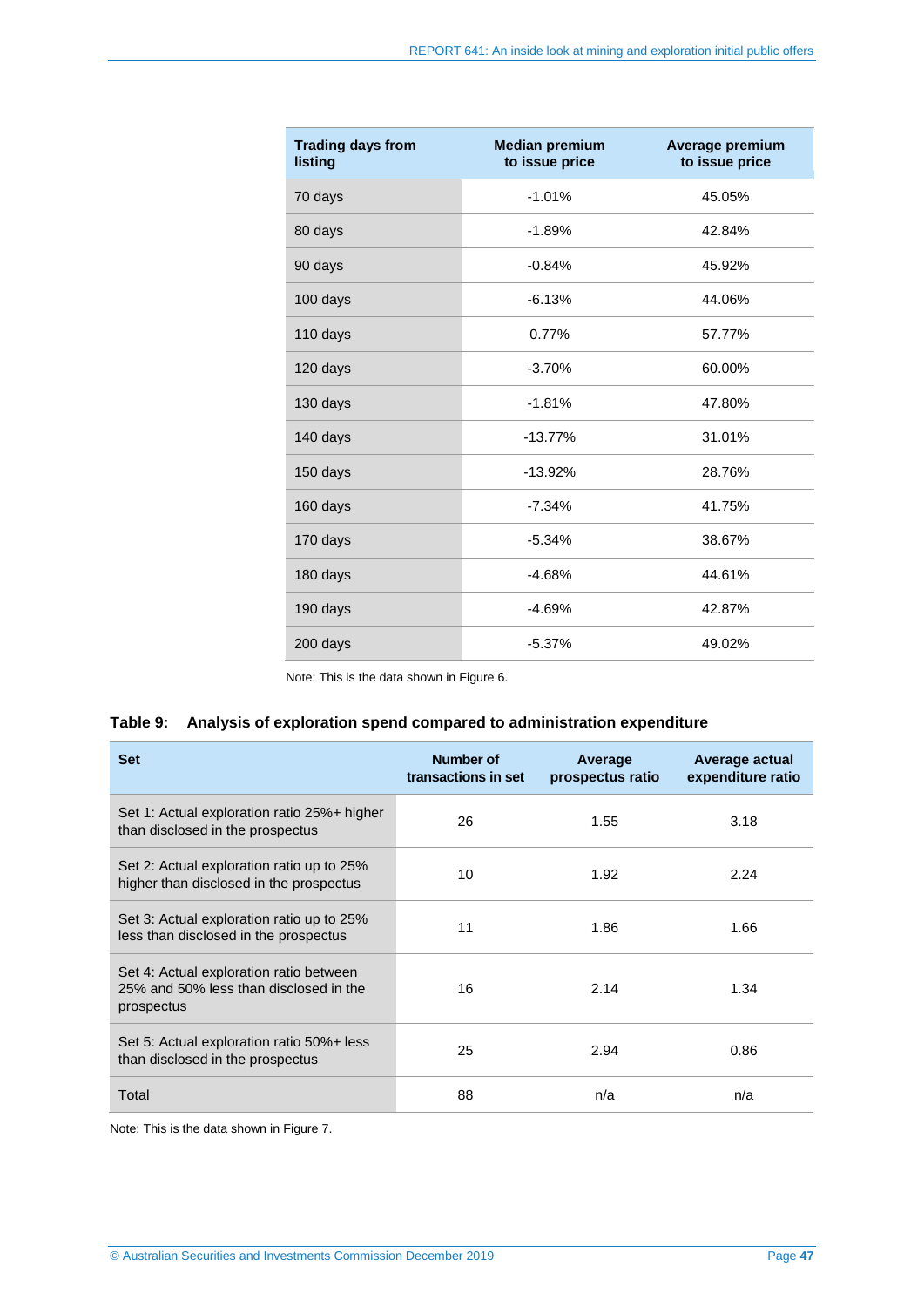## <span id="page-47-0"></span>**Key terms**

| Term                                  | <b>Meaning in this document</b>                                                                                                                                                                                                                                                                                                            |
|---------------------------------------|--------------------------------------------------------------------------------------------------------------------------------------------------------------------------------------------------------------------------------------------------------------------------------------------------------------------------------------------|
| AFS licence                           | An Australian financial services licence under s913B of<br>the Corporations Act that authorises a person who carries<br>on a financial services business to provide financial<br>services                                                                                                                                                  |
|                                       | Note: This is a definition contained in s761A of the<br>Corporations Act.                                                                                                                                                                                                                                                                  |
| AFS licensee or<br>licensee           | A person who holds an AFS licence under s913B of the<br><b>Corporations Act</b>                                                                                                                                                                                                                                                            |
|                                       | Note: This is a definition contained in s761A of the<br>Corporations Act.                                                                                                                                                                                                                                                                  |
| ASIC                                  | Australian Securities and Investments Commission                                                                                                                                                                                                                                                                                           |
| ASIC Act                              | Australian Securities and Investments Commission Act<br>2001                                                                                                                                                                                                                                                                               |
| <b>ASX</b>                            | ASX Limited (ACN 008 624 691) or the exchange market<br>operated by ASX Limited                                                                                                                                                                                                                                                            |
| Ch 6D (for example)                   | A chapter of the Corporations Act (in this example<br>numbered 6D), unless otherwise specified                                                                                                                                                                                                                                             |
| conflicts of interest or<br>conflicts | Circumstances where some or all of the interests of<br>clients to whom an AFS licensee (or its representative)<br>provides financial services are inconsistent with, or<br>diverge from, some or all of the interests of the AFS<br>licensee or its representatives. This includes actual,<br>apparent and potential conflicts of interest |
| <b>Corporations Act</b>               | Corporations Act 2001, including regulations made for the<br>purposes of that Act                                                                                                                                                                                                                                                          |
| institutional investor                | Entities in the business of investing in securities,<br>including investment banks, hedge funds, insurance<br>companies, sovereign wealth funds, AFS licensees or<br>equivalent overseas licence holders                                                                                                                                   |
| investor materials                    | Any materials used to promote the IPO, including<br>prospectuses, terms sheets and investor presentations                                                                                                                                                                                                                                  |
| <b>IPO</b>                            | Initial public offering                                                                                                                                                                                                                                                                                                                    |
| JORC Code                             | The Joint Ore Reserves Committee of the Australasian<br>Institute of Mining and Metallurgy, Australian Institute of<br>Geoscientists and Minerals Council of Australia,<br>Australasian code for reporting of exploration results,<br>mineral resources and ore reserves (the JORC Code),<br>2012 edition                                  |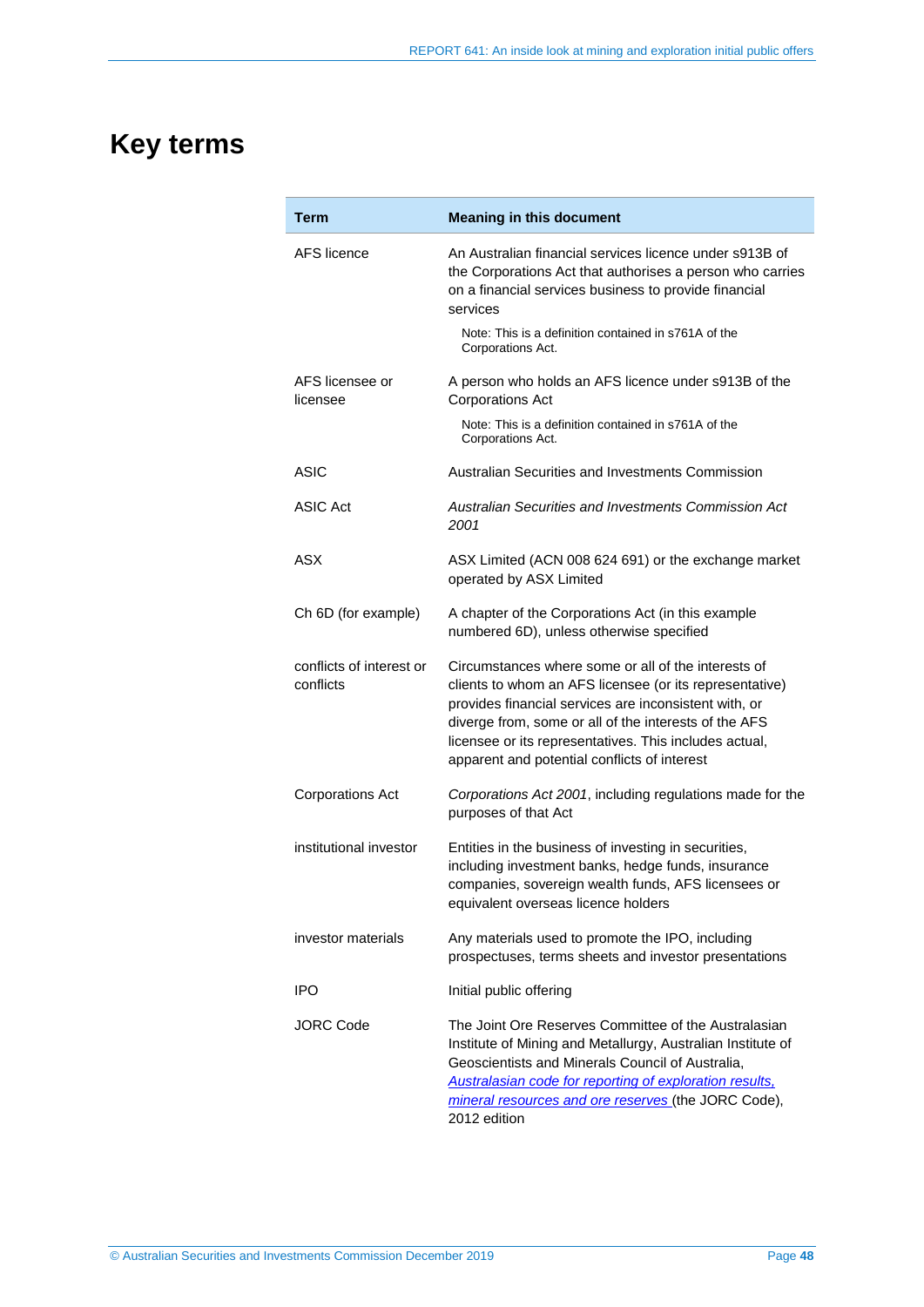| Term                            | <b>Meaning in this document</b>                                                                                                                                                                                                                                                                                                                                                                                                                                  |
|---------------------------------|------------------------------------------------------------------------------------------------------------------------------------------------------------------------------------------------------------------------------------------------------------------------------------------------------------------------------------------------------------------------------------------------------------------------------------------------------------------|
| mandate                         | The terms of the licensee's engagement by the company<br>usually set out in a document which may be referred to as<br>a mandate or offer management agreement                                                                                                                                                                                                                                                                                                    |
| marketing                       | Any advertising and publicity relating to an IPO, including<br>information that may affect an investment decision                                                                                                                                                                                                                                                                                                                                                |
| mineral asset                   | A mineral asset as defined in the Valmin Code                                                                                                                                                                                                                                                                                                                                                                                                                    |
| personal advice                 | Financial product advice that is given or directed to a<br>person (including by electronic means) in circumstances<br>where:                                                                                                                                                                                                                                                                                                                                     |
|                                 | • the provider of the advice has considered one or more<br>of the person's objectives, financial situation and<br>needs; or                                                                                                                                                                                                                                                                                                                                      |
|                                 | • a reasonable person might expect the provider to have<br>considered one or more of those matters                                                                                                                                                                                                                                                                                                                                                               |
|                                 | Note: This is a definition contained in s766B(3) of the<br>Corporations Act.                                                                                                                                                                                                                                                                                                                                                                                     |
| professional adviser            | Professional advisers can include a lead manager or<br>corporate adviser, investment banks, legal advisers,<br>accountants, technical specialists, and a range of other<br>advisers, depending on the company undertaking the<br>IPO. They may be involved in the preparation of the<br>prospectus, and pricing of the IPO offer, assist with the<br>marketing of the offer to investors, or provide general<br>advice to the company throughout the IPO process |
| professional investor           | Has the meaning given in s708(11) of the Corporations<br>Act. In general terms, this is an investor who has, or<br>controls, gross assets of at least \$10 million                                                                                                                                                                                                                                                                                               |
| prospectus                      | A prospectus that is lodged with ASIC under s718 of the<br><b>Corporations Act</b>                                                                                                                                                                                                                                                                                                                                                                               |
| <b>REP 605 (for</b><br>example) | An ASIC report (in this example numbered 605)                                                                                                                                                                                                                                                                                                                                                                                                                    |
| representative                  | A representative of an AFS licensee means:                                                                                                                                                                                                                                                                                                                                                                                                                       |
|                                 | • an authorised representative of the licensee;                                                                                                                                                                                                                                                                                                                                                                                                                  |
|                                 | • an employee or director of the licensee;                                                                                                                                                                                                                                                                                                                                                                                                                       |
|                                 | • an employee or director of a related body corporate of<br>the licensee; or                                                                                                                                                                                                                                                                                                                                                                                     |
|                                 | • any other person acting on behalf of the licensee                                                                                                                                                                                                                                                                                                                                                                                                              |
|                                 | Note: This is a definition contained in s910A of the<br>Corporations Act.                                                                                                                                                                                                                                                                                                                                                                                        |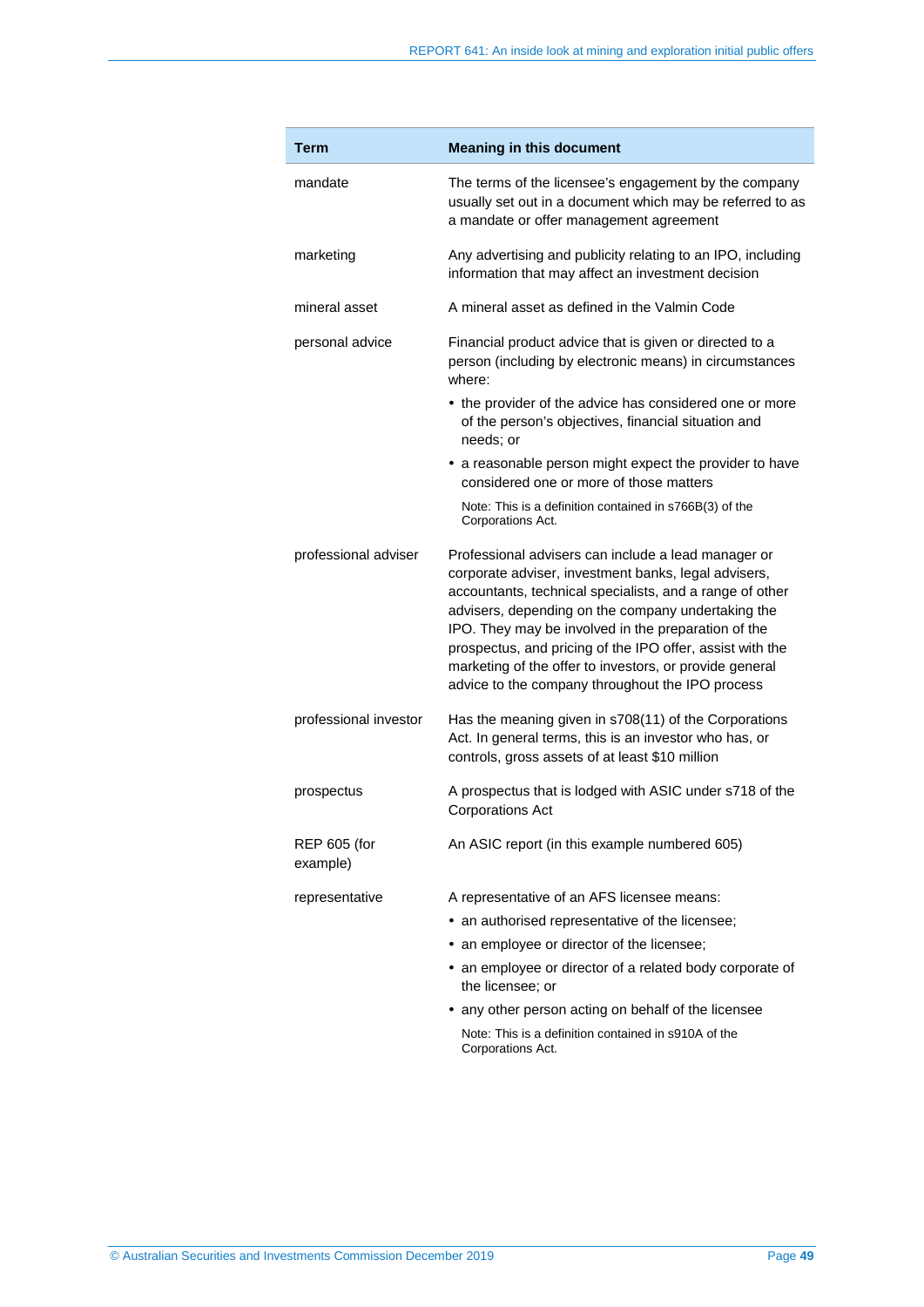| Term                   | <b>Meaning in this document</b>                                                                                                                                                                                                                                                                                                                                                                   |
|------------------------|---------------------------------------------------------------------------------------------------------------------------------------------------------------------------------------------------------------------------------------------------------------------------------------------------------------------------------------------------------------------------------------------------|
| retail investor        | An investor who does not qualify as a professional,<br>experienced or institutional investor-that is, a person<br>who invests for their own personal account rather than on<br>behalf of other investors or entities. Retail investors in this<br>report may include self-managed superannuation fund<br>investors and high net worth investors (who would qualify<br>as sophisticated investors) |
|                        | Note: 'Experienced investor' has the meaning given in<br>s708(10) of the Corporations Act.                                                                                                                                                                                                                                                                                                        |
| RG 228 (for example)   | An ASIC regulatory guide (in this example numbered<br>228)                                                                                                                                                                                                                                                                                                                                        |
| roadshow               | A series of presentations by the senior management of a<br>company about an upcoming offer of securities-<br>generally to potential institutional investors, financial<br>advisers and research analysts                                                                                                                                                                                          |
| RTO                    | Reverse takeover offer                                                                                                                                                                                                                                                                                                                                                                            |
| s912A (for example)    | A section of the Corporations Act (in this example<br>numbered 912A)                                                                                                                                                                                                                                                                                                                              |
| securities             | Has the meaning given in s92 of the Corporations Act                                                                                                                                                                                                                                                                                                                                              |
| sophisticated investor | Has the meaning given in s708(8) and 708(10) of the<br>Corporations Act. In general terms, this includes an<br>investor:                                                                                                                                                                                                                                                                          |
|                        | • who has net assets of at least \$2.5 million, or gross<br>income of at least \$250,000 for each of the past two<br>financial years; or                                                                                                                                                                                                                                                          |
|                        | • about whom an AFS licensee is satisfied that the<br>person has sufficient previous experience in investing<br>in securities                                                                                                                                                                                                                                                                     |
| spread                 | The requirement that a company have a minimum<br>number of security holders holding a minimum number of<br>securities to be listed on a securities exchange                                                                                                                                                                                                                                       |
| 10-VWAP                | Volume weighted average price for 10 days of trading on<br><b>ASX</b>                                                                                                                                                                                                                                                                                                                             |
| transaction            | An equity raising by a company that is seeking to raise<br>funds from investors through the issue of new securities                                                                                                                                                                                                                                                                               |
| Valmin Code            | The VALMIN Committee of the Australasian Institute of<br>Mining and Metallurgy and Australian Institute of<br>Geoscientists, <b>Australasian code for public reporting of</b><br>technical assessments and valuations of mineral assets<br>(the Valmin Code), 2015 edition                                                                                                                        |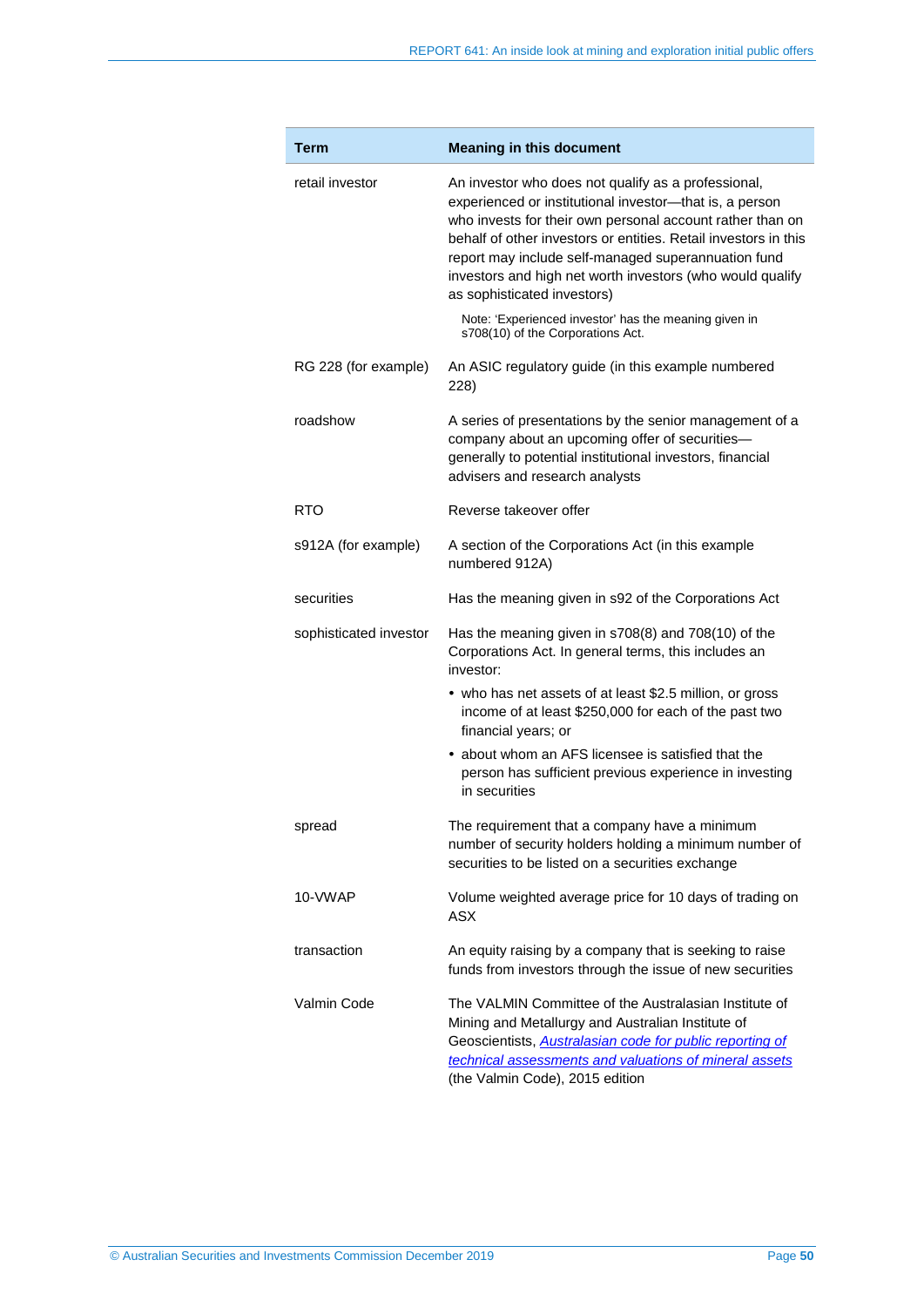## <span id="page-50-0"></span>**Related information**

#### **Headnotes**

advertising, advisers, allocations, brokers, capital raisings, conflicts of interest, corporate advisers, initial public offerings, investment decision, IPOs, issuers, lead managers, marketing, prospectuses, prospectus disclosure, retail investor

#### **Regulatory guides**

[RG 181](https://asic.gov.au/regulatory-resources/find-a-document/regulatory-guides/rg-181-licensing-managing-conflicts-of-interest/) *Licensing: Managing conflicts of interest*

[RG 228](https://asic.gov.au/regulatory-resources/find-a-document/regulatory-guides/rg-228-prospectuses-effective-disclosure-for-retail-investors/) *Prospectuses: Effective disclosure for retail investors*

#### **Legislation**

ASIC Act

Corporations Act, Ch 6D; s92, 195, 249D, 608, 708, 710, 718, 728, 729, 730, 734, 761A, 766B, 769C, 910A, 912A, 913B and 1041A

#### **Reports**

[REP 494](https://asic.gov.au/regulatory-resources/find-a-document/reports/rep-494-marketing-practices-in-initial-public-offerings-of-securities/) *Marketing practices in initial public offerings of securities*

[REP 539](https://asic.gov.au/regulatory-resources/find-a-document/reports/rep-539-asic-regulation-of-corporate-finance-january-to-june-2017/) *ASIC regulation of corporate finance: January to June 2017*

[REP 540](https://asic.gov.au/regulatory-resources/find-a-document/reports/rep-540-investors-in-initial-public-offerings/) *Investors in initial public offerings*

[REP 605](https://asic.gov.au/regulatory-resources/find-a-document/reports/rep-605-allocations-in-equity-raising-transactions/) *Allocations in equity raising transactions*

#### **Media releases**

[19-094MR](https://asic.gov.au/about-asic/news-centre/find-a-media-release/2019-releases/19-094mr-asic-bans-perth-accountant-from-providing-financial-services-for-six-years/) *ASIC bans Perth accountant from providing financial services for six years*

[19-209MR](https://asic.gov.au/about-asic/news-centre/find-a-media-release/2019-releases/19-209mr-former-financial-advisor-and-consultant-charged-with-dishonest-conduct/) *Former financial advisor and consultant charged with dishonest conduct* (12 August 2019)

#### **Other ASIC documents**

[Corporate finance reports](https://asic.gov.au/about-asic/what-we-do/how-we-operate/stakeholder-liaison/corporate-finance-liaison-meetings/)